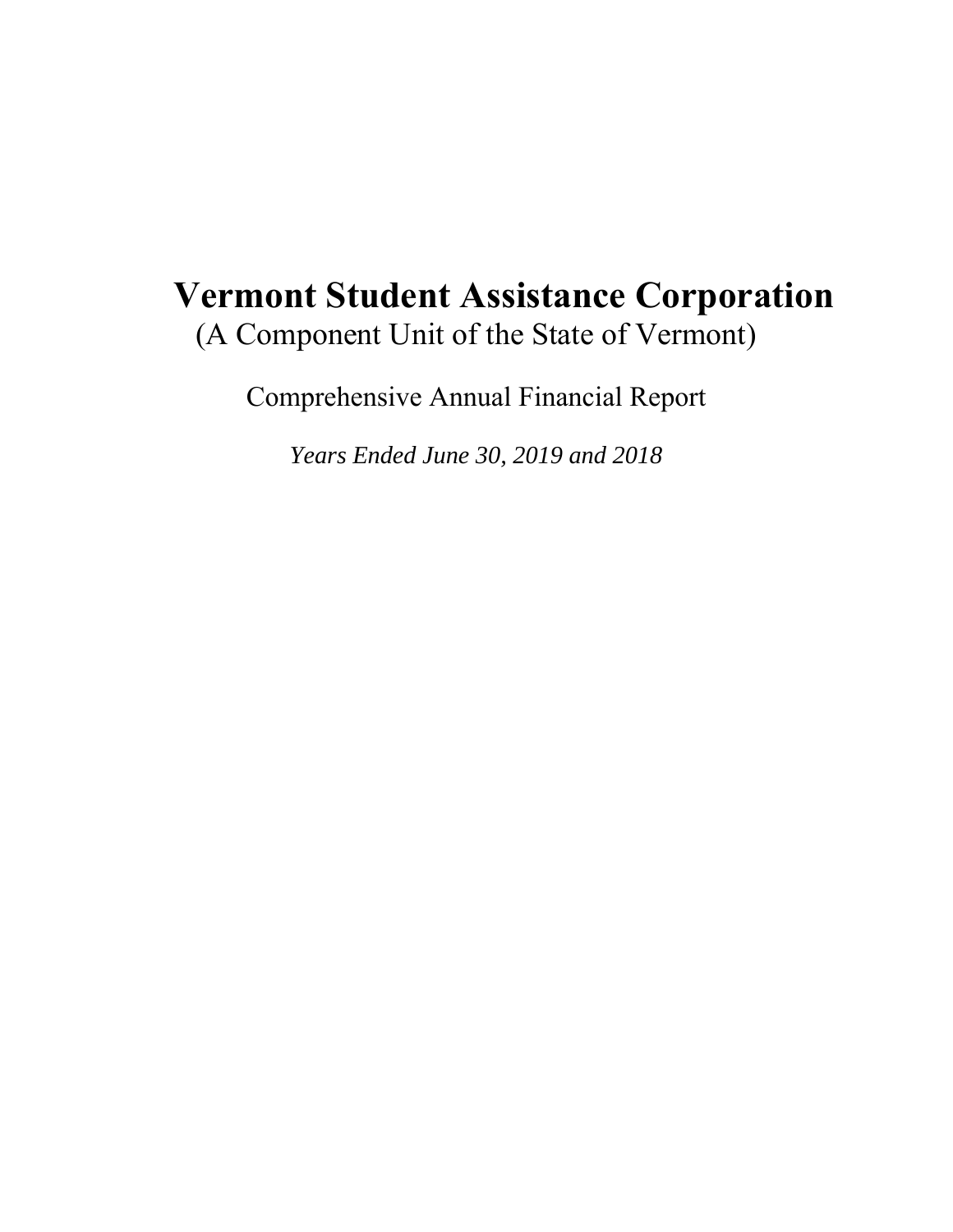(A Component Unit of the State of Vermont)

#### BASIC FINANCIAL STATEMENTS AND MANAGEMENT'S DISCUSSION AND ANALYSIS

Years Ended June 30, 2019 and 2018

# TABLE OF CONTENTS

|                                                                            | Page(s)   |
|----------------------------------------------------------------------------|-----------|
| Independent Auditor's Report                                               | $1 - 2$   |
| Management's Discussion and Analysis (Unaudited)                           | $3 - 18$  |
| <b>Basic Financial Statements:</b>                                         |           |
| <b>Statements of Net Position</b>                                          | $19 - 20$ |
| Statements of Revenues, Expenses and Changes in Net Position               | 21        |
| <b>Statements of Cash Flows</b>                                            | $22 - 23$ |
| Statements of Fiduciary Net Position – Agency Funds                        | 24        |
| Notes to Financial Statements                                              | $25 - 52$ |
| Combining Schedule of Changes in Assets and Liabilities - All Agency Funds | 53        |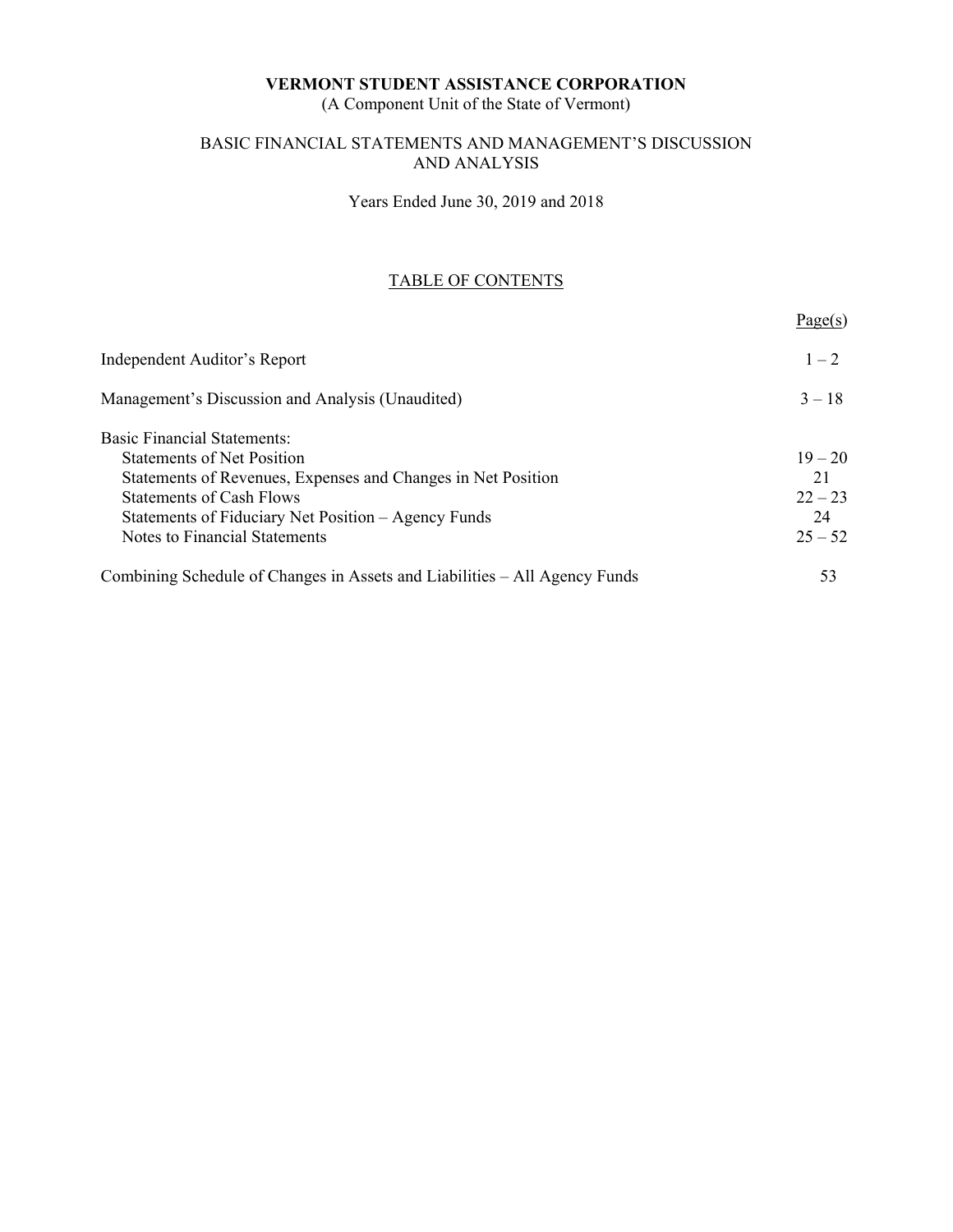

## **INDEPENDENT AUDITOR'S REPORT**

Board of Directors Vermont Student Assistance Corporation

We have audited the accompanying financial statements of the business-type activities and the fiduciary fund information of Vermont Student Assistance Corporation (VSAC), a component unit of the State of Vermont, as of and for the years ended June 30, 2019 and 2018, and the related notes to the financial statements, which collectively comprise VSAC's basic financial statements as listed in the table of contents.

#### *Management's Responsibility for the Financial Statements*

Management is responsible for the preparation and fair presentation of these financial statements in accordance with U.S. generally accepted accounting principles; this includes the design, implementation and maintenance of internal control relevant to the preparation and fair presentation of financial statements that are free from material misstatement, whether due to fraud or error.

#### *Auditor's Responsibility*

Our responsibility is to express opinions on these financial statements based on our audits. We conducted our audits in accordance with U.S. generally accepted auditing standards. Those standards require that we plan and perform the audit to obtain reasonable assurance about whether the financial statements are free from material misstatement.

An audit involves performing procedures to obtain audit evidence about the amounts and disclosures in the financial statements. The procedures selected depend on the auditor's judgment, including the assessment of the risks of material misstatement of the financial statements, whether due to fraud or error. In making those risk assessments, the auditor considers internal control relevant to the entity's preparation and fair presentation of the financial statements in order to design audit procedures that are appropriate in the circumstances, but not for the purpose of expressing an opinion on the effectiveness of the entity's internal control. Accordingly, we express no such opinion. An audit also includes evaluating the appropriateness of accounting policies used and the reasonableness of significant accounting estimates made by management, as well as evaluating the overall presentation of the financial statements.

We believe that the audit evidence we have obtained is sufficient and appropriate to provide a basis for our audit opinions.

#### *Opinion*

In our opinion, the financial statements referred to above present fairly, in all material respects, the financial position of the business-type activities and fiduciary fund information of VSAC as of June 30, 2019 and 2018, and the changes in the net position and cash flows of the business-type activities thereof for the years then ended in accordance with U.S. generally accepted accounting principles.

berrydunn.com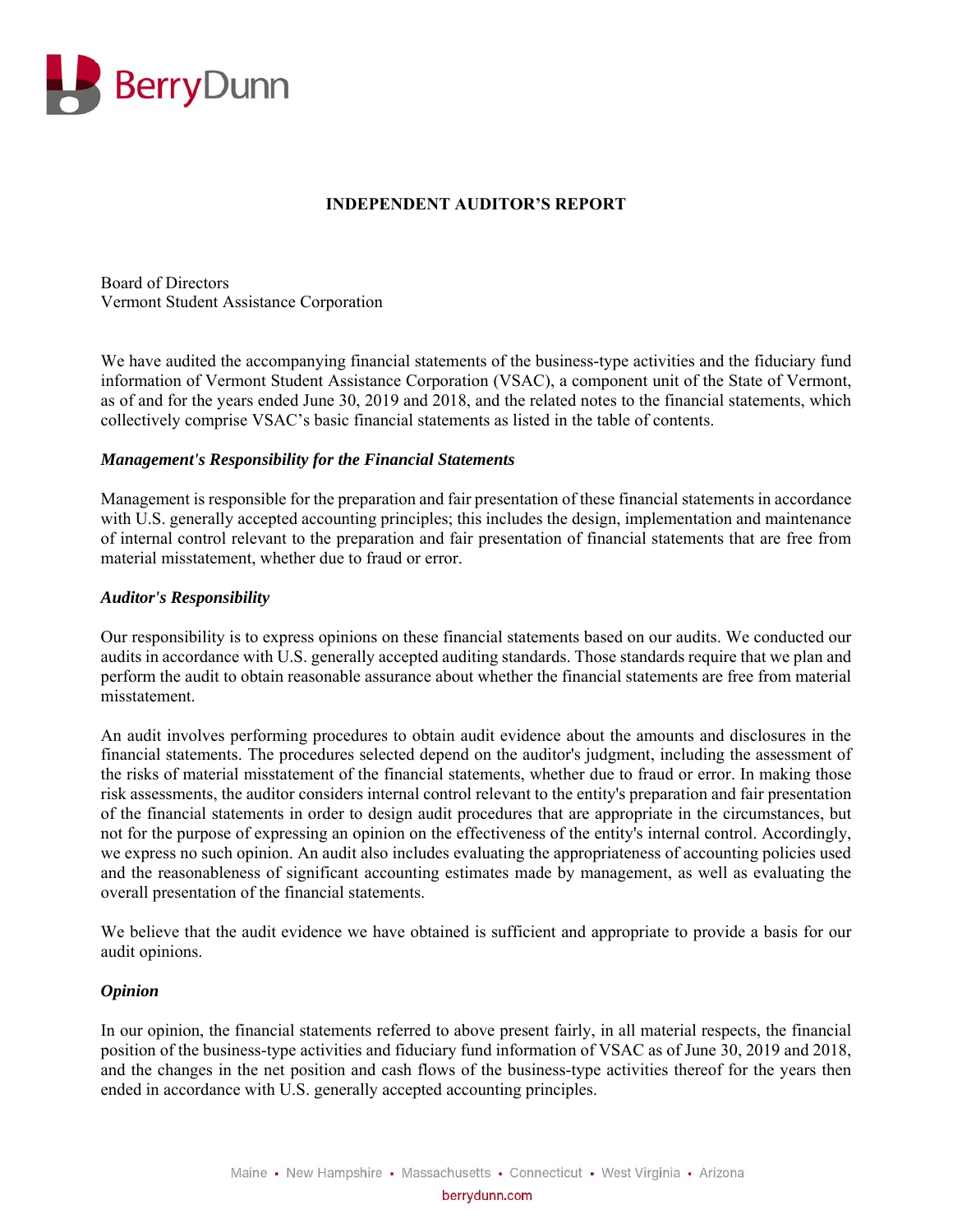Board of Directors Vermont Student Assistance Corporation Page 2

#### *Other Matters*

#### *Required Supplementary Information*

U.S. generally accepted accounting principles require that management's discussion and analysis on pages 3 through 18 be presented to supplement the basic financial statements. Such information, although not part of the basic financial statements, is required by the Governmental Accounting Standards Board, who considers it to be an essential part of financial reporting for placing the basic financial statements in an appropriate operational, economic, or historical context. We have applied certain limited procedures to the required supplementary information in accordance with U.S. generally accepted auditing standards, which consisted of inquiries of management about the methods of preparing the information and comparing the information for consistency with management's responses to our inquiries, the basic financial statements, and other knowledge we obtained during our audit of the basic financial statements. We do not express an opinion or provide any assurance on the information because the limited procedures do not provide us with sufficient evidence to express an opinion or provide any assurance.

#### *Other Information*

Our audits were conducted for the purpose of forming an opinion on the financial statements that collectively comprise VSAC's basic financial statements. The accompanying combining schedule of changes in assets and liabilities – all agency funds is presented for purposes of additional analysis and is not a required part of the basic financial statements. The combining schedule is the responsibility of management and was derived from and relates directly to the underlying accounting and other records used to prepare the basic financial statements. Such information has been subjected to the auditing procedures applied in the audit of the basic financial statements and certain additional procedures, including comparing and reconciling such information directly to the underlying accounting and other records used to prepare the basic financial statements or to the basic financial statements themselves, and other additional procedures in accordance with U.S. auditing standards generally accepted. In our opinion, the combining schedule is fairly stated, in all material respects, in relation to the basic financial statements as a whole.

Berry Dunn McNeil & Parker, LLC

Manchester, New Hampshire September 23, 2019

Registration No: 92-0000278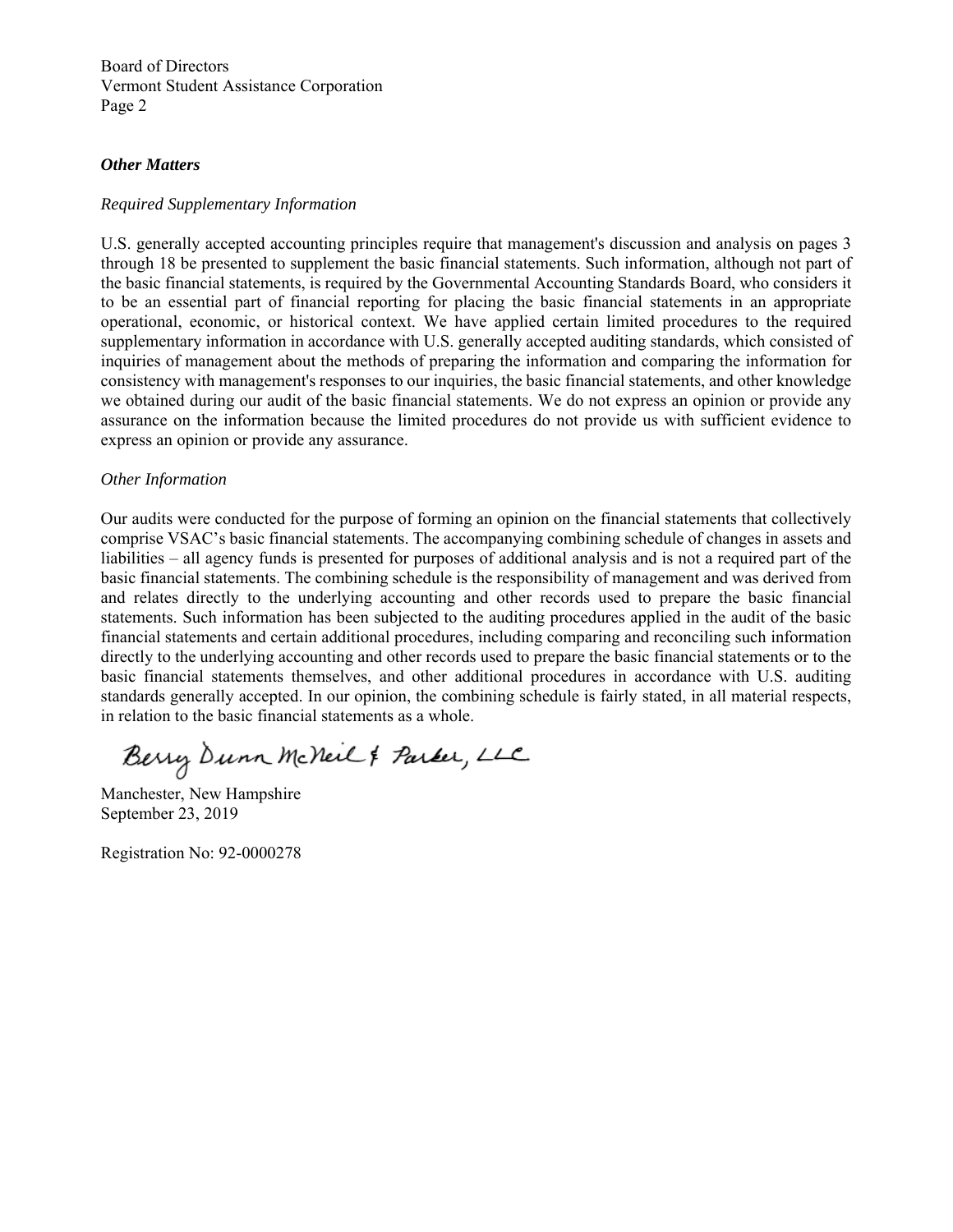(A Component Unit of the State of Vermont)

### MANAGEMENT'S DISCUSSION AND ANALYSIS (UNAUDITED)

Years Ended June 30, 2019 and 2018

The Vermont Student Assistance Corporation (VSAC or the Corporation), a public nonprofit corporation, was created as an instrumentality and agency of the State of Vermont (the State) by the State's Legislature in 1965 and exists under Chapter 87 of Title 16, Vermont Statutes Annotated for the purpose of ensuring that Vermont students and parents have the necessary information and financial resources to pursue their education goals beyond high school. VSAC awards grants and scholarships, and finances, guarantees, originates, and services education loans to students and parents. VSAC also administers outreach services to students seeking postsecondary education opportunities. Finally, VSAC manages the Vermont Higher Education Investment Plan.

VSAC administers the State grant program, funded by State appropriations, at no cost to the State. VSAC administers and awards approximately 117 scholarship programs, including VSAC assisted scholarships and scholarship funds held and managed by VSAC.

VSAC's education loan programs are financed through issuance of limited obligation bonds. Certain education loans are guaranteed by VSAC as a guarantor and/or reinsured by the U.S. Department of Education (ED) through the Federal Family Education Loan (FFEL) Program. VSAC education loans are available to Vermont students attending both in-state and out-of-state institutions, and to students of Vermont institutions.

VSAC's outreach services are funded through a variety of federal grants including GEAR UP and Talent Search, as well as through State grants, and general corporate support.

Management's Discussion and Analysis Report includes Fiscal 2019 and Fiscal 2018 information due to the fact that the Financial Statements include Fiscal 2019 and Fiscal 2018 information.

#### *The Financial Statements*

VSAC's financial statements are a series of reports that detail financial information using accounting methods similar to those used by private businesses, especially financial institutions.

The statement of revenues, expenses and changes in net position present the results of VSAC's operations. The statement reports all revenues and expenses and reconciles the beginning and end of year net position balances.

The statement of net position includes all the Corporation's assets, liabilities and deferred inflows/outflows. The statement also presents the balance of assets in excess of liabilities and deferred inflows or net position.

The statement of cash flows supplements these statements providing relevant information about cash receipts and payments for the Corporation.

The notes to financial statements are an integral part of the financial statements and contain information necessary to get a complete view of VSAC's financial position.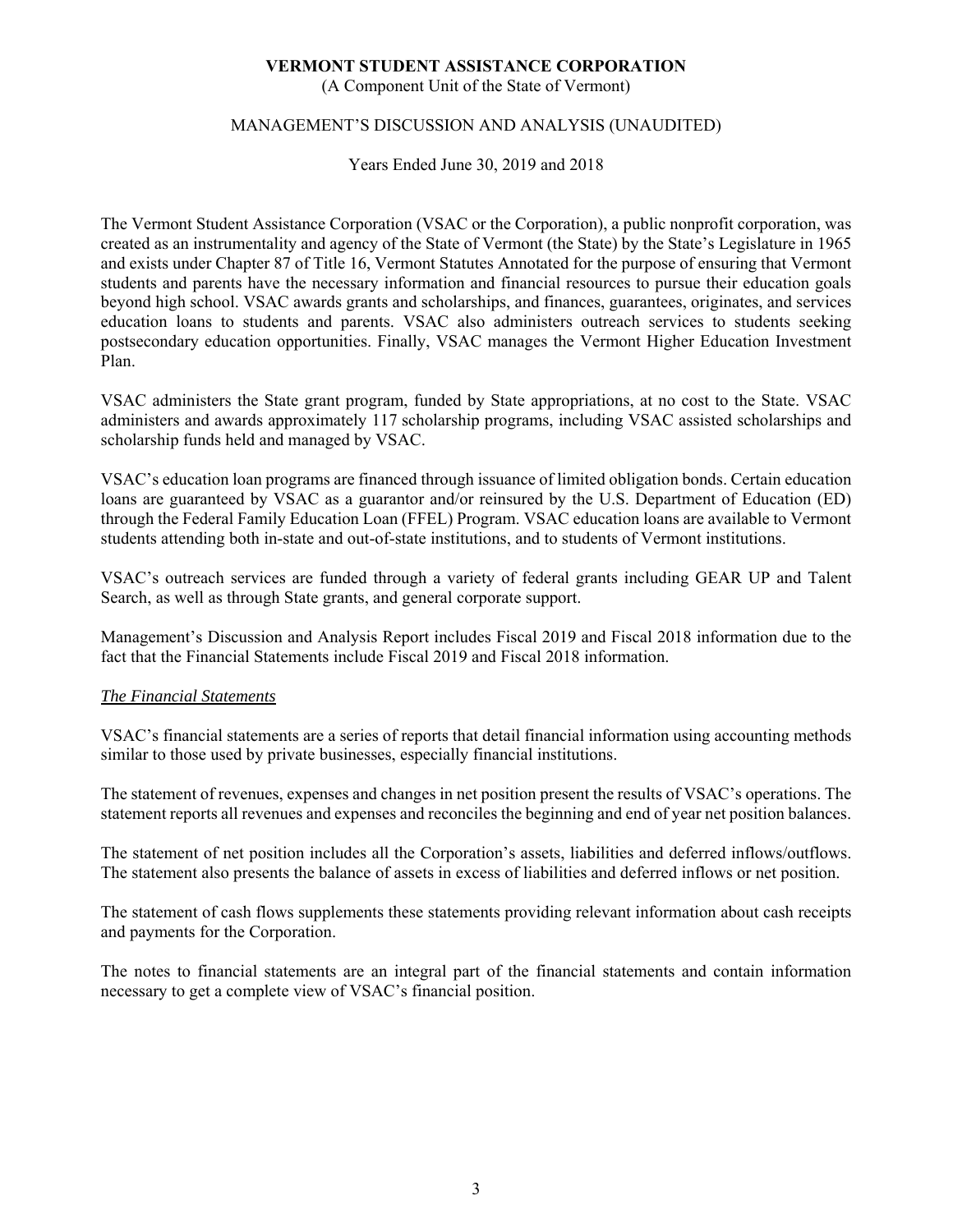(A Component Unit of the State of Vermont)

#### MANAGEMENT'S DISCUSSION AND ANALYSIS (CONTINUED) (UNAUDITED)

#### Years Ended June 30, 2019 and 2018

#### **FISCAL 2019**

### *Fiscal 2019 Highlights and Overall Financial Position*

- VSAC's total net surplus for the years ended June 30, 2019 and 2018 was \$6.5 million and \$6.8 million, respectively. VSAC's total net position increased to \$192.4 million.
- Interest expense, which is a combination of bond interest costs offset by amortization of deferred gains on early bond retirement, increased \$2.9 million from 2018 to 2019. See Interest Costs on page 9 and 10 of the Management Discussion and Analysis for details of the components of Interest Expense.
- During the year ended June 30, 2019, VSAC provided \$25.6 million in grants and scholarships to Vermont students.
- VSAC originated \$45.1 million in new loans to students and parents. VSAC holds and services \$717.5 million in education loans receivable and related interest at June 30, 2019.
- VSAC returned \$1.7 million in interest rebates to students in its loan programs during fiscal 2019.
- VSAC holds student loans and variable rate notes payable whose return is linked to the London Inter Bank Offered Rate ('LIBOR'). The Financial Conduct Authority of the United Kingdom plans to phase out the calculation and publication of LIBOR by the end of 2021. VSAC is in consultation with bond counsel and reviewing its loan documentation in order to determine what provisions exist for substituting alternative rate indices for LIBOR. See Note 11 for further details.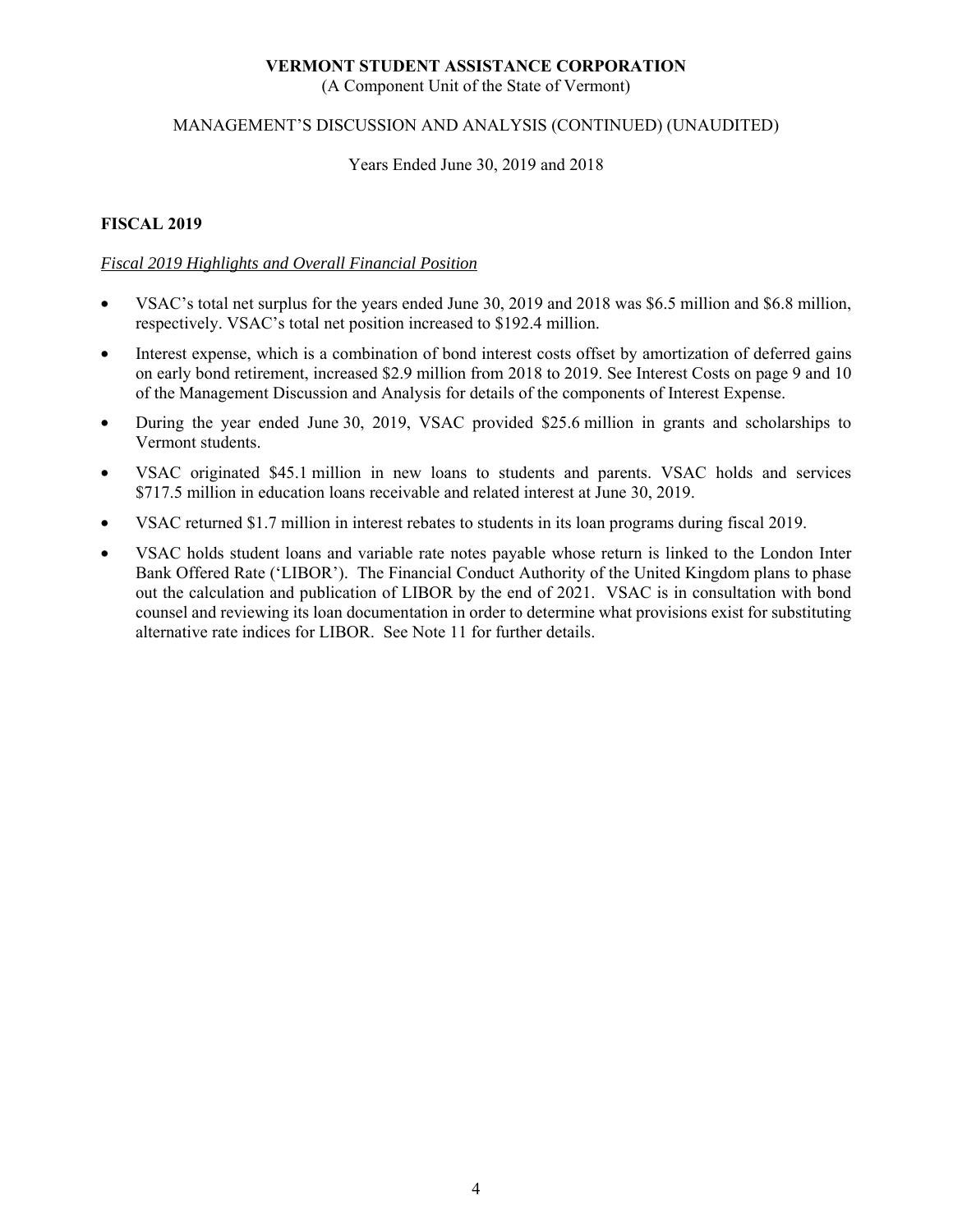(A Component Unit of the State of Vermont)

# MANAGEMENT'S DISCUSSION AND ANALYSIS (CONTINUED) (UNAUDITED)

Years Ended June 30, 2019 and 2018

### Condensed Financial Information

#### Statements of Net Position

|                                                                   | 2019                    | 2018                    |
|-------------------------------------------------------------------|-------------------------|-------------------------|
|                                                                   |                         | (In Thousands)          |
| Assets:                                                           |                         |                         |
| Cash and investments                                              | 117,785<br><sup>S</sup> | 114,054<br>$\mathbb{S}$ |
| Education loans receivable (plus interest)                        | 717,461                 | 784,894                 |
| Other assets                                                      | 19,119                  | 18,950                  |
| <b>Total</b> assets                                               | \$8, 854, 365           | \$ 917,898              |
| Liabilities:                                                      |                         |                         |
| Bonds and notes payable (plus interest)                           | \$<br>625,484           | 694,154                 |
| U.S. Treasury rebates payable                                     | 3,626                   | 3,093                   |
| Other liabilities                                                 | 10,405                  | 8,861                   |
| Total liabilities                                                 | 639,515                 | 706,108                 |
| Deferred inflows of resources:                                    |                         |                         |
| Deferred inflows from leasing activity                            | 3,307                   | 2,347                   |
| Deferred gains on early refunding of bonds payable                | 19,105                  | 23,500                  |
| Total liabilities and deferred inflows of resources               | 661,927                 | 731,955                 |
| Net position:                                                     |                         |                         |
| Net investment in capital assets                                  | 13,123                  | 13,907                  |
| Restricted                                                        | 106,960                 | 99,328                  |
| Unrestricted                                                      | 72,355                  | 72,708                  |
| Total net position                                                | <u>192,438</u>          | 185,943                 |
| Total liabilities, deferred inflows of resources and net position | 854,365                 | \$ 917,898              |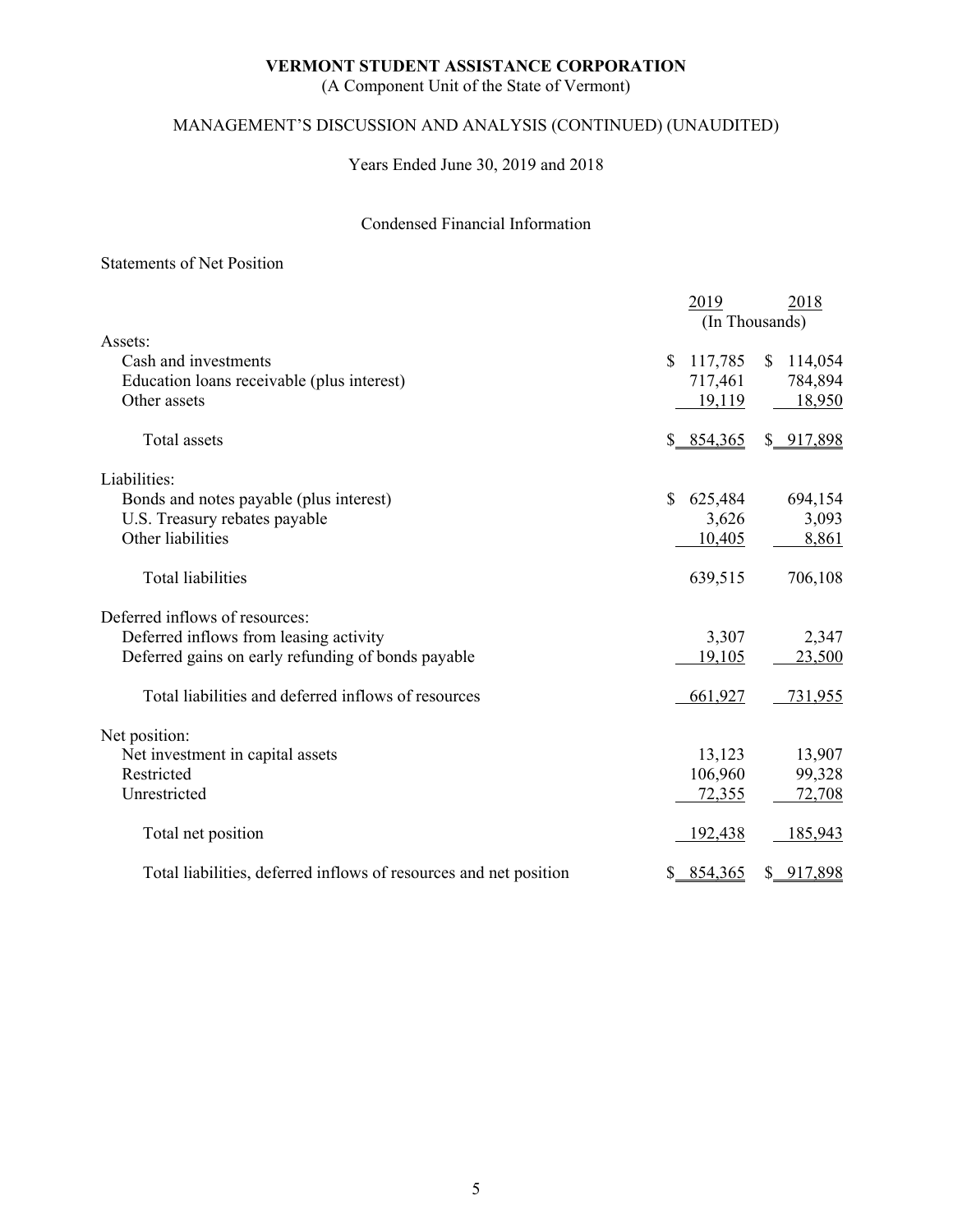(A Component Unit of the State of Vermont)

#### MANAGEMENT'S DISCUSSION AND ANALYSIS (CONTINUED) (UNAUDITED)

#### Years Ended June 30, 2019 and 2018

#### Statements of Revenues, Expenses and Changes in Net Position

|                                               |    | 2019           | 2018                   |
|-----------------------------------------------|----|----------------|------------------------|
|                                               |    | (In Thousands) |                        |
| Operating revenues:                           |    |                |                        |
| Interest earned from education loan financing | \$ | 44,323         | $\mathbb{S}$<br>42,566 |
| Other loan and guarantee program revenues     |    | 3,371          | 4,830                  |
| Investment interest                           |    | 2,192          | 1,217                  |
| Vermont state appropriations                  |    | 20,093         | 20,326                 |
| Federal grants                                |    | 5,296          | 4,896                  |
| Scholarship and gift income                   |    | 4,386          | 3,968                  |
| Facility lease revenue                        |    | 416            | 48                     |
| Other income                                  |    | 1,088          | 1,071                  |
| Total operating revenues                      |    | 81,165         | 78,922                 |
| Operating expenses:                           |    |                |                        |
| Grants and scholarships                       |    | 25,606         | 24,646                 |
| Interest rebated to borrowers                 |    | 1,707          | 2,081                  |
| Interest on debt, net of amortization         |    | 17,852         | 14,940                 |
| Other loan financing costs                    |    | 6,310          | 7,606                  |
| Corporate operating expenses and depreciation |    | 23,195         | 22,800                 |
| Total operating expenses                      |    | 74,670         | 72,073                 |
| Change in net position                        |    | 6,495          | 6,849                  |
| Net position, beginning of year               |    | 185,943        | 179,094                |
| Net position, end of year                     | S  | 192,438        | 185,943<br>S.          |
|                                               |    |                |                        |

#### *Net Position*

Cash and investment balances increased \$3.7 million from June 30, 2018 to June 30, 2019 from \$114.1 to \$117.8 million. The cash balance associated with restricted bonds decreased \$2.5 million during this time. Unrestricted cash increased \$5.6 million during the year due primarily to corporate loan collections and temporary cash investment returns.

Student loans and interest receivable totaled \$717.5 million at June 30, 2019, down from \$784.9 million in 2018. This decrease is due to overall loan principal collections exceeding new loan originations in the VSAC private loan program.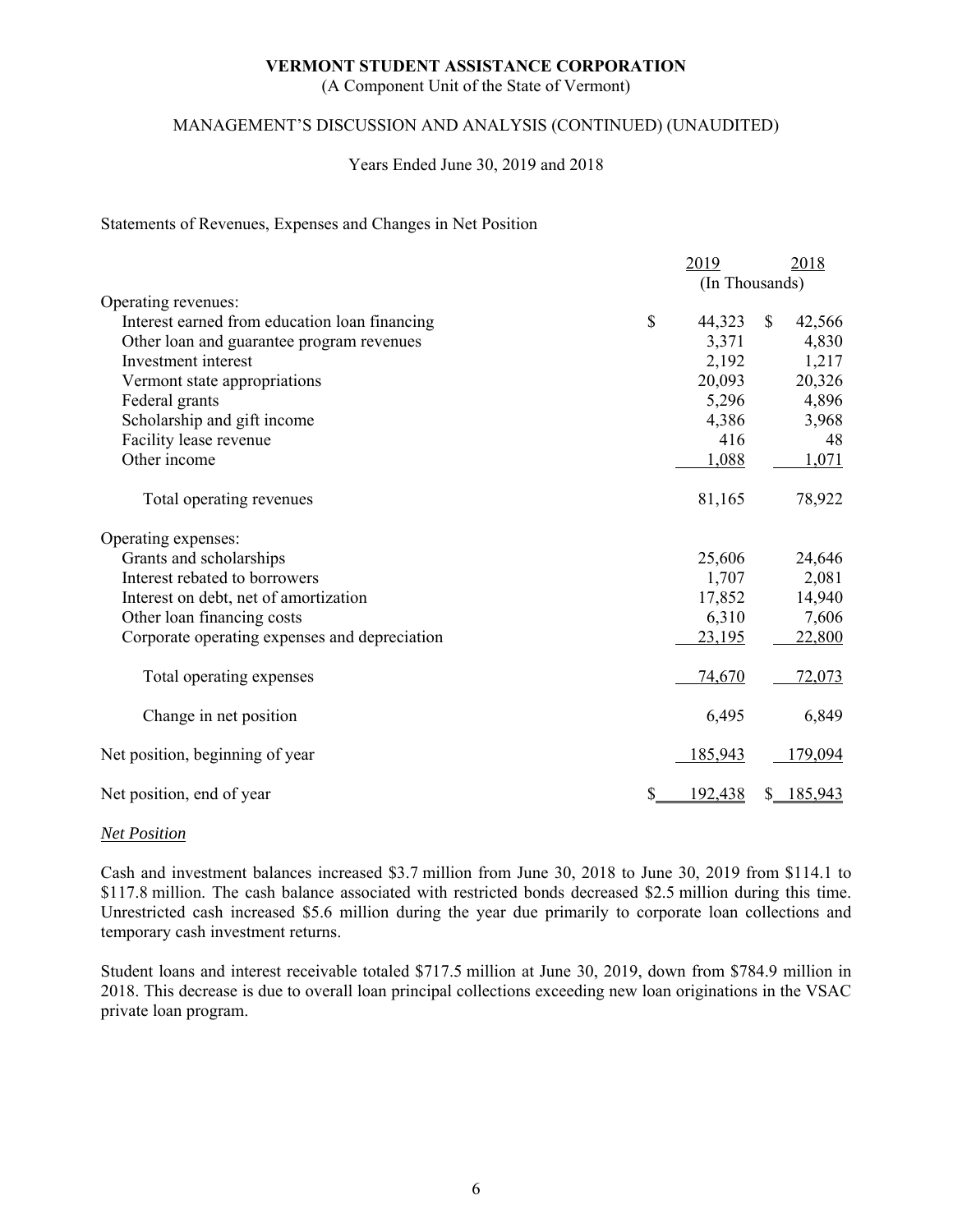(A Component Unit of the State of Vermont)

#### MANAGEMENT'S DISCUSSION AND ANALYSIS (CONTINUED) (UNAUDITED)

Years Ended June 30, 2019 and 2018

Bonds and notes payable decreased \$68.7 million from \$694.2 million at June 30, 2018 to \$625.5 million at June 30, 2019. VSAC's financing activity in 2019 was comprised primarily of the following (in millions):

| Principal payments, 2012-13-14 variable rate notes | (92.1) |
|----------------------------------------------------|--------|
| Principal payments, VSAC fixed rate bonds          | (19.7) |
| Issuance of 2019A/B student loan financing bond    | 42.4   |
| Principal payments, State of Vermont note payable  | (0.8)  |
| Other changes                                      | 1.5    |
|                                                    |        |

The 2012, 2013 and 2014 variable rate notes, which were issued in those years to refund auction rate bonds, letter of credit bonds, and the ABCP Conduit note, include a feature which requires periodic calculations of available cash used to pay bond principal. For more information regarding bonds and notes payable, see Note 9 to the audited financial statements.

U.S. Treasury rebates payable is described in the expense discussion. This liability increased as of June 30, 2019 to \$3.6 million from \$3.1 million as of June 30, 2018.

Unrestricted net position decreased from \$72.7 million at June 30, 2018 to \$72.4 million at June 30, 2019. Including the Net Investment in Capital Assets section of Net Position, the year over year decrease is \$1.1 million. VSAC's unrestricted net position at June 30, 2019 and 2018 consists of the following (in millions):

|                                                                    | 2019  | 2018  |
|--------------------------------------------------------------------|-------|-------|
| Cash/investments held for new bond issuance and operating reserves | 21.6  | 16.7  |
| Investment in student loans and related interest                   | 28.6  | 33.9  |
| Physical plant                                                     | 13.1  | 13.9  |
| Subordinated VSAC bonds                                            | 22.5  | 22.5  |
| Other                                                              | (0.3) | (0.4) |
| Total unrestricted including Investment in Capital Assets          | 85.5  | 86.6  |

Restricted net position increased from \$99.3 million at June 30, 2018 to \$107.0 million at June 30, 2019. This increase was primarily in the bond funds due to the operating surplus in those funds. Of the \$107.0 million, \$100.3 million is restricted by bond resolutions. The remaining \$6.7 million is restricted for scholarships and grants and for programs to encourage students to pursue higher education.

#### *Revenues*

VSAC's fiscal 2019 financial results increased net position by \$6.5 million. All revenues are considered operating revenues. VSAC realized \$81.2 million in operating revenues versus \$74.7 million in total expenses. VSAC revenues include interest income on student loans, various federal interest subsidies and special allowance payments, State of Vermont appropriations, fees earned in the federal guarantee program, and lease revenues.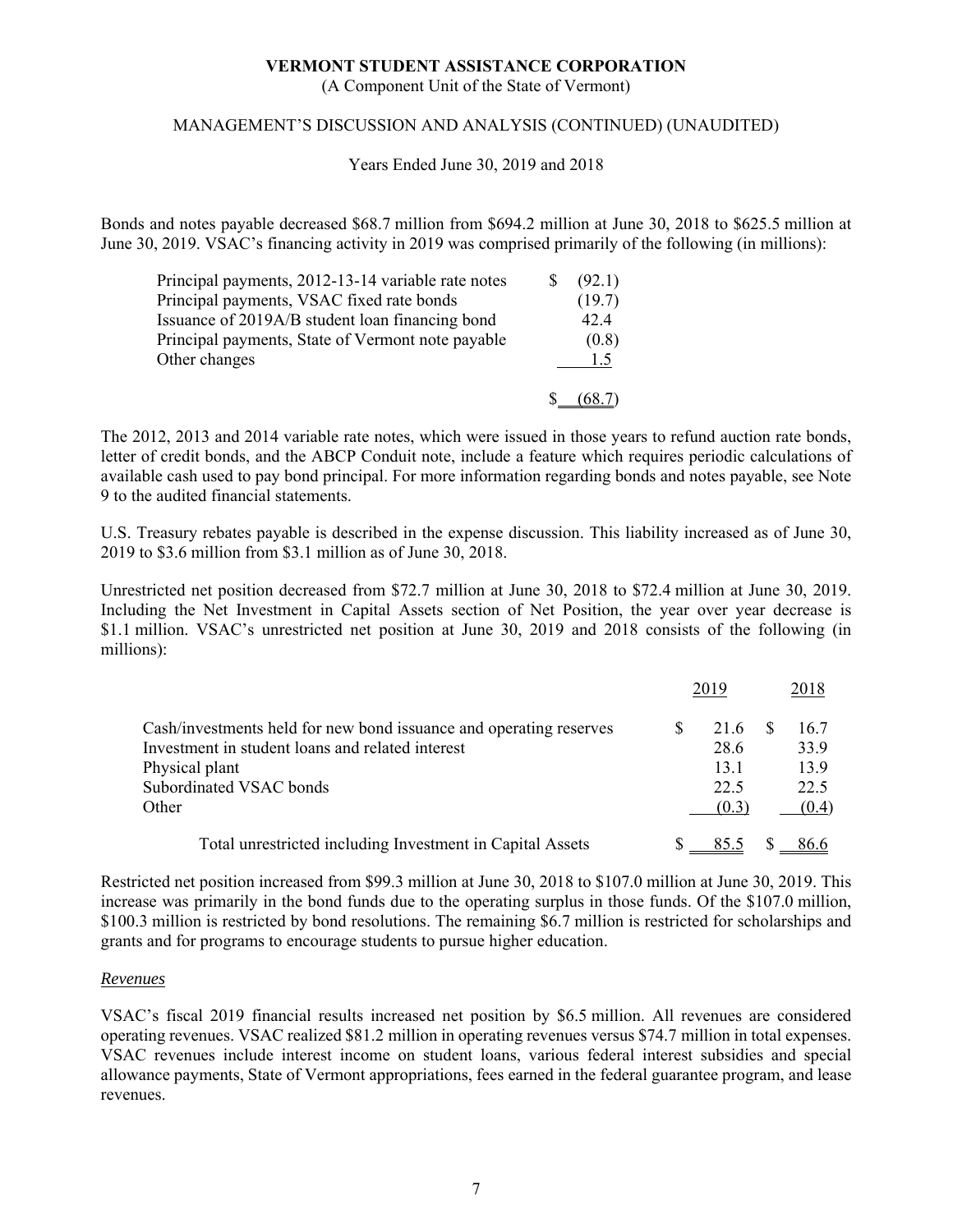(A Component Unit of the State of Vermont)

#### MANAGEMENT'S DISCUSSION AND ANALYSIS (CONTINUED) (UNAUDITED)

Years Ended June 30, 2019 and 2018

Overall loan revenue of VSAC is closely related to the general interest rate environment and the amount of loans outstanding. During 2019, loan revenue increased from \$42.6 to \$44.3 million. The components of loan revenue are as follows (in thousands):

|                                                   | 2019    | 2018    |
|---------------------------------------------------|---------|---------|
| U.S. Department of Education Interest Benefits    | 764     | 1,116   |
| U.S. Department of Education Special Allowance    | 2,961   | 1,695   |
| Borrower interest and fees on student loans       | 44,532  | 46,703  |
| Borrower interest paid to Department of Education | (3.934) | (6,948) |
|                                                   |         |         |

No new FFEL Program loans have been created since June 30, 2010. This affects the components of loan revenue differently:

- Interest for certain loans is paid by ED as a subsidized interest benefit on qualifying borrowers. This item decreased because the population of loans which qualify for this benefit is declining.
- ED also pays special allowance payments under certain interest rate conditions. This item increased despite declining eligible loan balances because of increasing interest rate indices (London Interbank Offered Rate (LIBOR)).
- Although VSAC originates new non-guaranteed loans, the population of ED-guaranteed loans is paying down more rapidly, resulting in decreased borrower interest and fees.
- Certain borrower interest revenues which exceed the special allowance formulae must be paid to ED each quarter. The amount paid decreased as overall FFEL Program loans outstanding decreased and as the LIBOR index used in the special allowance formula increased.

Interest rate risk on student loan assets is managed by closely matching the coupon rate reset frequency of our debt instruments with rates that drive our loan returns. Our private loan financing bonds are issued with fixed interest rates. The student loans pledged to these bonds (2010 and later VSAC Private loans) also have fixed interest rates. All other outstanding student loan bonds and notes have variable interest rates reset on periodic intervals based on short-term LIBOR rates. The earnings on loans pledged to these bonds have variable interest rates based on short-term LIBOR rates with similar reset frequencies.

Other revenues associated with the loan and loan guarantee programs include consolidation fees, rehabilitation fees, default aversion fees, collections revenues, and other program fees and revenues. These fees and revenues decreased \$1.4 million from \$4.8 million in fiscal 2018 to \$3.4 million in fiscal 2019. This decrease is primarily due to decreased volumes of FFEL program loans outstanding which generate these revenues.

Interest rates on cash positions were higher throughout the year ended June 30, 2019, resulting in higher interest earnings over the prior year. Investments include unrestricted, student loan and scholarship funds temporarily invested in short-term investments, and scholarship endowment funds invested for long-term growth and income. Other gains (losses) related to investing, both realized gains (losses) on sales and unrealized gains (losses) on appreciated (depreciated) assets held at year-end, are reflected in the Other Income line and were \$324.2 thousand in 2019 and \$289.6 thousand in 2018.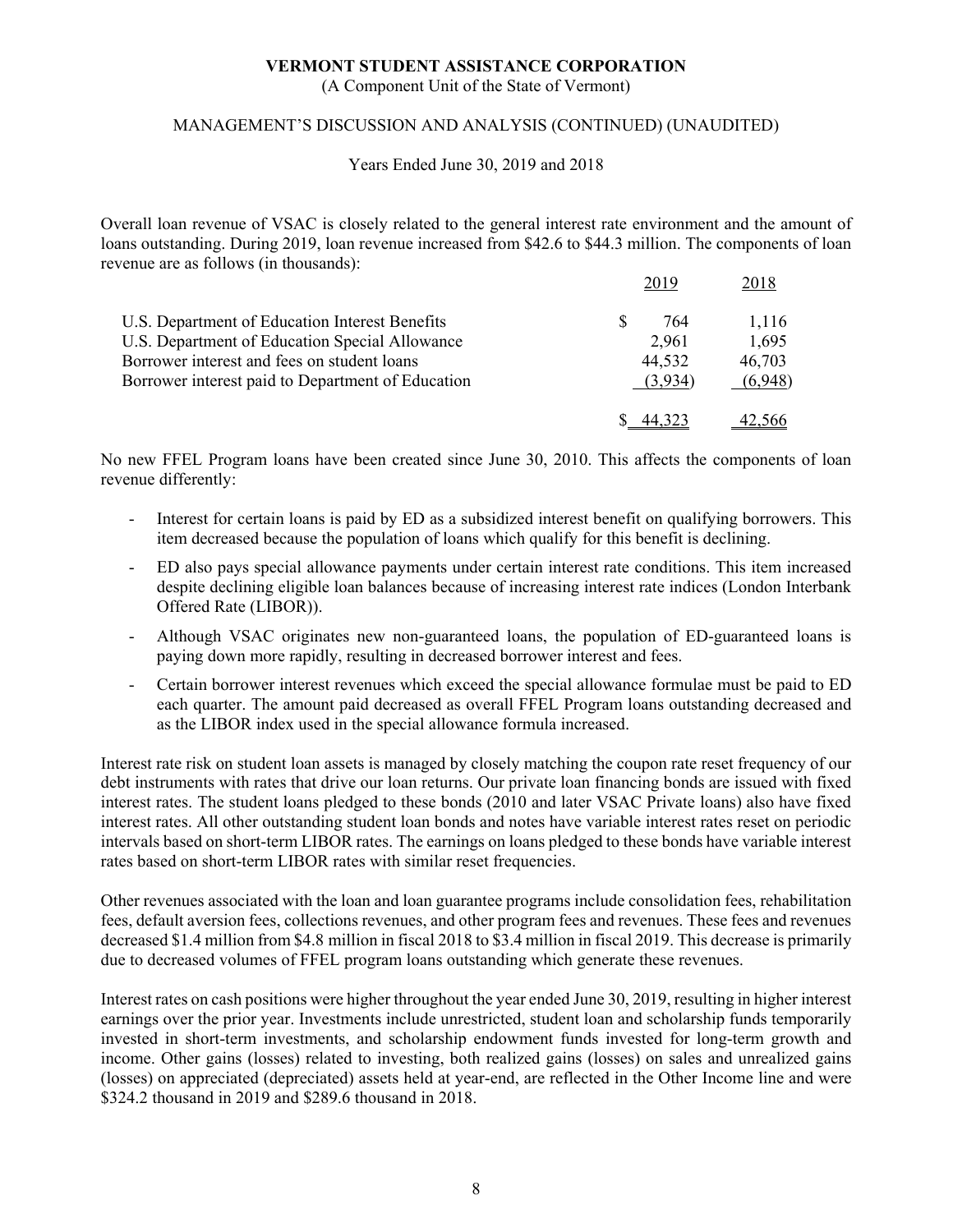(A Component Unit of the State of Vermont)

### MANAGEMENT'S DISCUSSION AND ANALYSIS (CONTINUED) (UNAUDITED)

Years Ended June 30, 2019 and 2018

VSAC's State funding support decreased to \$20.1 million in 2019 from \$20.3 million in 2018. State base appropriation support including amounts reported as grants and scholarship income increased slightly from \$20.2 million to \$20.5 million. The difference between total State appropriation support and VSAC State revenue is related to amounts which are not intended for the State need-based grant program and which VSAC records as scholarship support.

Federal grants were \$5.3 million in fiscal 2019 and \$4.9 million in fiscal 2018. Excepting Federal scholarship funds, Federal grants revenues are applied for only after VSAC has incurred expenses for administration and program activities associated with those grants. Federal scholarship funds are received in the year of their Federal budget authorization and revenues recognized by VSAC as awards are disbursed.

Scholarship revenues, representing the use of restricted gifts and grants, increased from \$4.0 million in 2018 to \$4.4 million in 2019.

In fiscal 2018 VSAC began leasing excess office space in its facility to non-State tenants. Revenues recognized under these leases was \$416 thousand and \$48 thousand in fiscal 2019 and fiscal 2018 respectively.

#### *Expenses*

VSAC has four main types of expenses: 1. Student aid, 2. Interest and other costs of debt, 3. Noninterest costs of financing loans, and 4. Costs of operations.

Student Aid – VSAC provided Vermont students with \$25.6 million in student aid during fiscal 2019. Of this amount, \$20.2 million in grant aid was provided from State appropriations. An additional \$5.4 million was made available through various scholarship programs managed by VSAC. Direct aid in the form of grants and scholarships represented 34.3% of VSAC's operating expenses in fiscal 2019 compared to 34.2% in 2018.

While not strictly a student aid expense, interest rebated to borrowers helps current and former students and parents manage their education debt. VSAC provided \$1.7 million in rebates of interest to borrowers in 2019, which represents 2.3% of VSAC's operating expenses in fiscal year 2019 compared to 2.9% in 2018.

It is also important to note that, while not an expense to the Corporation, a significant portion of aid to students is the \$45.1 million in new loans VSAC made available to students and parents in fiscal 2019.

Interest Costs – In order to provide Vermont students and parents with low-cost loans, VSAC issued two types of bonds that remain outstanding as of June 30, 2019 and 2018. The interest costs of the bonds represent a major expense category for VSAC. The variable-rate notes were issued to refinance VSAC's auction-rated securities and are supported by variable-rate student loans. The student loans and bonds bear interest at a fixed margin added to one or three-month LIBOR. This margin does not change after being set, when the bonds were sold, and loans originated. Fixed-rate bonds were issued beginning in 2010 in order to finance newly originated fixed-rate loans. These rate structures result in student loan interest revenue that is closely matched to bond interest expense.

Bonds and notes issued in prior years are paying down faster than VSAC's new fixed-rate bond issuances, resulting in a decrease in debt outstanding during the year. Although VSAC's bond and note balances decreased (as outlined above), VSAC's interest costs before the amortization of deferred gains on early refunding of bonds payable increased due to increasing LIBOR interest rate indices affecting the variable-rate notes. Net of deferred gains on early refunding, this expense represents 23.9% of VSAC operating expenses in fiscal 2019, up from 20.7% in 2018.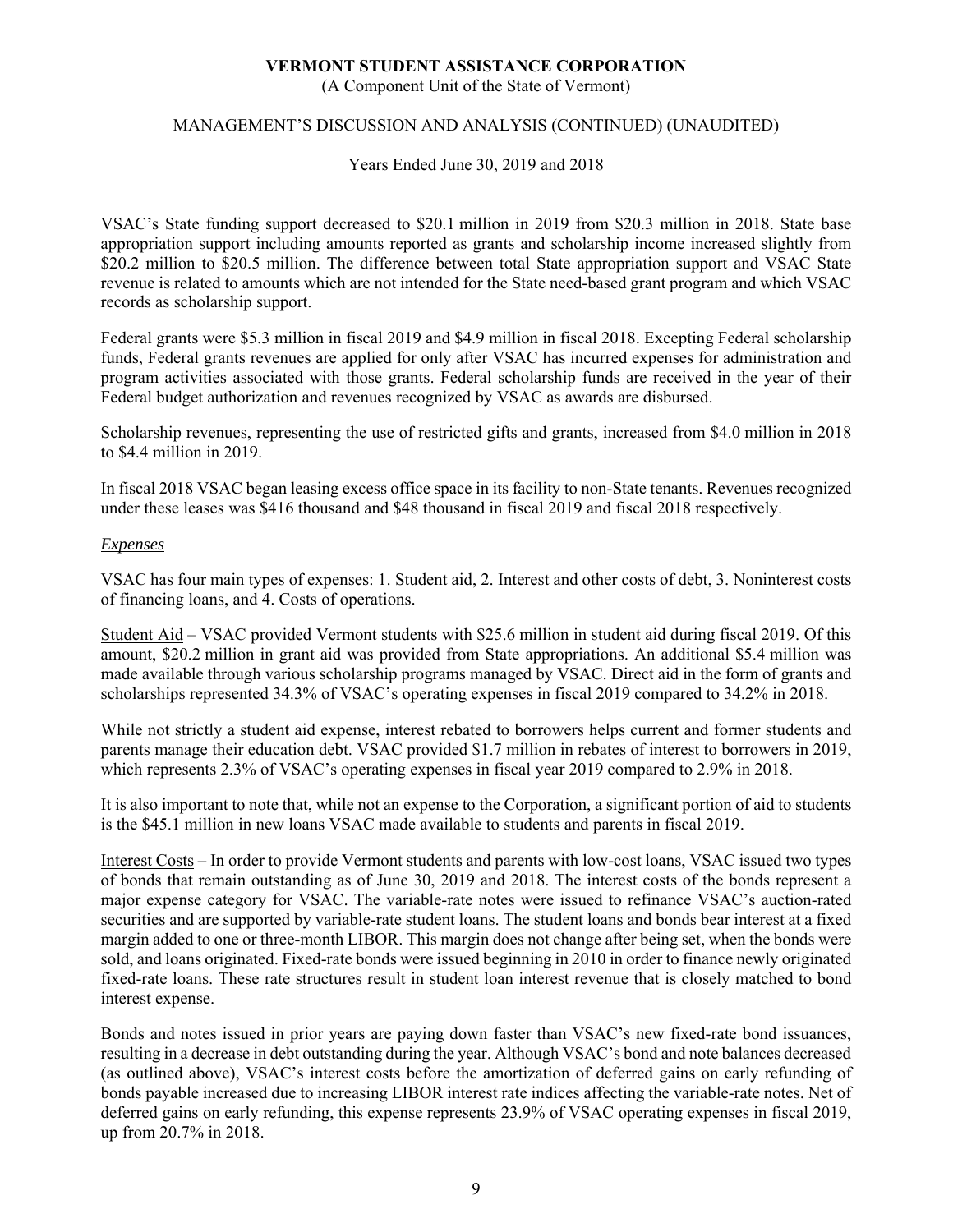(A Component Unit of the State of Vermont)

#### MANAGEMENT'S DISCUSSION AND ANALYSIS (CONTINUED) (UNAUDITED)

Years Ended June 30, 2019 and 2018

The components of VSAC's interest expense for 2019 and 2018 were as follows (in thousands):

|                                                                                                 | - 701 प           | 2018                |
|-------------------------------------------------------------------------------------------------|-------------------|---------------------|
| Interest expense incurred on outstanding debt<br>Amortization of deferred gain on refunded debt | 22,247<br>(4,395) | \$20,110<br>(5.170) |
| Bond interest expense recognized, net                                                           | 7,852             |                     |

Other Loan Financing Costs – Other loan financing expenses include credit enhancement and remarketing fees for our bond issues, consolidation and lender fees VSAC pays to the federal government, provisions for changes in arbitrage earnings liability to the U.S. Treasury, and increases in VSAC's provision for uninsured loan losses, as well as a variety of other costs incurred in issuing and managing \$624.9 million in outstanding bonds and notes. These costs totaled \$6.3 million in fiscal year 2019 and \$7.6 million in fiscal year 2018, representing approximately 8.5% and 10.6%, respectively, of total operating expenses in these years. The decrease of \$1.3 million in this expense category was primarily caused by decreased bad debt expenses and FFELP Consolidation fees. Bad debt expense decreased \$0.8 million from year to year due to a decrease in defaulted loans written off. (See financial statement Note 4 in the discussion regarding the Allowance for Loan Losses). Decreased FFELP Consolidation fees (down \$0.5 million due to decreasing loan balances) also contributed to the decrease in this expense category. Interest subject to U.S. Treasury rebate is another component of Other Loan Financing Costs. This represents earnings on tax-exempt bond-financed loans and investments that would be returned to the U.S. Treasury if the loan portfolios were completely liquidated at June 30 and all bondholders were repaid. By using interest rebates to VSAC borrowers, it is managed to minimize the probability of a liability balance at the end of a bond life cycle.

Costs of Operations – The costs of operating VSAC's programs, as well as facilities and overhead costs, totaled \$23.2 million in fiscal year 2019 compared to \$22.8 million in fiscal year 2018. The primary components of VSAC's operating costs (in thousands) were as follows for the years ended June 30:

|                                  | 2019   | 2018   |
|----------------------------------|--------|--------|
| Salaries and wages               | 10,855 | 10,621 |
| Employee healthcare costs        | 2,812  | 3,072  |
| Other employee benefit costs     | 2,082  | 2,087  |
| Administrative expenses          | 7,446  | 7,020  |
| <b>Total Costs of Operations</b> | 23.195 | 22,800 |

Overall costs of operations represent 31.1% of total operating expenses in fiscal 2019 compared to 31.6% in 2018.

Expenses for 2019 totaled \$74.7 million. Revenues totaled \$81.2 million. The change in total net position for the year was an increase of \$6.5 million. The ending balance of net position at June 30, 2019 was \$192.4 million, as compared to \$185.9 million at June 30, 2018.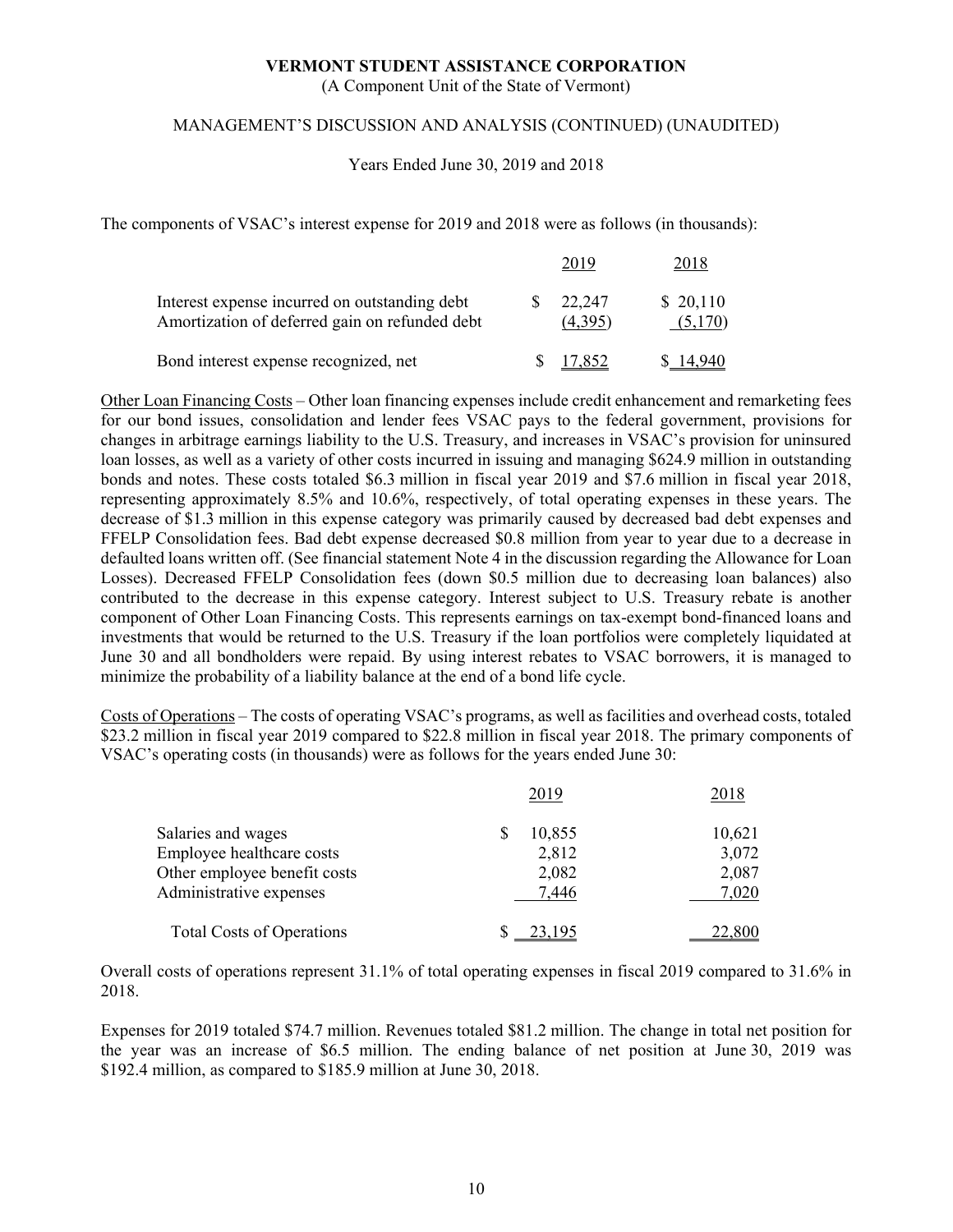(A Component Unit of the State of Vermont)

#### MANAGEMENT'S DISCUSSION AND ANALYSIS (CONTINUED) (UNAUDITED)

#### Years Ended June 30, 2019 and 2018

#### **FISCAL 2018**

### *Fiscal 2018 Highlights and Overall Financial Position*

- VSAC's total net surplus for the years ended June 30, 2019 and 2018 was \$6.8 million and \$9.2 million, respectively. VSAC's total net position increased to \$185.9 million.
- Interest expense, which is a combination of bond interest costs offset by amortization of deferred gains on early bond retirement, increased \$5.2 million from 2017 to 2018. Bond interest payments were up \$4.1 million due primarily to rate increases on variable rate bonds. The deferred gain amortization for 2018 was \$5.2 million versus \$6.2 million in 2017.
- During the year ended June 30, 2018, VSAC provided \$24.6 million in grants and scholarships to Vermont students.
- VSAC originated \$45.0 million in new loans to students and parents. VSAC holds and services \$784.9 million in education loans receivable and related interest at June 30, 2018.
- VSAC returned \$2.1 million in interest rebates to students in its loan programs during fiscal 2018.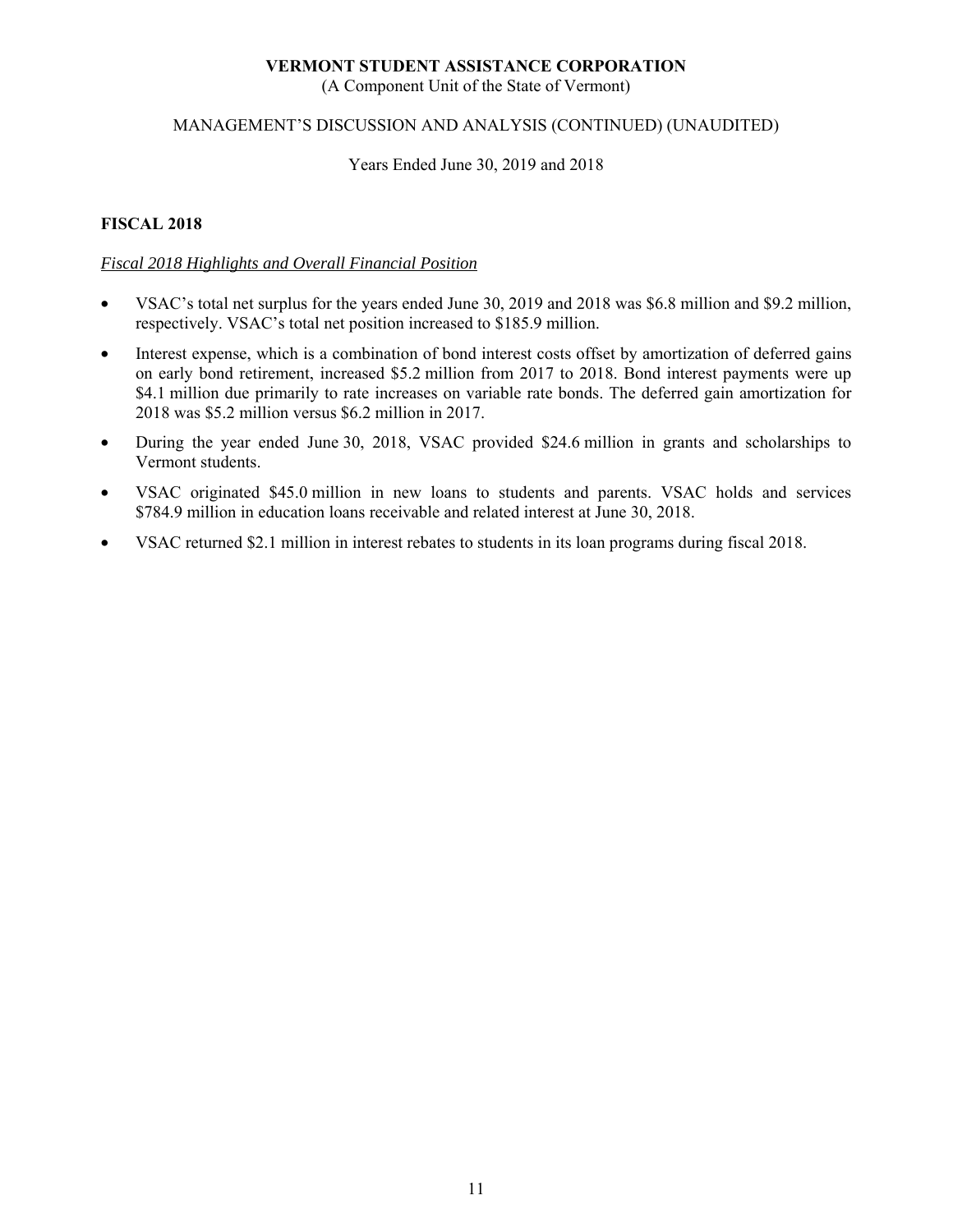(A Component Unit of the State of Vermont)

# MANAGEMENT'S DISCUSSION AND ANALYSIS (CONTINUED) (UNAUDITED)

Years Ended June 30, 2018 and 2017

### Condensed Financial Information

#### Statements of Net Position

|                                                                   | 2018          | 2017                    |
|-------------------------------------------------------------------|---------------|-------------------------|
|                                                                   |               | (In Thousands)          |
| Assets:                                                           |               |                         |
| Cash and investments                                              | \$<br>114,054 | 120,671<br><sup>S</sup> |
| Education loans receivable (plus interest)                        | 784,894       | 865,711                 |
| Other assets                                                      | 18,950        | 16,315                  |
| Total assets                                                      | \$ 917,898    | \$1,002,697             |
| Liabilities:                                                      |               |                         |
| Bonds and notes payable (plus interest)                           | \$<br>694,154 | 782,804<br><sup>S</sup> |
| U.S. Treasury rebates payable                                     | 3,093         | 3,255                   |
| Other liabilities                                                 | 8,861         | 8,874                   |
| Total liabilities                                                 | 706,108       | 794,933                 |
| Deferred inflows of resources:                                    |               |                         |
| Deferred inflows from leasing activity                            | 2,347         |                         |
| Deferred gains on early refunding of bonds payable                | 23,500        | 28,670                  |
| Total liabilities and deferred inflows of resources               | 731,955       | 823,603                 |
| Net position:                                                     |               |                         |
| Net investment in capital assets                                  | 13,907        | 14,564                  |
| Restricted                                                        | 99,328        | 90,163                  |
| Unrestricted                                                      | 72,708        | 74,367                  |
| Total net position                                                | 185,943       | 179,094                 |
| Total liabilities, deferred inflows of resources and net position | \$917,898     | \$1,002,697             |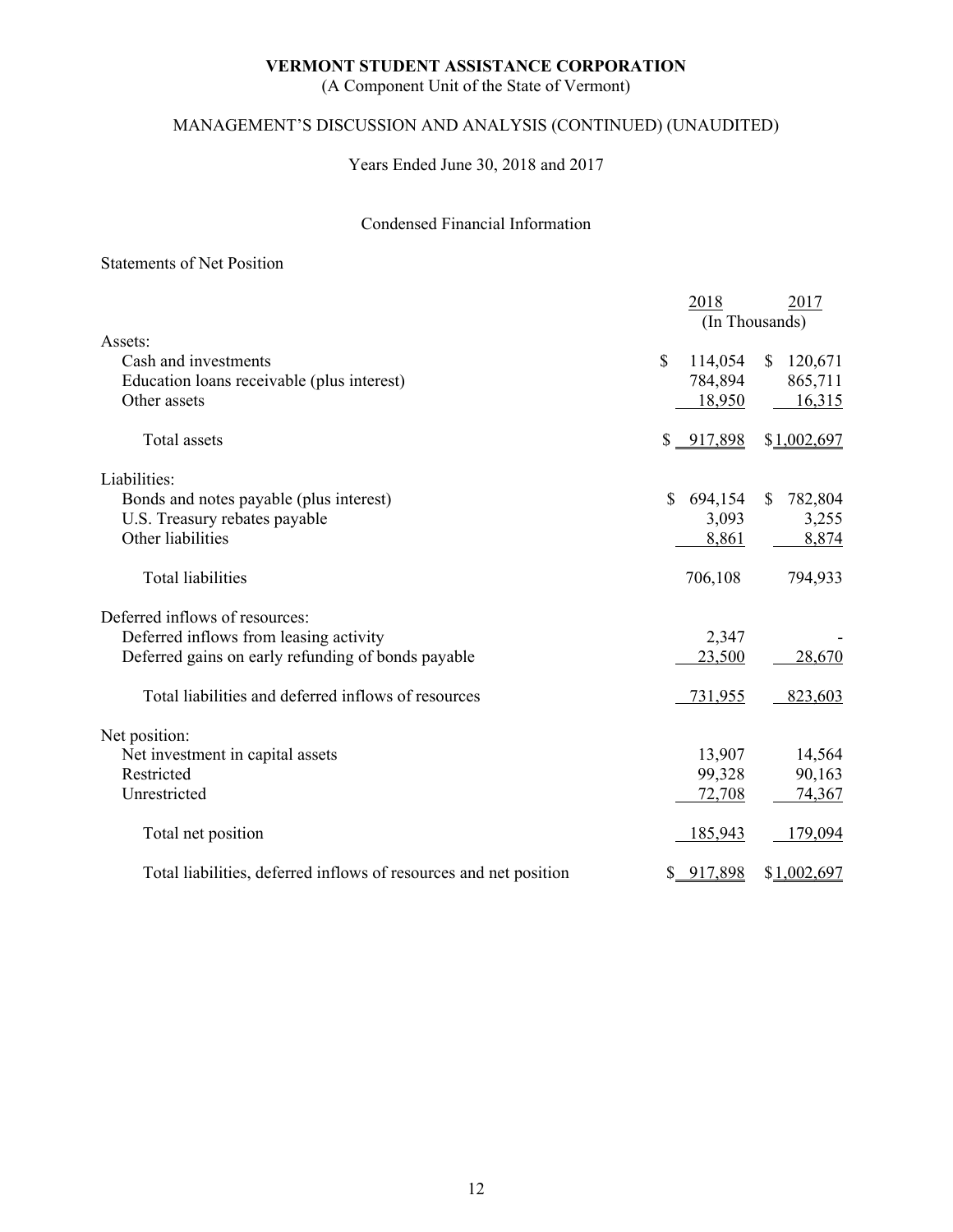(A Component Unit of the State of Vermont)

#### MANAGEMENT'S DISCUSSION AND ANALYSIS (CONTINUED) (UNAUDITED)

#### Years Ended June 30, 2018 and 2017

#### Statements of Revenues, Expenses and Changes in Net Position

|                                               | 2018           | 2017          |
|-----------------------------------------------|----------------|---------------|
|                                               | (In Thousands) |               |
| Operating revenues:                           |                |               |
| Interest earned from education loan financing | \$<br>42,566   | 40,983<br>\$. |
| Other loan and guarantee program revenues     | 4,830          | 4,807         |
| Investment interest                           | 1,217          | 532           |
| Vermont state appropriations                  | 20,326         | 21,069        |
| Federal grants                                | 4,896          | 4,902         |
| Scholarship and gift income                   | 3,968          | 4,218         |
| Federal loan servicing income                 |                | 379           |
| Facility lease revenue                        | 48             |               |
| Other income                                  | 1,071          | 1,008         |
| Total operating revenues                      | 78,922         | 77,898        |
| Operating expenses:                           |                |               |
| Grants and scholarships                       | 24,646         | 25,885        |
| Interest rebated to borrowers                 | 2,081          | 2,124         |
| Interest on debt, net of amortization         | 14,940         | 9,770         |
| Other loan financing costs                    | 7,606          | 6,454         |
| Corporate operating expenses and depreciation | 22,800         | 24,416        |
| Total operating expenses                      | 72,073         | 68,649        |
| Change in net position                        | 6,849          | 9,249         |
| Net position, beginning of year               | 179,094        | 169,845       |
| Net position, end of year                     | \$<br>185,943  | \$179,094     |

#### *Net Position*

Cash and investment balances decreased \$6.6 million from June 30, 2017 to June 30, 2018 from \$120.7 to \$114.1 million. The cash balance associated with restricted bonds decreased \$8.1 million during this time, primarily due to the June 2018 issuance of the 2018A/B series bonds being less than the issuance of the 2017A/B the prior year.

Student loans and interest receivable totaled \$784.9 million at June 30, 2018, down from \$865.7 million in 2017. This decrease is due to overall loan principal collections exceeding new loan originations in the VSAC private loan program.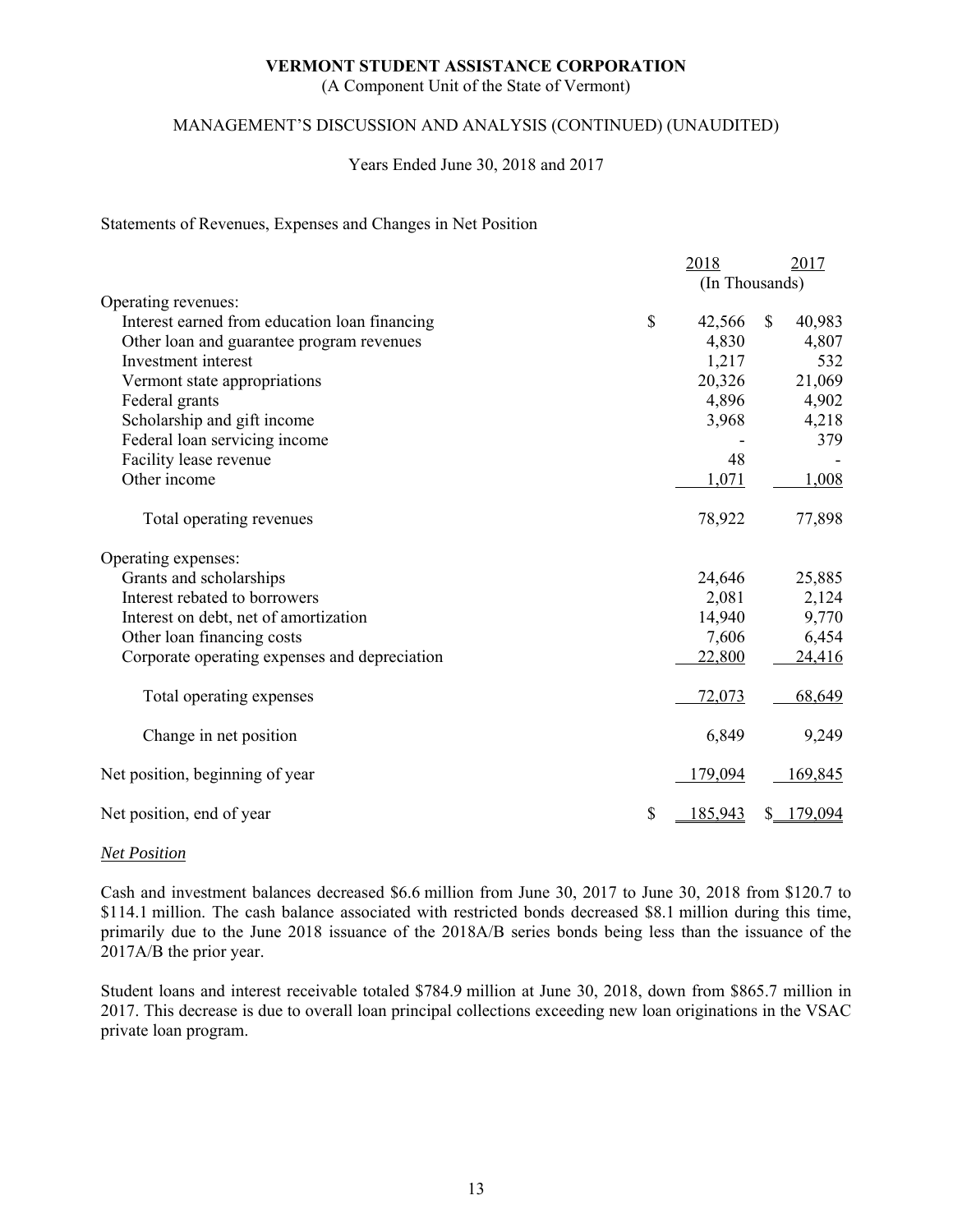(A Component Unit of the State of Vermont)

#### MANAGEMENT'S DISCUSSION AND ANALYSIS (CONTINUED) (UNAUDITED)

Years Ended June 30, 2018 and 2017

Bonds and notes payable decreased \$88.6 million from \$782.8 million at June 30, 2017 to \$694.2 million at June 30, 2018. VSAC's financing activity in 2018 was comprised primarily of the following (in millions):

| Principal payments, 2012-13-14 variable rate notes | \$(109.6) |
|----------------------------------------------------|-----------|
| Principal payments, VSAC fixed rate bonds          | (15.7)    |
| Issuance of 2018A/B student loan financing bond    | 37.1      |
| Principal payments, State of Vermont note payable  | (0.8)     |
| Other changes                                      | 0.4       |
|                                                    |           |

The 2012, 2013 and 2014 variable rate notes, which were issued in those years to refund letter of credit bonds, the ABCP Conduit note, and auction rate bonds include a feature which requires periodic calculations of available cash used to pay bond principal. For more information regarding bonds and notes payable, see Note 9 to the financial statements.

U.S. Treasury rebates payable is described in the expense discussion. This liability decreased as of June 30, 2018 to \$3.1 million from \$3.3 million as of June 30, 2017.

Unrestricted net position decreased from \$74.4 million at June 30, 2017 to \$72.7 million at June 30, 2018. Including the Net Investment in Capital Assets section of Net Position, the year over year decrease is \$2.3 million. VSAC's unrestricted net position at June 30, 2018 and 2017 consists of the following (in millions):

|                                                                    | 2018  | 2017  |
|--------------------------------------------------------------------|-------|-------|
| Cash/investments held for new bond issuance and operating reserves | 16.7  | 16.2  |
| Investment in student loans and related interest                   | 33.9  | 38.5  |
| Physical plant                                                     | 13.9  | 14.6  |
| Subordinated VSAC bonds                                            | 22.5  | 22.5  |
| Other                                                              | (0.4) | (2.9) |
| Total unrestricted including Investment in Capital Assets          | 86.6  | 88.9  |

Restricted net position increased from \$90.2 million at June 30, 2017 to \$99.3 million at June 30, 2018. This increase was primarily in the bond funds due to the operating surplus in those funds. Of the \$99.3 million, \$92.6 million is restricted by bond resolutions. The remaining \$6.7 million is restricted for scholarships and grants and for programs to encourage students to pursue higher education.

#### *Revenues*

VSAC's fiscal 2018 financial results increased net position by \$6.8 million. All revenues are considered operating revenues. VSAC realized \$78.9 million in operating revenues versus \$72.1 million in total expenses. VSAC revenues include interest income on student loans, various federal interest subsidies and special allowance payments, State of Vermont appropriations, fees earned in the federal guarantee program, and servicing fees earned for servicing student loans owned by the United States government.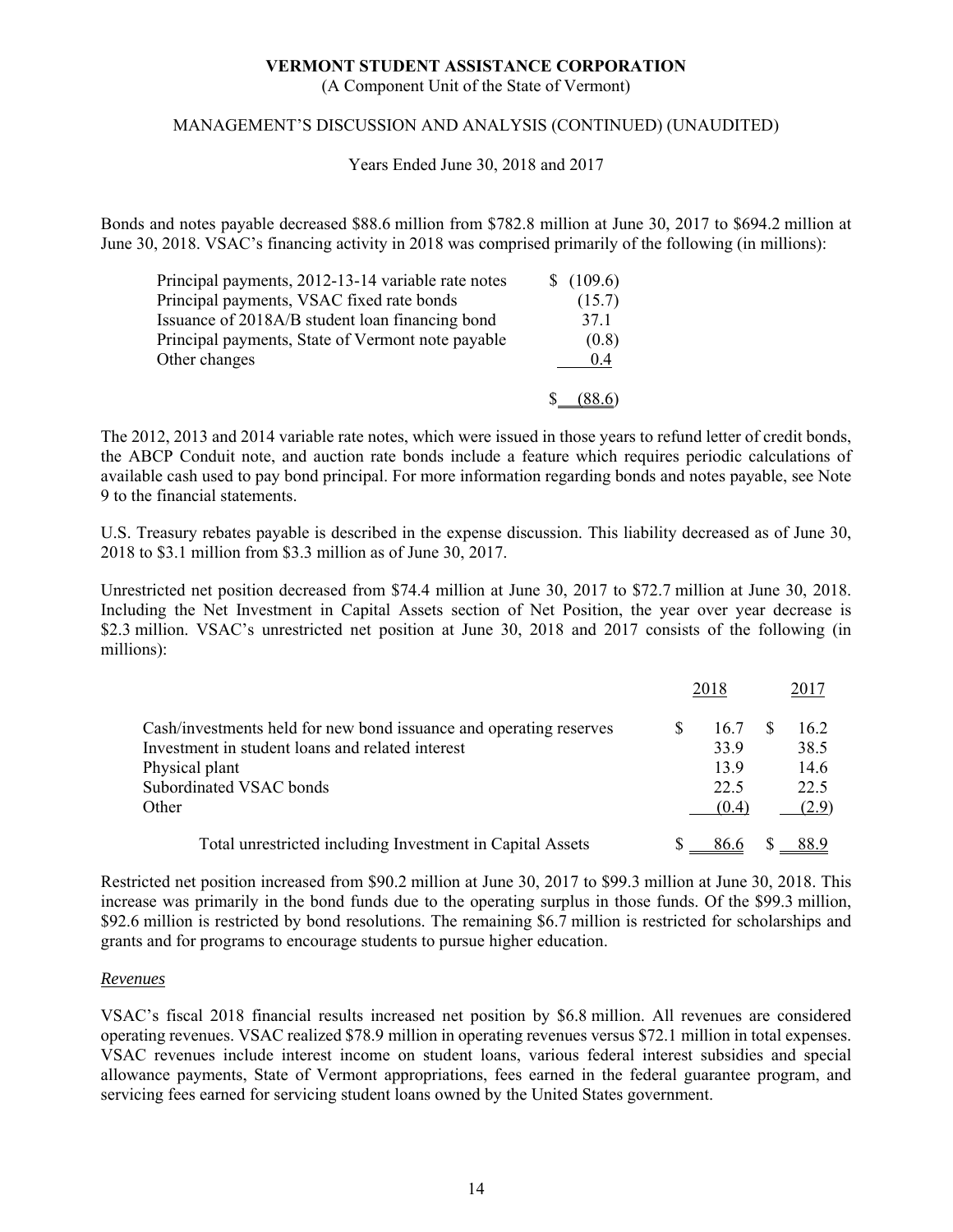(A Component Unit of the State of Vermont)

#### MANAGEMENT'S DISCUSSION AND ANALYSIS (CONTINUED) (UNAUDITED)

Years Ended June 30, 2018 and 2017

Overall loan revenue of VSAC is closely related to the general interest rate environment and the amount of loans outstanding. During 2018, loan revenue increased from \$41.0 to \$42.6 million. The components of loan revenue are as follows (in thousands):

|                                                   | 2018       | 2017         |
|---------------------------------------------------|------------|--------------|
| U.S. Department of Education Interest Benefits    | $1,116$ \$ | 1.542        |
| U.S. Department of Education Special Allowance    | 1,695      | 646          |
| Borrower interest and fees on student loans       | 46,703     | 50,096       |
| Borrower interest paid to Department of Education | (6.948)    | (11,301)     |
|                                                   |            |              |
|                                                   |            | <sup>8</sup> |

No new FFEL Program loans have been created since June 30, 2010. This affects the components of loan revenue differently:

- Interest for certain loans is paid by ED as a subsidized interest benefit on qualifying borrowers. This item decreased because the population of loans which qualify for this benefit is declining.
- ED also pays special allowance payments under certain interest rate conditions. This item increased despite declining eligible loan balances because of increasing interest rate indices (London Interbank Offered Rate (LIBOR)).
- Although VSAC originates new non-guaranteed loans, the population of ED-guaranteed loans is paying down more rapidly, resulting in decreased borrower interest and fees.
- Certain borrower interest revenues which exceed the special allowance formulae must be paid to ED each quarter. The amount paid decreased as overall FFEL Program loans outstanding decreased and as the LIBOR index used in the special allowance formula increased.

Interest rate risk on student loan assets is managed by closely matching the coupon rate reset frequency of our debt instruments with rates that drive our loan returns. Our 2010A-1, 2011A-1, 2012A-1, 2013A-1, 2014A-1, 2015A-1, 2016A-1, 2017A-1, 2017B-1, 2018A-1 and 2018B-1 private loan financing bonds are issued with fixed interest rates. The student loans pledged to these bonds also have fixed interest rates. All other outstanding student loan bonds and notes have variable interest rates reset on periodic intervals based on shortterm LIBOR rates. The earnings on loans pledged to these bonds have variable interest rates based on shortterm LIBOR rates with similar reset frequencies.

Other revenues associated with the loan and loan guarantee programs include consolidation fees, rehabilitation fees, default aversion fees, collections revenues, and other program fees and revenues. These fees and revenues totaled \$4.8 million in 2018 and 2017. Although decreasing FFEL program loan balances affect these revenues, in 2018 this decrease was offset by increased revenues from rehabilitation loan collections.

Interest rates on cash positions were higher throughout the year ended June 30, 2018, resulting in higher interest earnings over the prior year. Investments include unrestricted, student loan and scholarship funds temporarily invested in short-term investments, and scholarship endowment funds invested for long-term growth and income. Other gains (losses) related to investing, both realized gains (losses) on sales and unrealized gains (losses) on appreciated (depreciated) assets held at year-end, are reflected in the Other Income line and were \$289.6 thousand in 2018 and \$444.3 thousand in 2017.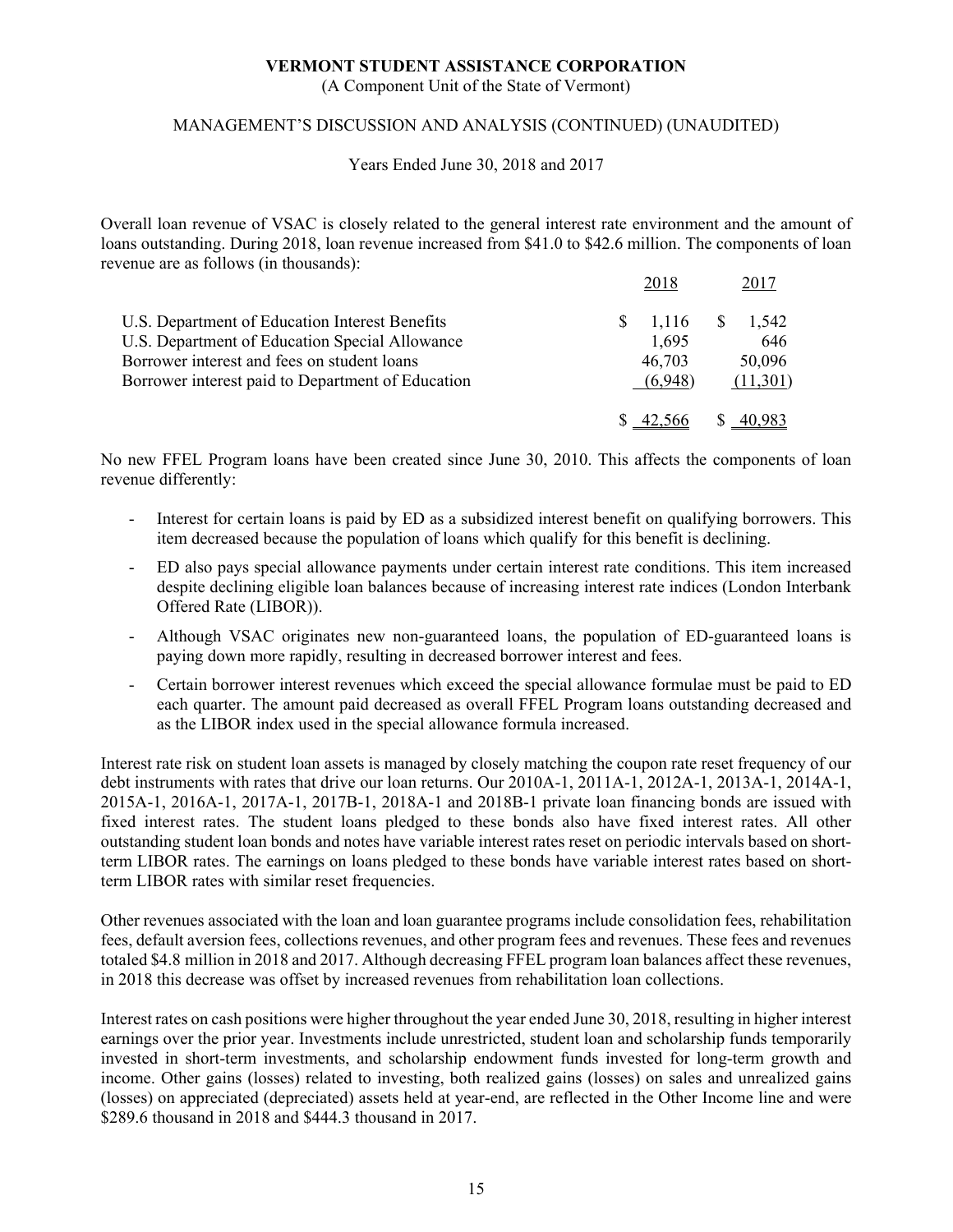(A Component Unit of the State of Vermont)

### MANAGEMENT'S DISCUSSION AND ANALYSIS (CONTINUED) (UNAUDITED)

Years Ended June 30, 2018 and 2017

VSAC's State funding support decreased to \$20.3 million in 2018 from \$21.1 million in 2017. State base appropriation support remained unchanged at \$20.2 million. In 2017 VSAC transferred \$0.6 million in unspent state scholarship funds from scholarship deferred revenue to grant revenue; no amount was transferred for this in 2018, resulting in the decrease in recognized revenue.

Federal grants were \$4.9 million in fiscal 2018 and 2017. Beginning with the year ended June 30, 2016, following a policy clarification received from ED, VSAC began applying for funding for one Federal scholarship program in advance of scholarship awards and disbursements. Such funds are maintained in a restricted bank account in the scholarship fund. Excepting these scholarship funds, Federal grants revenues are applied for only after VSAC has incurred expenses for administration and program activities associated with those grants.

Scholarship revenues, principally restricted gifts and grants, decreased from \$4.2 million in 2017 to \$4.0 million in 2018.

Revenues earned for servicing Federal-owned student loans decreased from \$379 thousand in 2017 to zero in 2018. This decrease follows VSAC's decision to exit this Federal program in 2017.

#### *Expenses*

VSAC has four main types of expenses: 1. Student aid, 2. Interest and other costs of debt, 3. Noninterest costs of financing loans, and 4. Costs of operations.

Student Aid – VSAC provided Vermont students with \$24.6 million in student aid during fiscal 2018. Of this amount, \$19.7 million in grant aid was provided from State appropriations. An additional \$4.9 million was made available through various scholarship programs managed by VSAC. Direct aid in the form of grants and scholarships represented 34.2% of VSAC's operating expenses in fiscal 2018 compared to 37.7% in 2017.

While not strictly a student aid expense, interest rebated to borrowers helps current and former students and parents manage their education debt. VSAC provided \$2.1 million in rebates of interest to borrowers in 2018, which represents 2.9% of VSAC's operating expenses in fiscal year 2018 compared to 3.1% in 2017. During 2018 VSAC received approval to grant an interest rebate to secured loans in the 2010A-1 and 2011A-1 bonds, increasing this aid to students by \$417.3 thousand. This item is expected to decline as the population of eligible loans pays down. However, VSAC could decide to make the rebate available to newer loans based on financial conditions.

It is also important to note that, while not an expense to the Corporation, a significant portion of aid to students is the \$45.0 million in new loans VSAC made available to students and parents in fiscal 2018.

Interest Costs – In order to provide Vermont students and parents with low-cost loans, VSAC issued two types of bonds that remain outstanding as of June 30, 2018 and 2017. The interest costs of the bonds represent a major expense category for VSAC. The variable-rate notes were issued to refinance VSAC's auction-rated securities and are supported by variable-rate student loans. The student loans and bonds bear interest at a fixed margin added to one or three-month LIBOR. This margin does not change after being set when the bonds were sold and loans originated. Fixed-rate bonds were issued beginning in 2010 in order to finance newly-originated fixed-rate loans. These rate structures result in student loan interest revenue that is closely matched to bond interest expense.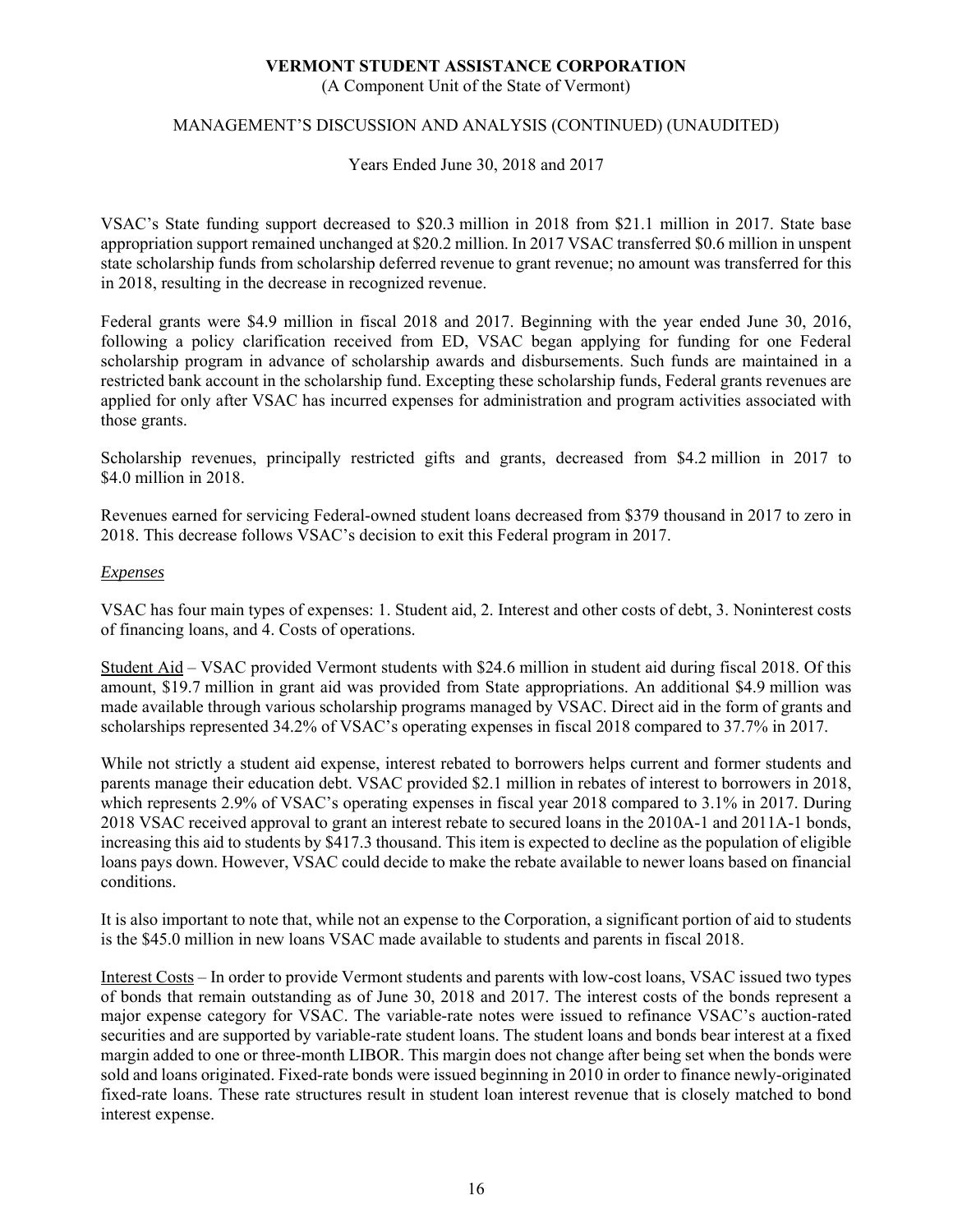(A Component Unit of the State of Vermont)

#### MANAGEMENT'S DISCUSSION AND ANALYSIS (CONTINUED) (UNAUDITED)

Years Ended June 30, 2018 and 2017

Bonds and notes issued in prior years are paying down faster than VSAC's new fixed-rate bond issuances, resulting in a decrease in debt outstanding during the year. Although VSAC's bond and note balances decreased (as outlined above), VSAC's interest costs before the amortization of deferred gains on early refunding of bonds payable increased due to increasing LIBOR interest rate indices affecting the variable-rate notes and due to the issuance of new fixed-rate bonds, which bear interest at higher rates. Net of deferred gains on early refunding, this expense represents 20.7% of VSAC operating expenses in fiscal 2018, up from 14.2% in 2017. The components of VSAC's interest expense for 2018 and 2017 were as follows (in thousands):

| Interest expense incurred on outstanding debt<br>Amortization of deferred gain on refunded debt | \$20,110<br>(5,170) | \$15,996<br>(6,226) |
|-------------------------------------------------------------------------------------------------|---------------------|---------------------|
| Bond interest expense recognized, net                                                           |                     |                     |

Other Loan Financing Costs – Other loan financing expenses include credit enhancement and remarketing fees for our bond issues, consolidation and lender fees VSAC pays to the federal government, provisions for changes in arbitrage earnings liability to the U.S. Treasury, and increases in VSAC's provision for uninsured loan losses, as well as a variety of other costs incurred in issuing and managing \$693.4 million in outstanding bonds and notes. These costs totaled \$7.6 million in fiscal year 2018 and \$6.5 million in fiscal year 2017, representing approximately 10.6% and 9.4%, respectively, of total operating expenses in these years. The increase of \$1.2 million in this expense was primarily the result a one-time adjustment to its loan loss reserve calculation in fiscal 2017 that resulted in negative expense in that year and a larger than normal year over year increase in 2018. Actual defaulted loans written off net of recoveries were comparable year over year. Decreased FFELP Consolidation fees (down \$0.6 million due to decreasing loan balances) partially offset the other increases in this expense category. Interest subject to U.S. Treasury rebate is another component of Other Loan Financing Costs. This represents earnings on tax-exempt bond-financed loans and investments that would be returned to the U.S. Treasury if the loan portfolios were completely liquidated at June 30 and all bondholders were repaid. By using interest rebates to VSAC borrowers, it is managed to minimize the probability of a liability balance at the end of a bond life cycle.

Costs of Operations – The costs of operating VSAC's programs, as well as facilities and overhead costs, totaled \$22.8 million in fiscal year 2018 compared to \$24.4 million in fiscal year 2017. The primary components of VSAC's operating costs (in thousands) were as follows for the years ended June 30:

|                                  | 2018         | 2017        |
|----------------------------------|--------------|-------------|
| Salaries and wages               | \$<br>10,621 | S<br>10,671 |
| Employee healthcare costs        | 3,072        | 2,339       |
| Other employee benefit costs     | 2,087        | 2,166       |
| Administrative expenses          | 7,020        | 7,023       |
| Separation-related expenses      |              | 2,217       |
| <b>Total Costs of Operations</b> | 22,800       | S           |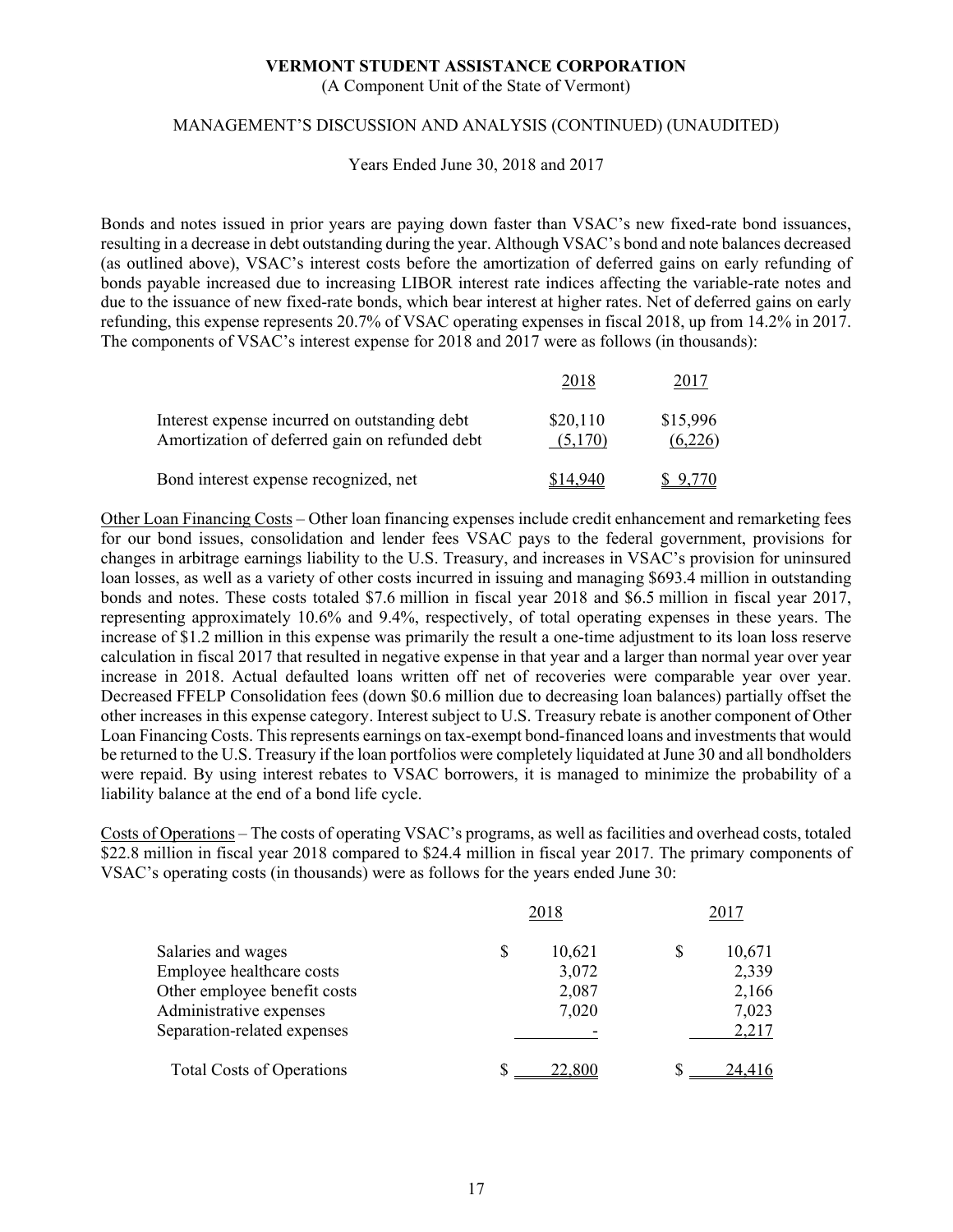(A Component Unit of the State of Vermont)

#### MANAGEMENT'S DISCUSSION AND ANALYSIS (CONCLUDED) (UNAUDITED)

Years Ended June 30, 2018 and 2017

The 2017 separation-related expenses are associated with VSAC's termination of its Federal loan servicing activities. These expenses are expected to be non-recurring.

Overall costs of operations represent 31.6% of total operating expenses in fiscal 2018 compared to 35.6% in 2017.

Expenses for 2018 totaled \$72.1 million. Revenues totaled \$78.9 million. The change in total net position for the year was an increase of \$6.8 million. The ending balance of net position at June 30, 2018 was \$185.9 million, as compared to \$179.1 million at June 30, 2017.

There are currently no known facts, decisions, or conditions that are expected to have a significant effect on the net position or the results of operations.

.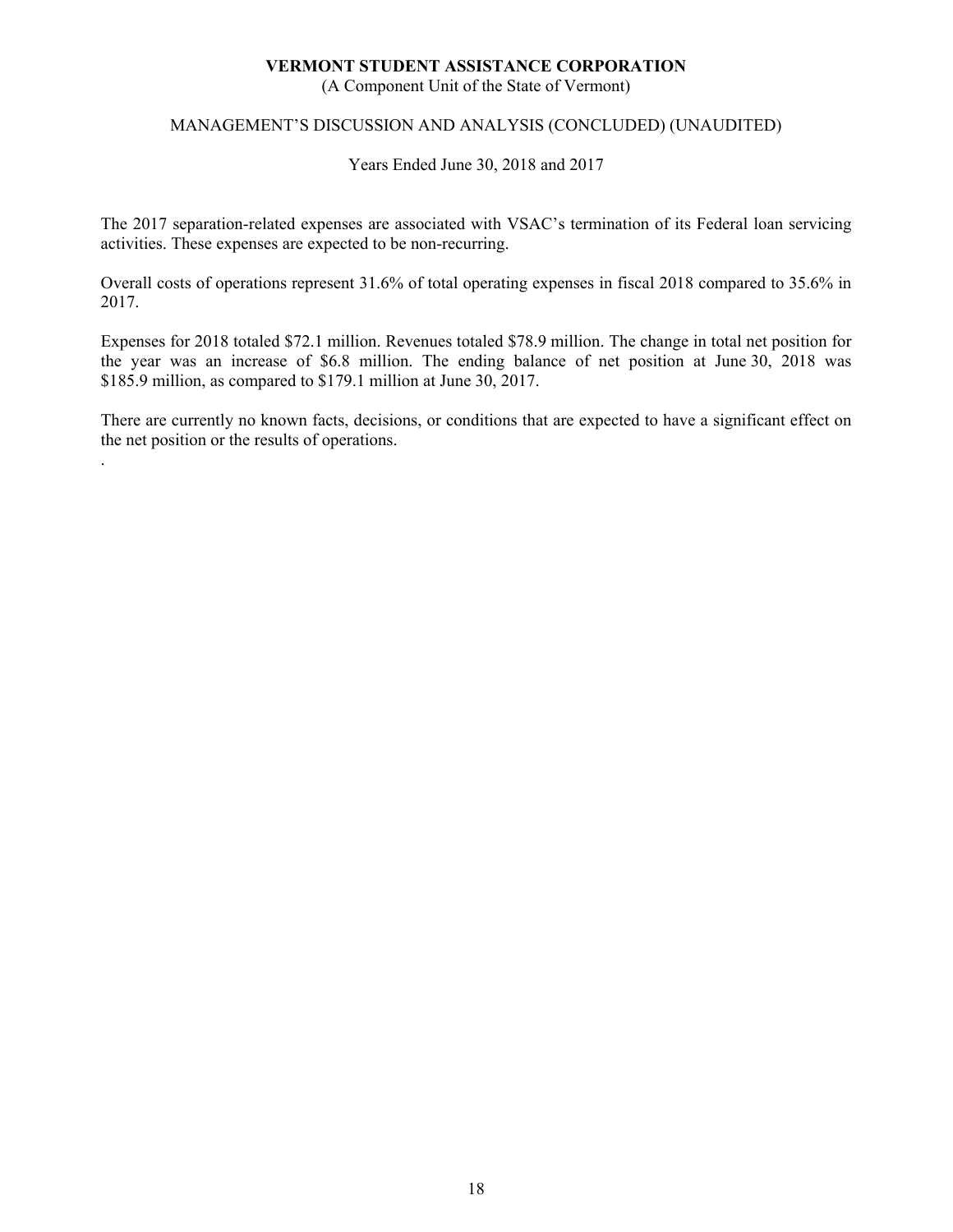(A Component Unit of the State of Vermont)

## STATEMENTS OF NET POSITION

#### June 30, 2019 and 2018

# ASSETS

|                                             | 2019                   | 2018                    |
|---------------------------------------------|------------------------|-------------------------|
|                                             |                        | (In Thousands)          |
| Current assets:                             |                        |                         |
| Cash and cash equivalents                   | $\mathbb{S}$<br>29,589 | 23,941<br><sup>\$</sup> |
| Receivables                                 |                        |                         |
| Student loans, net                          | 97,645                 | 107,087                 |
| Student loan interest and special allowance | 15,614                 | 13,277                  |
| Investment interest                         | 162                    | 124                     |
| Federal administrative and program fees     | 109                    | 143                     |
| Facility lease receivable                   | 515                    | 441                     |
| Other                                       | 1,060                  | 1,369                   |
| Other assets                                | 949                    | 737                     |
| Total current assets                        | 145,643                | 147,119                 |
| Noncurrent assets:                          |                        |                         |
| Restricted cash                             | 81,728                 | 84,257                  |
| Scholarship endowment investments           | 6,468                  | 5,856                   |
| Facility lease receivable                   | 3,201                  | 2,229                   |
| Student loans receivable, net               | 604,202                | 664,530                 |
| Capital assets, net                         | 13,123                 | 13,907                  |
| Total noncurrent assets                     | 708,722                | 770,779                 |

Total assets \$ 854,365 \$ 917,898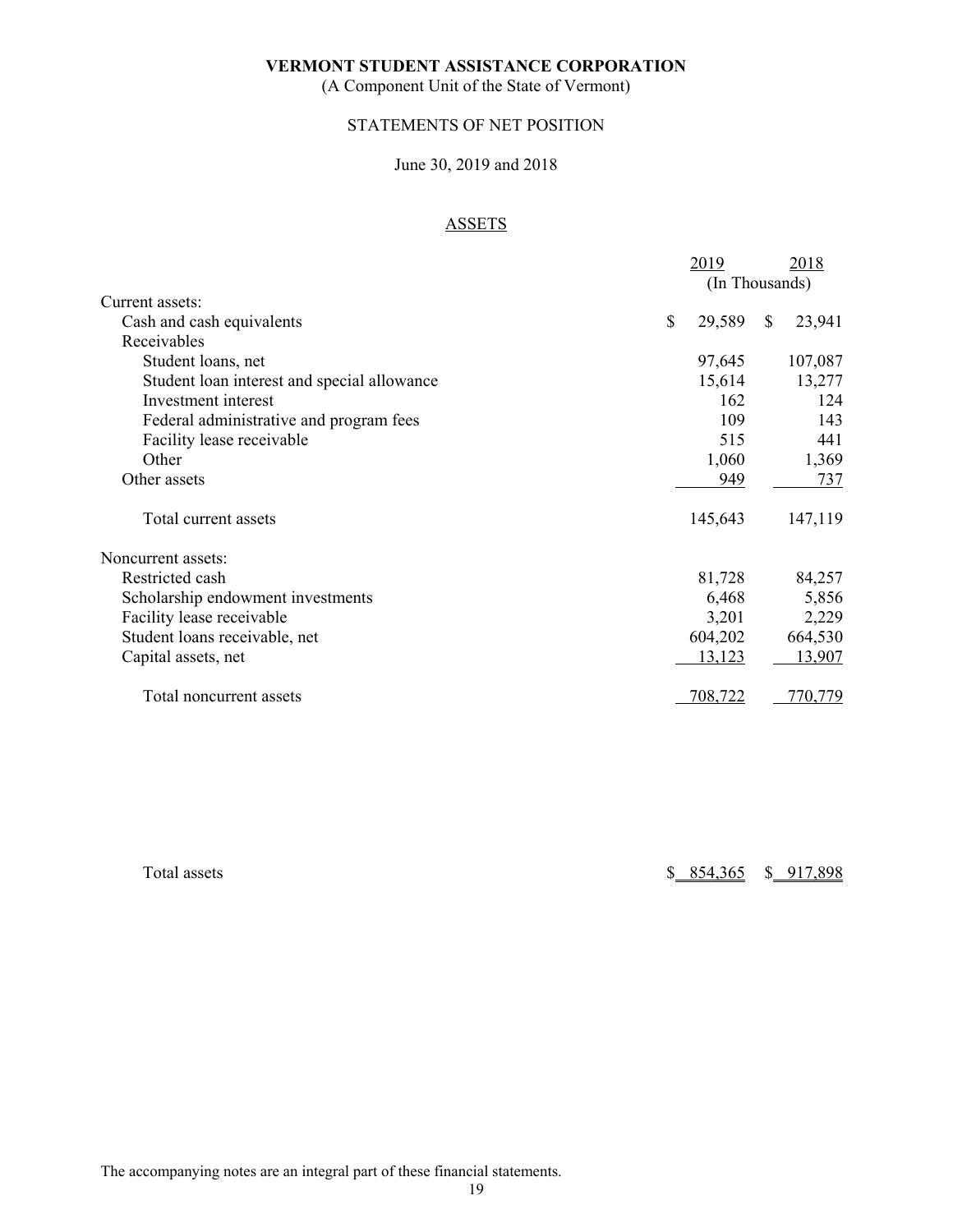# LIABILITIES, DEFERRED INFLOWS OF RESOURCES AND NET POSITION

|                                                                   | 2019           | 2018        |
|-------------------------------------------------------------------|----------------|-------------|
|                                                                   | (In Thousands) |             |
| Current liabilities:                                              |                |             |
| Bonds and notes payable                                           | \$<br>10,220   | \$<br>7,720 |
| Accounts payable and other liabilities                            | 2,099          | 2,344       |
| Accrued interest on bonds payable                                 | 633            | 771         |
| Unearned revenue                                                  | 8,306          | 6,517       |
| Total current liabilities                                         | 21,258         | 17,352      |
| Noncurrent liabilities:                                           |                |             |
| Bonds and notes payable                                           | 614,631        | 685,663     |
| U.S. Treasury rebates payable                                     | 3,626          | 3,093       |
| Total noncurrent liabilities                                      | 618,257        | 688,756     |
| <b>Total liabilities</b>                                          | 639,515        | 706,108     |
| Deferred inflows of resources:                                    |                |             |
| Deferred facility lease revenue                                   | 3,307          | 2,347       |
| Deferred gains on early refunding of bonds payable                | 19,105         | 23,500      |
| Total liabilities and deferred inflows of resources               | 661,927        | 731,955     |
| Net position:                                                     |                |             |
| Net investment in capital assets                                  | 13,123         | 13,907      |
| Restricted                                                        | 106,960        | 99,328      |
| Unrestricted                                                      | 72,355         | 72,708      |
| Total net position                                                | 192,438        | 185,943     |
| Total liabilities, deferred inflows of resources and net position | \$8, 854, 365  | \$ 917,898  |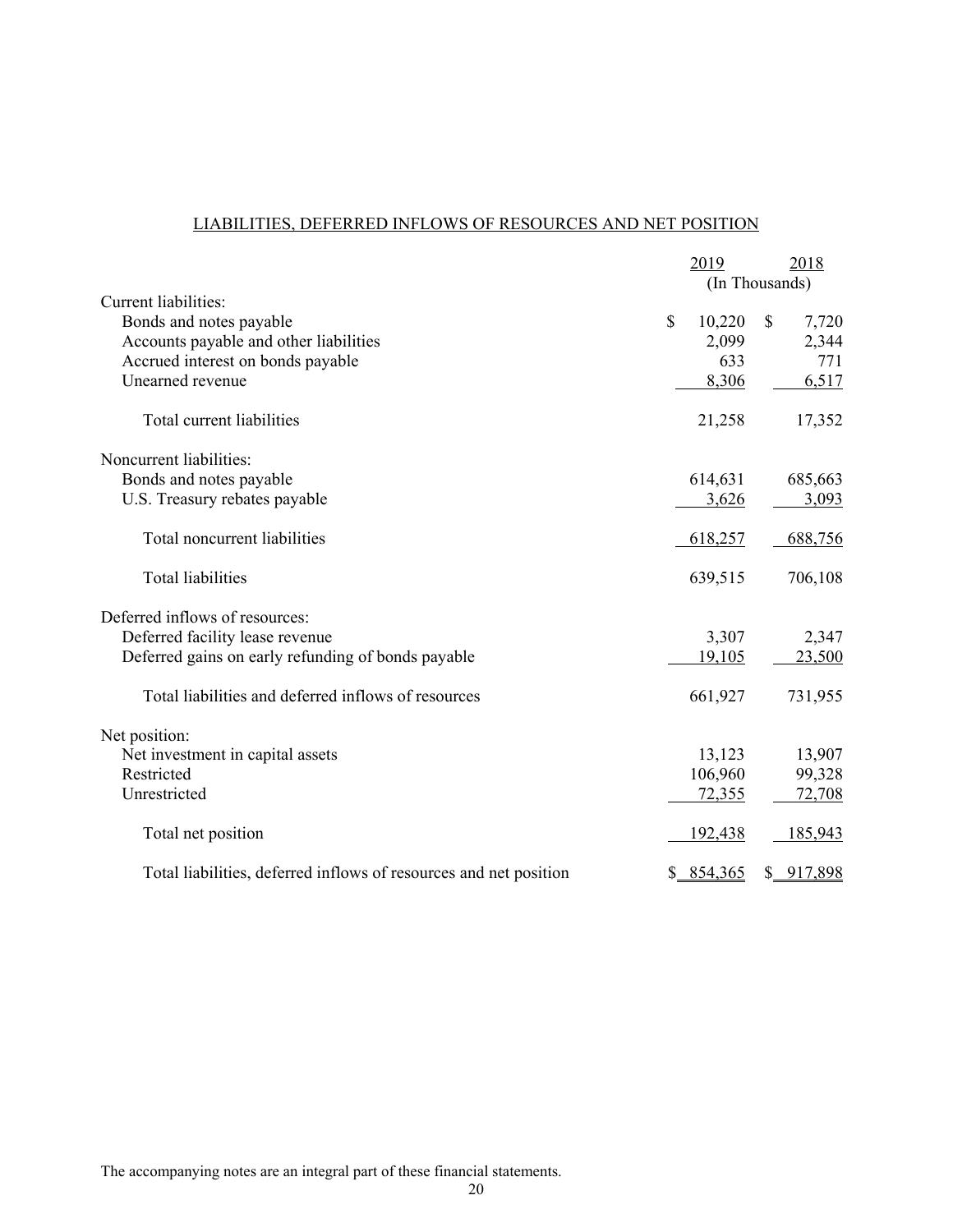(A Component Unit of the State of Vermont)

# STATEMENTS OF REVENUES, EXPENSES AND CHANGES IN NET POSITION

#### Years Ended June 30, 2019 and 2018

|                                                            |               | 2019           |              | 2018       |
|------------------------------------------------------------|---------------|----------------|--------------|------------|
|                                                            |               | (In Thousands) |              |            |
| Operating revenues:                                        |               |                |              |            |
| Interest and fees on student loans:                        |               |                |              |            |
| U.S. Department of Education interest benefits             | $\mathcal{S}$ | 764            | $\mathbb{S}$ | 1,116      |
| U.S. Department of Education special allowance             |               | 2,961          |              | 1,695      |
| Borrower interest and fees on student loans                |               | 44,532         |              | 46,703     |
| Borrower interest returned to U.S. Department of Education |               | (3,934)        |              | (6,948)    |
| Vermont state grants                                       |               | 20,093         |              | 20,326     |
| Interest on cash and investments                           |               | 2,192          |              | 1,217      |
| Guarantee agency administrative revenues                   |               | 3,371          |              | 4,830      |
| Federal grants                                             |               | 5,296          |              | 4,896      |
| Scholarship and gift income                                |               | 4,386          |              | 3,968      |
| Facility lease revenue                                     |               | 416            |              | 48         |
| Other income                                               |               | 1,088          |              | 1,071      |
|                                                            |               |                |              |            |
| Total operating revenues                                   |               | 81,165         |              | 78,922     |
| Operating expenses:                                        |               |                |              |            |
| Interest, net of amortization of bond premium and deferred |               |                |              |            |
| gains on early refunding of bonds payable                  |               | 17,852         |              | 14,940     |
| Salaries and benefits                                      |               | 15,749         |              | 15,780     |
| Grants and scholarships                                    |               | 25,606         |              | 24,646     |
| Interest rebated to borrowers                              |               | 1,707          |              | 2,081      |
| Other general and administrative                           |               | 6,520          |              | 6,089      |
| Interest subject to U.S. Treasury rebate                   |               | 533            |              | (162)      |
| Credit enhancement and remarketing fees                    |               | 111            |              | 107        |
| Consolidation and lender paid fees                         |               | 3,562          |              | 4,064      |
| Other loan related expenses                                |               | 839            |              | 1,563      |
| Provision for losses on student loans                      |               | 569            |              | 1,402      |
| Depreciation                                               |               | 926            |              | 931        |
| Bond issuance costs                                        |               | 696            |              | 632        |
| Total operating expenses                                   |               | 74,670         |              | 72,073     |
| Change in net position from operations and                 |               |                |              |            |
| change in net position                                     |               | 6,495          |              | 6,849      |
| Net position, beginning of year                            |               | 185,943        |              | 179,094    |
| Net position, end of year                                  |               | \$ 192,438     |              | \$ 185,943 |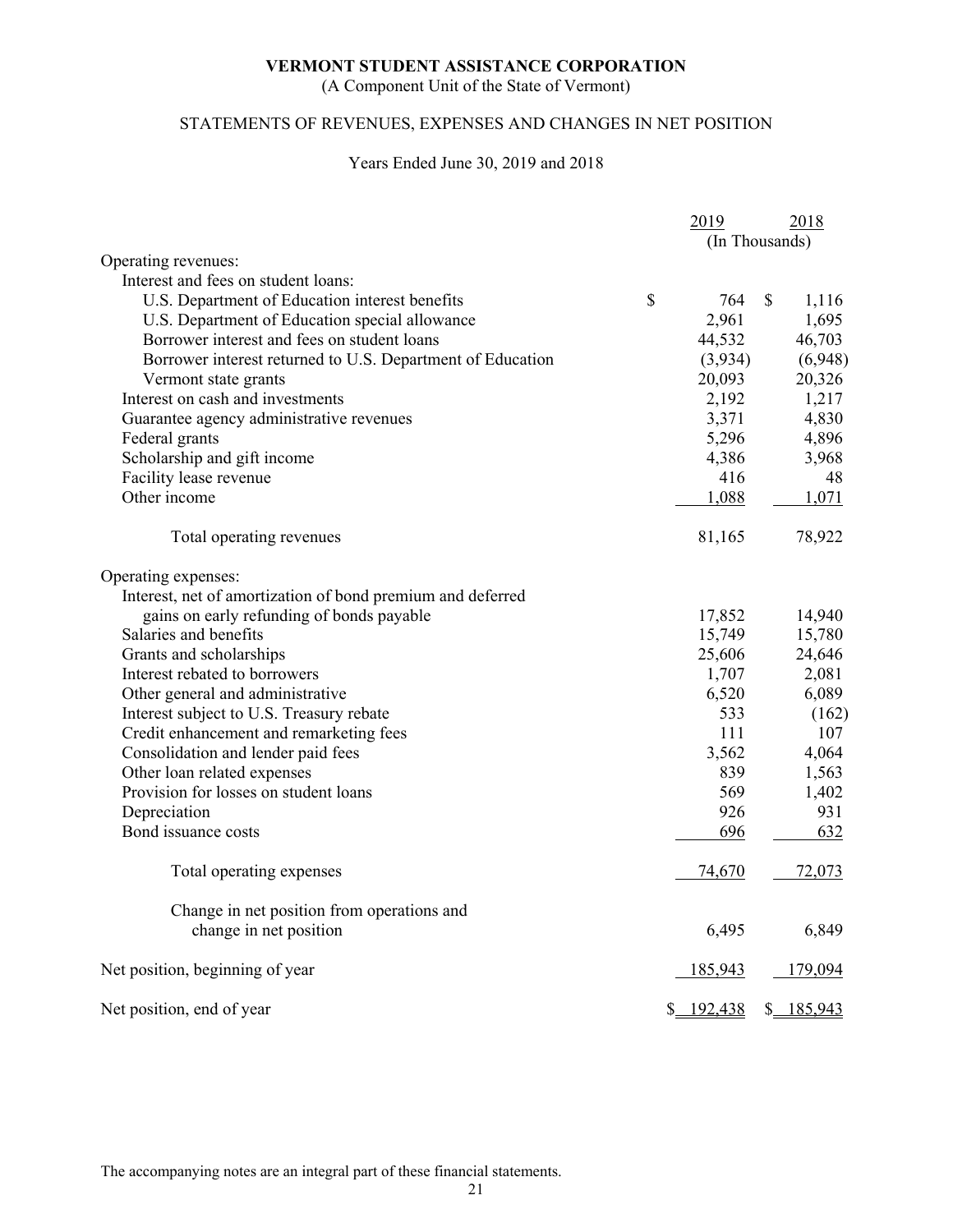(A Component Unit of the State of Vermont)

# STATEMENTS OF CASH FLOWS

#### Years Ended June 30, 2019 and 2018

|                                                           | 2019         | 2018           |
|-----------------------------------------------------------|--------------|----------------|
|                                                           |              | (In Thousands) |
| Cash flows from operating activities:                     |              |                |
| Cash received from customers, donors and governments      | \$<br>18,168 | \$<br>14,020   |
| Principal payments received on student loans              | 120,828      | 134,986        |
| Cash paid to suppliers for goods and services             | (11, 952)    | (12,065)       |
| Grants and scholarship disbursements                      | (25,606)     | (24, 646)      |
| Loans made and purchased                                  | (45,102)     | (44,993)       |
| Cash paid to employees for salaries and benefits          | (15,581)     | (15, 943)      |
| Interest and fees received on student loans               | 31,464       | 29,307         |
| Vermont state appropriations received                     | 20,093       | 20,326         |
| Net cash provided by operating activities                 | 92,312       | 100,992        |
| Cash flows from noncapital financing activities:          |              |                |
| Proceeds from the sale of bonds payable                   | 45,078       | 38,174         |
| Payments on bonds payable                                 | (112, 616)   | (126,061)      |
| Decrease in restricted cash                               | 2,529        | 8,057          |
| Interest paid to bond holders                             | (23,380)     | (20, 873)      |
| Net cash used by noncapital financing activities          | (88, 389)    | (100, 703)     |
| Cash flows from capital and related financing activities: |              |                |
| Acquisition and construction of capital assets            | (141)        | (274)          |
| Net cash used by capital and related financing activities | (141)        | (274)          |
| Cash flows from investing activities:                     |              |                |
| Interest received on cash and investments                 | 2,154        | 1,136          |
| Purchase of investments                                   | (574)        | (487)          |
| Proceeds from sale of investments                         | 286          | 135            |
| Net cash provided by investing activities                 | 1,866        | 784            |
| Net increase in cash and cash equivalents                 | 5,648        | 799            |
| Cash and cash equivalents, beginning of year              | 23,941       | 23,142         |
| Cash and cash equivalents, end of year                    | 29,589       | 23,941         |
| Supplemental disclosure of non-cash operating activities: |              |                |
| Student loan interest capitalized                         | \$.<br>7,717 | 9,015          |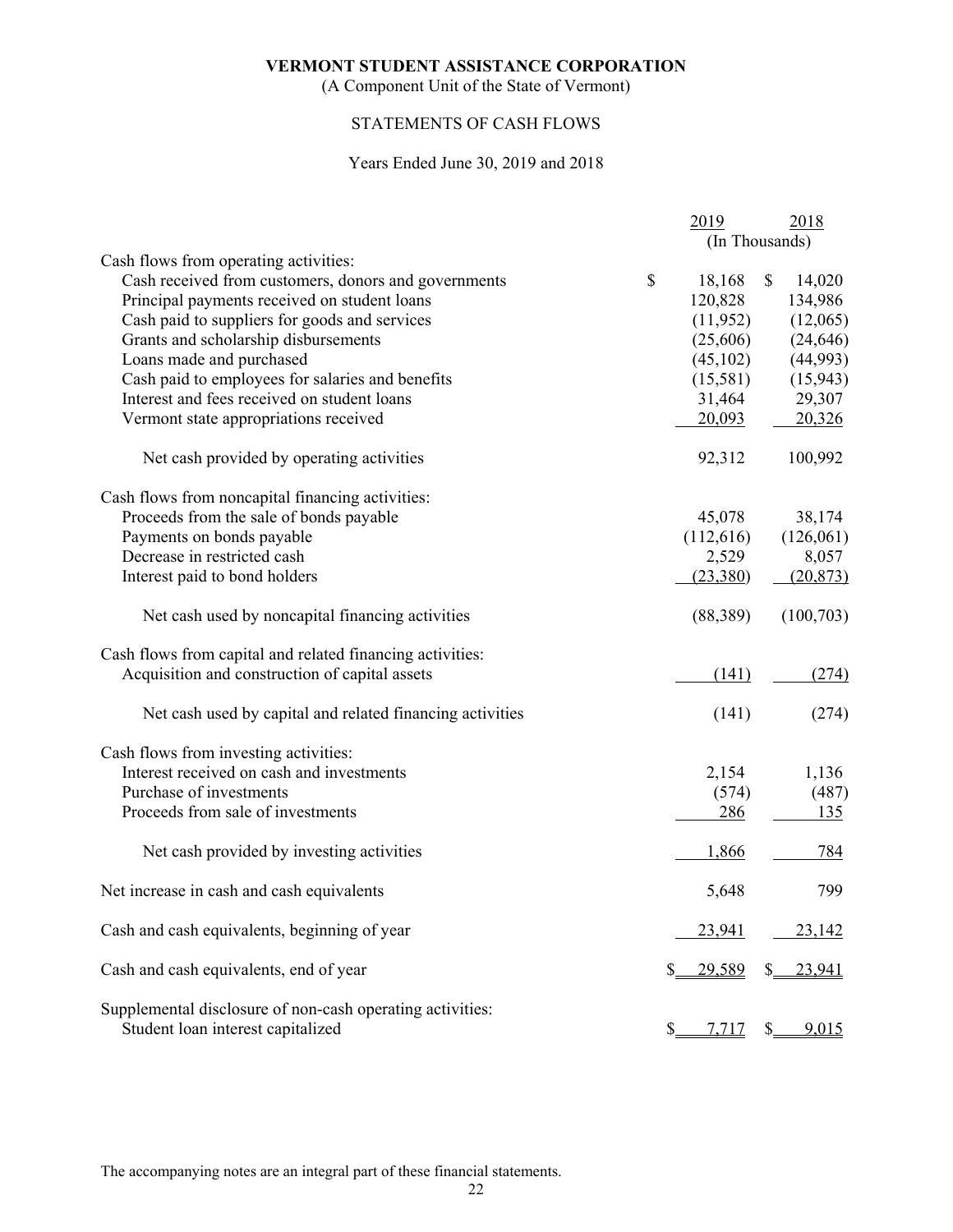(A Component Unit of the State of Vermont)

# STATEMENTS OF CASH FLOWS (CONCLUDED)

#### Years Ended June 30, 2019 and 2018

|                                                                      | 2019           | 2018     |
|----------------------------------------------------------------------|----------------|----------|
|                                                                      | (In Thousands) |          |
| Reconciliation of change in net position from operations to net cash |                |          |
| provided by operating activities:                                    |                |          |
| Change in net position from operations                               | \$<br>6,495    | 6,849    |
| Adjustments to reconcile change in net position from operations      |                |          |
| to net cash provided by operating activities:                        |                |          |
| Depreciation                                                         | 926            | 931      |
| Changes in the provision for losses on student loans                 | 569            | 1,402    |
| Net amortization of bond premium                                     | (994)          | (882)    |
| Amortization of deferred facility lease revenue                      | (416)          | (48)     |
| Amortization of deferred gains on early                              |                |          |
| refunding of bonds payable                                           | (4,395)        | (5,170)  |
| Net realized and unrealized gains on investments                     | (324)          | (290)    |
| Investment interest received                                         | (2,154)        | (1, 136) |
| Interest paid to bond holders                                        | 23,380         | 20,873   |
| Lease receivable payments, net of fit up costs paid                  | 328            | (274)    |
| Changes in operating assets and liabilities:                         |                |          |
| Investment interest receivable                                       | (38)           | (81)     |
| Student loans receivable                                             | 69,201         | 82,462   |
| Student loan interest receivable                                     | (2,336)        | (3,048)  |
| Federal administrative and program fees receivable                   | 34             | (5)      |
| Other receivables                                                    | 310            | (309)    |
| Other assets                                                         | (213)          | (227)    |
| Accounts payable and other liabilities                               | (244)          | (354)    |
| Unearned revenue                                                     | 1,789          | 342      |
| Accrued interest on bonds payable                                    | (139)          | 119      |
| U.S. Treasury rebates payable                                        | 533            | (162)    |
| Total adjustments                                                    | 85,817         | 94,143   |
| Net cash provided by operating activities                            | 92,312         | 100,992  |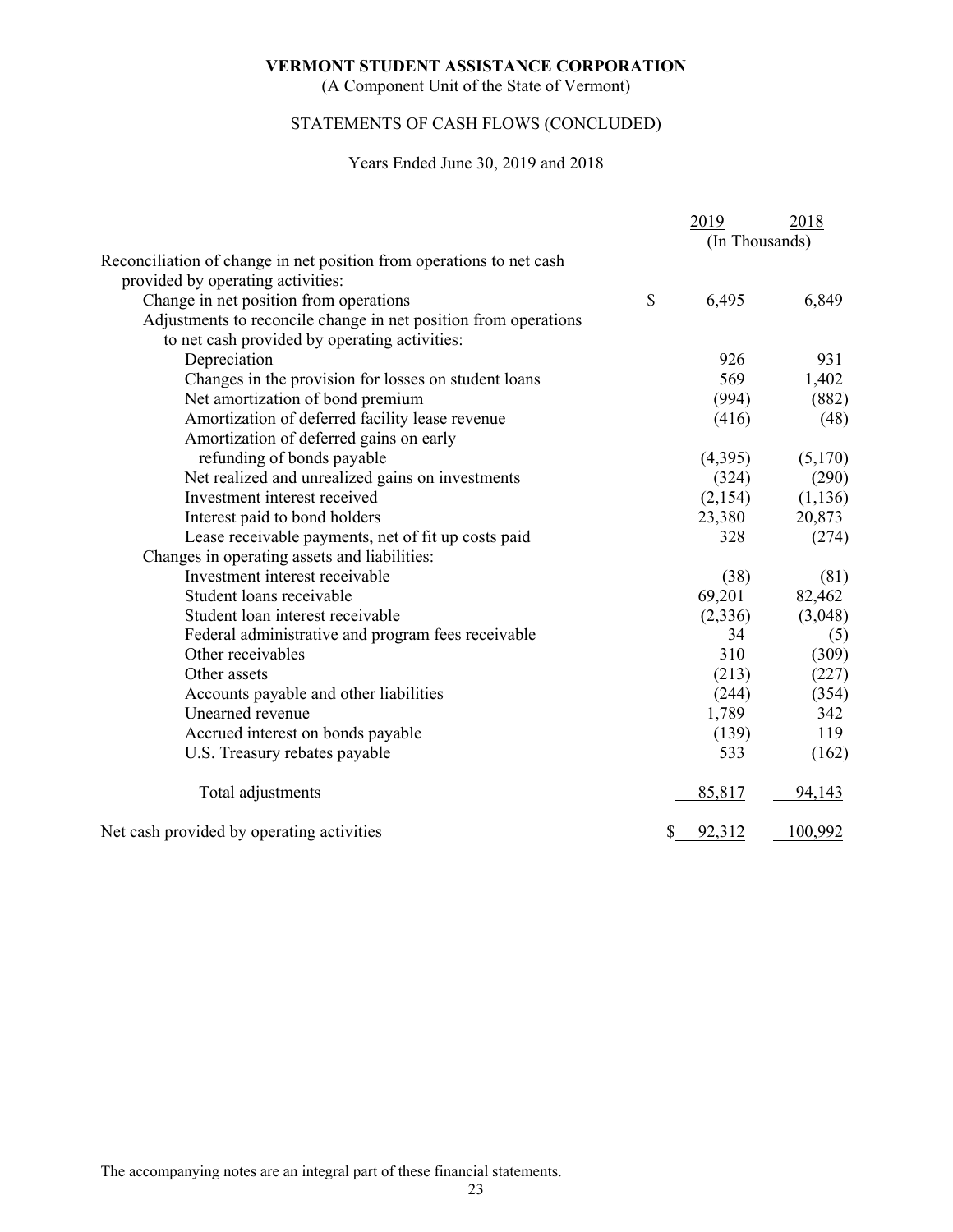(A Component Unit of the State of Vermont)

# STATEMENTS OF FIDUCIARY NET POSITION

#### AGENCY FUNDS

#### June 30, 2019 and 2018

| As of June 30, 2019                      | Federal<br>Loan<br>Reserve |                                |                       |
|------------------------------------------|----------------------------|--------------------------------|-----------------------|
|                                          | <b>Fund</b>                | <b>VHEIP</b>                   | <b>Total</b>          |
|                                          |                            | (In Thousands)                 |                       |
| Assets held for others                   |                            |                                |                       |
| Cash and cash equivalents                | \$14,196                   | 445<br>$\mathbb{S}$            | \$14,641              |
| Investments                              |                            | 414,063                        | 414,063               |
| Due from U.S. Department of Education    | 870                        |                                | 870                   |
| Total assets                             | \$15,066                   | \$414,508                      | \$429,574             |
| <b>Liabilities</b>                       |                            |                                |                       |
| Accounts payable and other liabilities   | \$1,069                    |                                | $$95 \quad $1,164$    |
| Amounts held on behalf of investors      |                            | 414,413                        | 414,413               |
| Federal loan reserve funds held for      |                            |                                |                       |
| U.S. Department of Education             | <u>13,997</u>              |                                | <u>13,997</u>         |
| Total liabilities                        | \$15,066                   | \$414,508                      | \$429,574             |
| As of June 30, 2018                      |                            |                                |                       |
|                                          | Federal                    |                                |                       |
|                                          | Loan                       |                                |                       |
|                                          | Reserve                    |                                |                       |
|                                          | Fund                       | <b>VHEIP</b><br>(In Thousands) | Total                 |
| Assets held for others                   |                            |                                |                       |
|                                          |                            |                                |                       |
| Cash and cash equivalents<br>Investments | \$15,775                   | 550<br>$\mathbb{S}$<br>372,702 | \$16,325<br>372,702   |
| Due from U.S. Department of Education    | 285                        |                                | 285                   |
|                                          |                            |                                |                       |
| Total assets                             | \$16,060                   |                                | $$373,252$ $$389,312$ |
| Liabilities                              |                            |                                |                       |
| Accounts payable and other liabilities   | \$2,426                    | $\mathbb{S}$<br>91             | 2,517<br>$\mathbb{S}$ |
| Amounts held on behalf of investors      |                            | 373,161                        | 373,161               |
| Federal loan reserve funds held for      |                            |                                |                       |
| U.S. Department of Education             | 13,634                     |                                | 13,634                |
| <b>Total liabilities</b>                 | \$16,060                   | \$373,252                      | \$ 389,312            |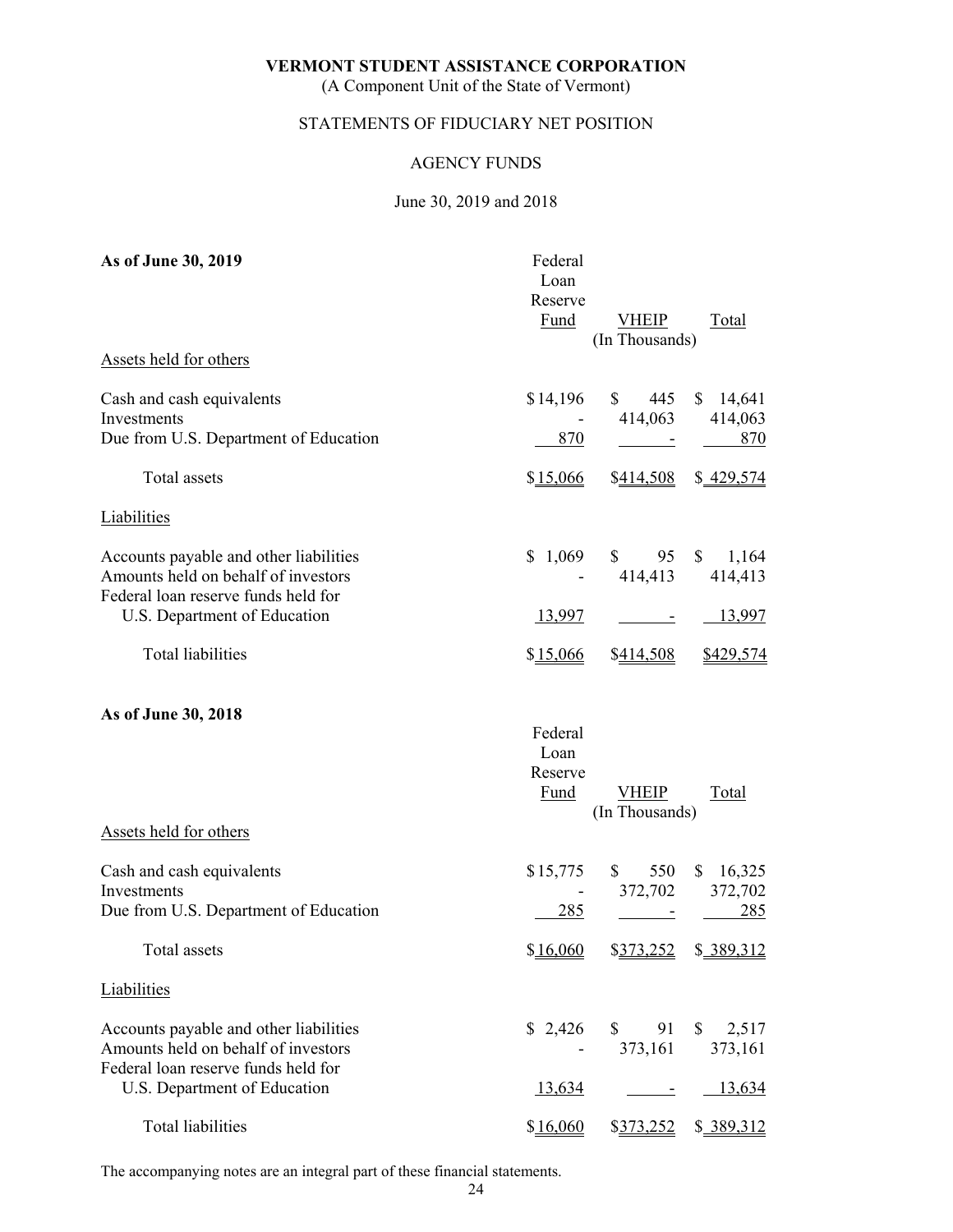(A Component Unit of the State of Vermont)

#### NOTES TO FINANCIAL STATEMENTS

#### June 30, 2019 and 2018

#### (Dollars in Thousands)

#### **1. Authorizing Legislation**

The Vermont Student Assistance Corporation (VSAC) was created as a public nonprofit corporation by an act of the General Assembly of the State of Vermont (the State) as an instrumentality of the State in accordance with the provisions of the *Higher Education Act of 1965*, as amended (the Act). The purpose of VSAC is to provide opportunities for Vermont residents to pursue postsecondary education by awarding grants and guaranteeing, making, financing, and servicing loans to students. VSAC also administers scholarships and outreach services to students seeking postsecondary education. In addition, VSAC manages the Vermont Higher Education Investment Plan (VHEIP).

Pursuant to Vermont statutes, VSAC is responsible for the administration of the Loan Finance Program. Under this program, VSAC originates, purchases, services and consolidates education loans. The majority of education loans are financed through the issuance of limited obligation bonds or credit facilities and are guaranteed by VSAC as a guarantor and reinsured by the U.S. Department of Education (ED) through the Federal Family Education Loan (FFEL) Program. In March 2010, Congress passed the *Student Aid and Fiscal Responsibility Act* which had the effect of ending new FFEL Program loan originations after June 30, 2010. The bonds, notes and credit facilities outstanding are payable primarily from interest and principal repayments on the financed loans as specified in the underlying resolutions authorizing the sale of the bonds and notes. The bonds and notes are not a general obligation of VSAC or an obligation of the State of Vermont or any of its political subdivisions.

For financial reporting purposes, VSAC is considered a component unit of the State of Vermont and is included as part of the State's financial reporting entity. VSAC's relationship with the State of Vermont consists primarily of an annual appropriation designated for grant aid to Vermont students. Additionally, VSAC is permitted to issue bonds using Vermont tax-exempt private activity bond cap and State of Vermont moral obligation.

The Vermont Student Development Fund, Inc. (the Fund), a separate nonprofit Internal Revenue Code  $(IRC)$  Section 501(c)(3) corporation, was established in November of 2000. The primary purpose of the Fund is to receive, hold and manage securities, cash or other property whether real, personal or mixed, acquired by bequest, devise, gift, purchase or loan. These assets are used primarily for scholarships and other financial assistance to benefit qualified individuals seeking a postsecondary education. The Fund provides a financial benefit to VSAC, and its Board of Directors is the same as the VSAC Board of Directors; therefore, it is considered a blended component unit of VSAC and is included in the totals on the financial statements. The Internal Revenue Service (IRS) Form 990 of the Fund is a publicly available document and includes the basic financial statements of this component unit. It can be obtained at the website www.guidestar.org.

The activity for the fiduciary funds described in Notes 5 and 6 is not included in the entity-wide financial statements for VSAC.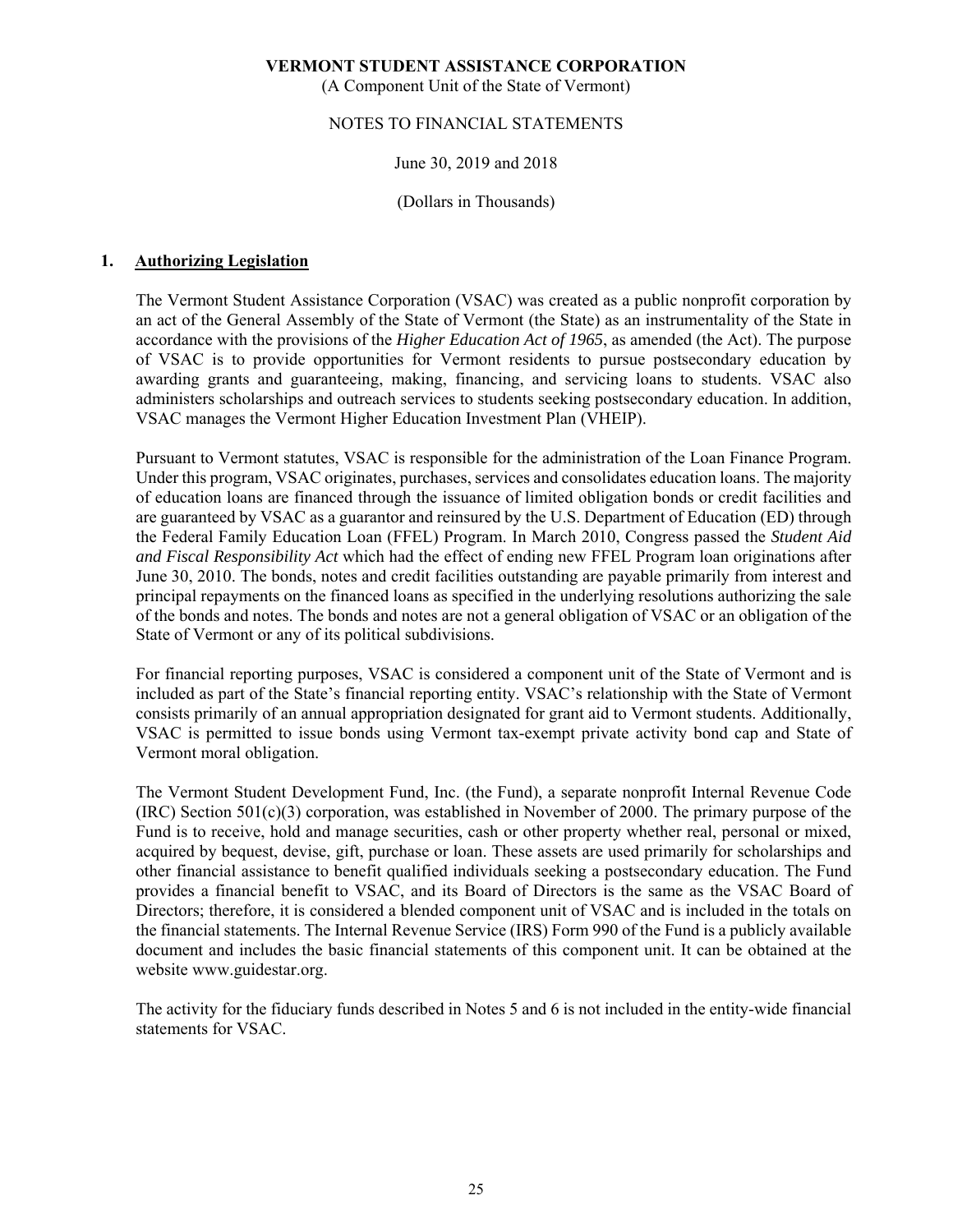(A Component Unit of the State of Vermont)

# NOTES TO FINANCIAL STATEMENTS

#### June 30, 2019 and 2018

#### (Dollars in Thousands)

#### **2. Summary of Significant Accounting Policies**

#### *Basis of Accounting*

VSAC follows the accrual basis of accounting, using the economic resources measurement focus, whereby revenues are recorded when earned and expenses are recorded when obligation for payment is incurred.

The financial statements are prepared in accordance with Governmental Accounting Standards Board (GASB) Statements No. 34, *Basic Financial Statements – and Management's Discussion and Analysis – for State and Local Governments*, No. 37, *Basic Financial Statements – and Management's Discussion and Analysis – for State and Local Governments: Omnibus – an amendment of GASB Statements No. 21 and 34*, and No. 38, *Certain Financial Statement Note Disclosures*. VSAC reports as a business-type activity, as defined, in GASB Statement No. 34. Additionally, VSAC has adopted Statement No. 62, *Codification of Accounting and Financial Reporting Guidance Contained in Pre-November 30, 1989 FASB and AICPA Pronouncements,* which is intended to codify all sources of U.S. Generally Accepted Accounting Principles for state and local governments so that they can be found in one source.

In June 2017 GASB issued Statement No. 87, *Leases*. This statement is effective for financial statements for periods beginning after December 15, 2019, and earlier application is encouraged. VSAC adopted this statement during the year ended June 30, 2018. Prior to November 2017, VSAC had no material lessee or lessor relationships to which this Statement applied.

In March 2018 GASB issued Statement No. 88, *Certain Disclosures Related to Debt, including Direct Borrowings and Direct Placements*. This statement is effective for financial statements for periods beginning after June 15, 2018, and earlier application is encouraged. VSAC adopted this statement during the year ended June 30, 2018, resulting in no impact to Net Position or results of operations.

#### *Restrictions on Net Position*

The restricted net position of VSAC is restricted by the credit resolutions, state statutes, donor restrictions, or various Federal regulations and program agreements and is restricted for the origination of student loans, payment of debt service on bonds and notes payable, and grant and scholarship activities. Financial activities and resulting account balances which are not so restricted are presented in the Statements of Net Position as unrestricted net position. VSAC's unrestricted net position is generally reserved for educational assistance purposes.

#### *Net Investment in Capital Assets*

Net investment in capital assets includes capital assets, net of the accumulated depreciation and any outstanding principal balances of debt attributable to the acquisition, construction, repair or improvement of those assets. It also includes unamortized bond premium or discounts related to any outstanding debt attributable to these assets.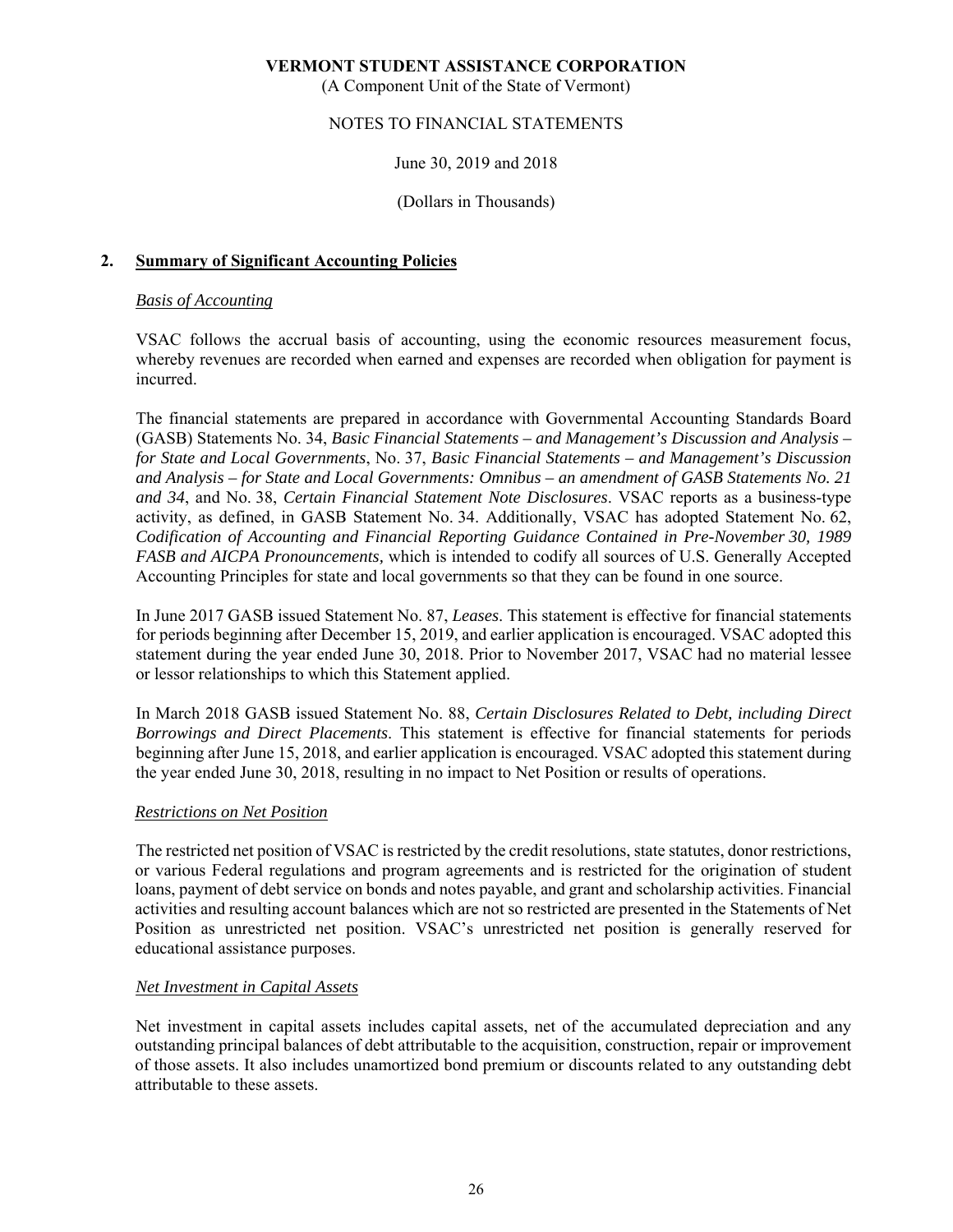(A Component Unit of the State of Vermont)

## NOTES TO FINANCIAL STATEMENTS

#### June 30, 2019 and 2018

#### (Dollars in Thousands)

#### **2. Summary of Significant Accounting Policies (Continued)**

#### *Management Estimates*

The preparation of financial statements in conformity with U.S. Generally Accepted Accounting Principles requires VSAC management to make estimates and assumptions that affect the reported amounts of assets and liabilities and disclosure of contingent assets and liabilities at the date of the financial statements and the reported amounts of revenues and expenses during the reporting period. Actual results could differ from those estimates. The most significant estimate utilized in the preparation of the financial statements of VSAC relates to the allowance for losses on student loans.

#### *Student Loans*

Student loans consist of guaranteed and nonguaranteed loans made to undergraduate, graduate, or professional students, and parents of students attending eligible postsecondary educational institutions. Student loans also include consolidation loans, which are loans to eligible students that refinance existing student loans.

Student loans are stated at their unpaid principal balance, net of allowance for estimated loan losses. Private loan origination fee revenue received from borrowers is recognized as revenues as received in accordance with GASB Statement No. 65, *Items Previously Reported as Assets and Liabilities.* 

#### *Allowance for Loan Losses*

VSAC issues loans that are not guaranteed against default and continues to hold and service these loans as well as loans guaranteed under the FFEL Program. Loans not guaranteed represent the greatest loss exposure for VSAC and make up the majority of management's loan loss allowance. The amount of the allowance, which is established through a provision for losses on student loans charged to expense, is based on management's estimation of the probable losses within the portfolio. Primary considerations in establishing the allowance are the loan portfolio balances and composition, amortization or age of the portfolio, delinquencies, current economic conditions, and historical loss experience. The loss exposure for nonguaranteed loans is 100% of estimated defaults unadjusted for future recoveries. For guaranteed loans, the loss exposures are either 2% or 3% of estimated defaults based on the origination date of the loan.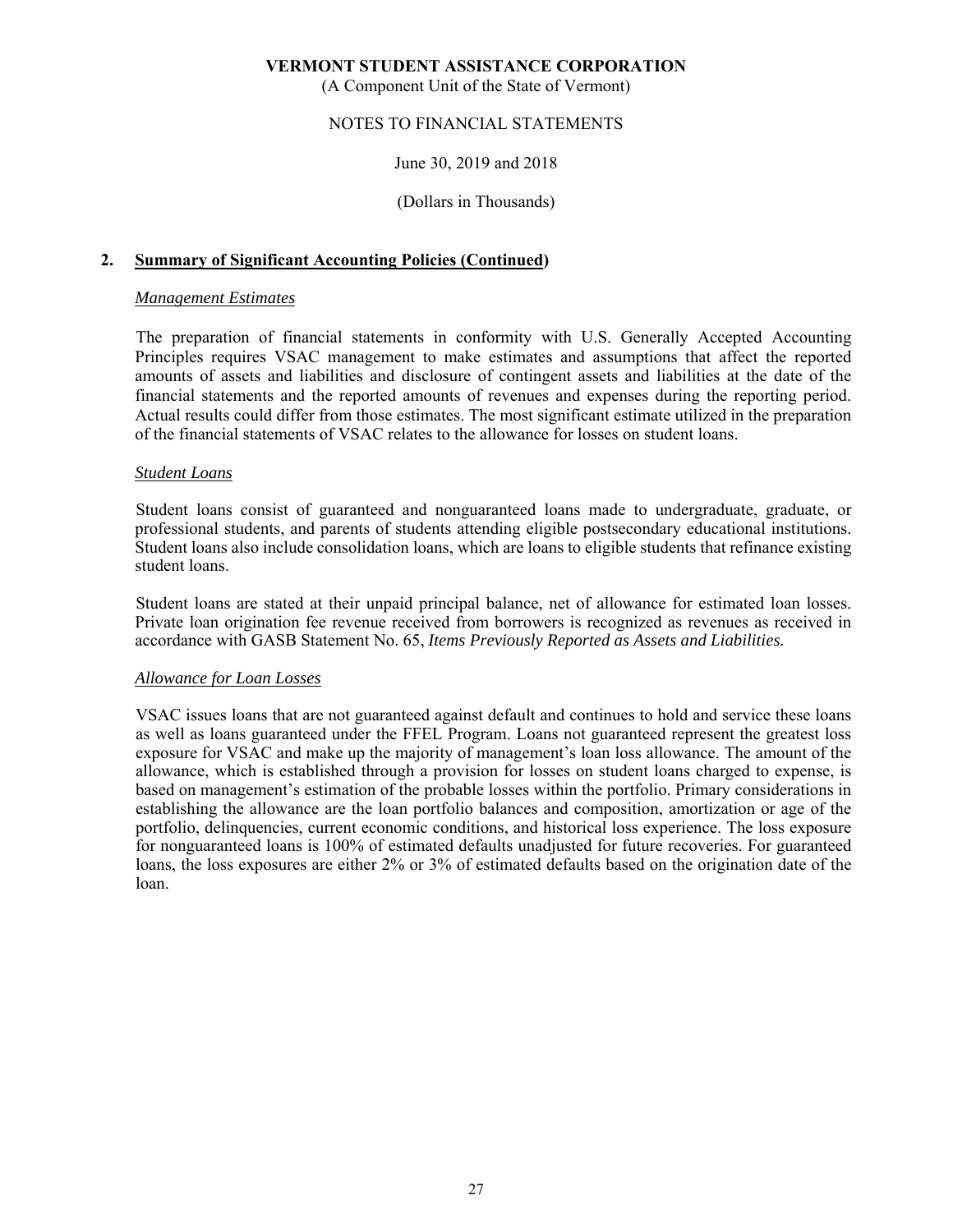(A Component Unit of the State of Vermont)

# NOTES TO FINANCIAL STATEMENTS

#### June 30, 2019 and 2018

#### (Dollars in Thousands)

#### **2. Summary of Significant Accounting Policies (Continued)**

#### *Operating and Nonoperating Revenues and Expenses*

Operating revenues include interest earned on student loans and investments, fees received from providing services, state appropriations, and grant and scholarship revenue. Operating expenses include interest on bonds, the costs of providing services and operating all programs, and grant and scholarship awards.

#### *Cash Equivalents*

VSAC considers all highly liquid investments with original maturities of three months or less to be cash equivalents. Cash equivalents include funds held in an institutional money market fund account.

#### *Investments*

Investments are carried at fair value in accordance with GASB Statements No. 31, *Accounting and Financial Reporting for Certain Investments and for External Investment Pools*, and No. 72, *Fair Value Measurement and Application*.

VSAC invests in various investment securities. Investment securities are exposed to various risks, such as interest rate, market and credit risks. Due to the level of risk associated with certain investment securities, it is at least reasonably possible that changes in the values of investment securities will occur in the near term and that these changes could materially affect the amounts reported in the financial statements.

#### *Capital Assets*

Capital assets are stated at historical cost. Depreciation of capital assets that are placed in service is calculated using the straight-line method over the estimated useful lives of the assets. The minimum for capitalization of long-lived asset acquisitions is \$10.

#### *Bond Issuance Costs*

Costs of bond issuances, which are comprised of underwriters' fees, legal fees and other related financing costs, are recognized as expenses as incurred in accordance with GASB Statement No. 65, *Items Previously Reported as Assets and Liabilities.*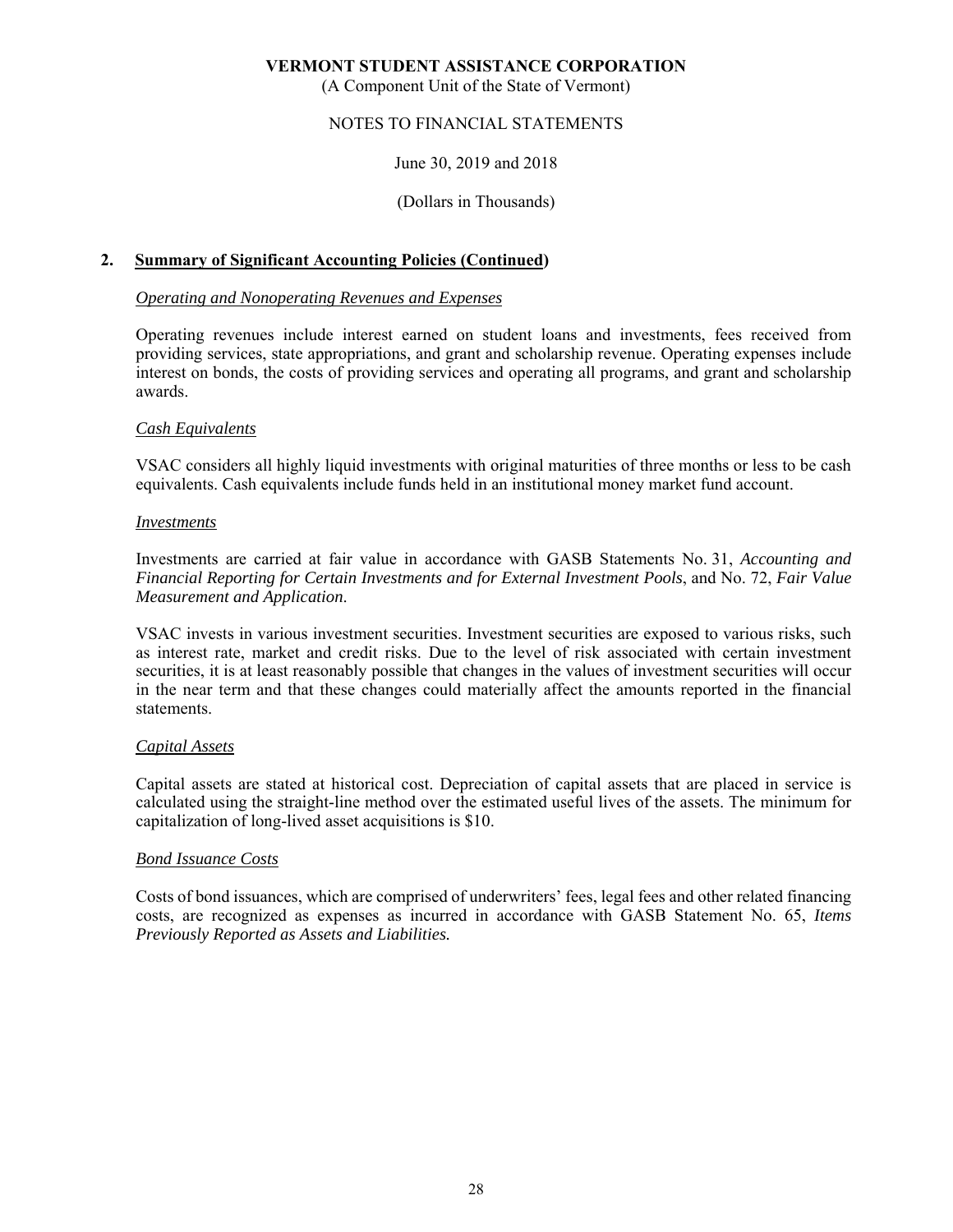(A Component Unit of the State of Vermont)

# NOTES TO FINANCIAL STATEMENTS

#### June 30, 2019 and 2018

#### (Dollars in Thousands)

#### **2. Summary of Significant Accounting Policies (Concluded)**

#### *Bond Discount/Premium and Deferred Gain/Loss on Refunding*

Bond discounts and premiums are amortized using a method which approximates the level yield method over the life of the bonds. Any deferred gains or losses related to refinanced bonds are included in deferred inflows of resources or deferred outflows of resources, respectively, in accordance with GASB Statement No. 65, *Items Previously Reported as Assets and Liabilities.* The deferred gains or losses are amortized as a component of interest expense in a systematic and rational manner over the remaining life of the old debt or the life of the new debt, whichever is shorter. During the years ended June 30, 2019 and 2018, interest expense has been reduced by \$4,395 and \$5,170, respectively, for the amortization of the deferred gains on early refunding of bonds payable.

#### *Leases*

In accordance with GASB Statement No. 87, *Leases*, the discounted value of future lease payments and receipts is included in deferred outflows or deferred inflows of resources respectively. VSAC has leases with third party tenants who lease portions of its physical premises. The present value of these leases is valued at inception and periodically revalued in accordance with GASB Statement No. 87 and presented as a deferred inflow of resources. These deferred inflows are amortized as lease revenue in a systematic and rational manner over the life of the lease. During the years ended June 30, 2019 and 2018, \$416 and \$48 was recognized as facility lease revenue.

#### *Grants*

Unrestricted grants are recorded as revenue when received. Restricted grants are recorded as revenue upon compliance with the restrictions. Amounts received for grant programs that are restricted are recorded in unearned revenue until they become unrestricted. When both restricted and unrestricted resources are available to satisfy an expense when it is incurred, VSAC uses restricted resources first.

#### *FFEL Program Support*

VSAC receives a percentage of the amounts collected on defaulted loans, an origination fee, a portfolio maintenance fee and a default aversion fee from ED as its primary support for the administration of the FFEL Program. These fees are recorded as guarantee agency administrative revenues when earned, as the services are provided.

#### *Compensated Absences*

Employees may accumulate, subject to certain limitations, unused vacation earned and upon retirement, termination or death may be compensated for certain amounts at their then current rates of pay. The amount of vacation is recognized as expense as the amount is earned and this obligation is accrued.

#### *Income Tax Status*

VSAC is exempt from Federal and State income taxes under Section 115 of the IRC and, accordingly, no provision for income taxes has been made in the accompanying financial statements.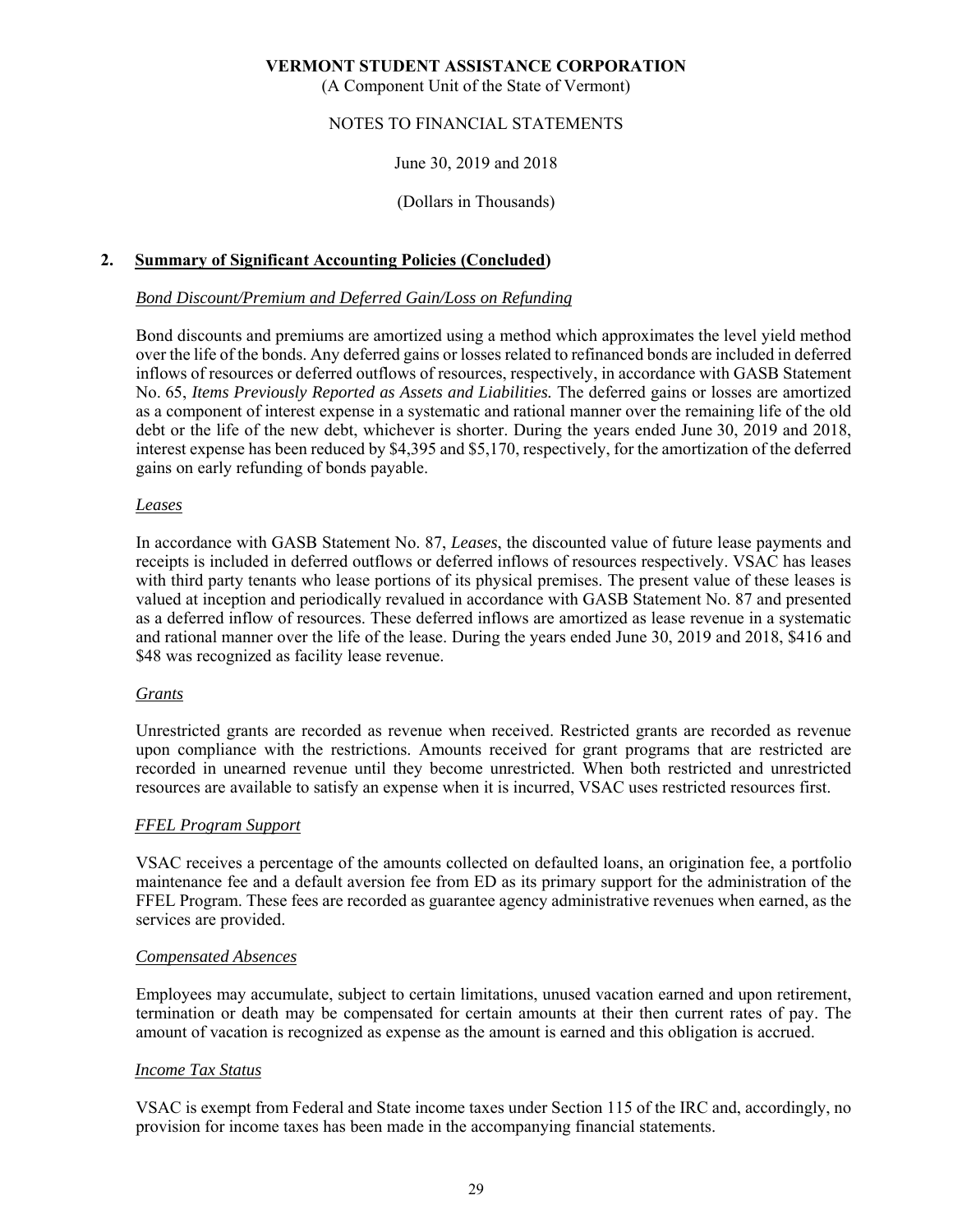(A Component Unit of the State of Vermont)

# NOTES TO FINANCIAL STATEMENTS

#### June 30, 2019 and 2018

#### (Dollars in Thousands)

#### **3. Cash, Cash Equivalents and Investments**

VSAC's deposit and investment policies comply with the underlying bond resolution requirements. In accordance with those bond resolutions, all deposits and investments are held in specific classes of investment vehicles including: bank time deposits, certificates of deposit, direct obligations of the United States of America unconditionally guaranteed by the United States of America, indebtedness issued by certain Federal agencies, collateralized repurchase agreements secured by obligations of the United States of America with collateral held by or at the direction of the trustee, guaranteed investment contracts with banks or bank holding companies, commercial paper and open ended investment funds. Funds not related to the various bond resolutions may also be invested in domestic equities or corporate bonds.

#### *Cash and Cash Equivalents*

The carrying amounts which represent both cost and fair value of cash and cash equivalents as of June 30, 2019 and 2018 are presented below:

|                               | 2019                         | 2018    |
|-------------------------------|------------------------------|---------|
| Cash<br>Money market accounts | $$3,157$ $$5,170$<br>108,160 | 103,028 |
|                               | \$111,317                    | 108,198 |

At June 30, 2019 and 2018, cash is comprised of various commercial bank accounts. The bank balances at June 30, 2019 were \$3,448 and the bank balances at June 30, 2018 were \$5,535. The difference between the net bank balances and the amounts recorded on the financial statements is outstanding checks and deposits in transit. Additionally, \$845 of the bank balances at June 30, 2019 and 2018 were covered by Federal Deposit Insurance Corporation (FDIC) insurance. The balance above the FDIC limit is uncollateralized.

At June 30, 2019 and 2018, the money market accounts are primarily invested in the Fidelity Institutional Money Market Prime Money Market Portfolio Class 1. This fund invests in U.S. dollar-denominated money market securities of domestic and foreign issuers rated in the highest category by at least two nationally recognized rating services, U.S. Government securities, and repurchase agreements.

The bond and note indentures require certain cash and cash equivalent reserves. At June 30, 2019 and 2018 \$81,728 and \$84,257, respectively, of restricted cash is limited to its use for the repayment of bond and note obligations.

#### *Investments*

*Interest Rate Risk:* Under the VSAC policy all operating and bond restricted funds are invested in highly liquid short-term accounts. Approximately 40% of VSAC's scholarship endowment investments are targeted for fixed rate securities.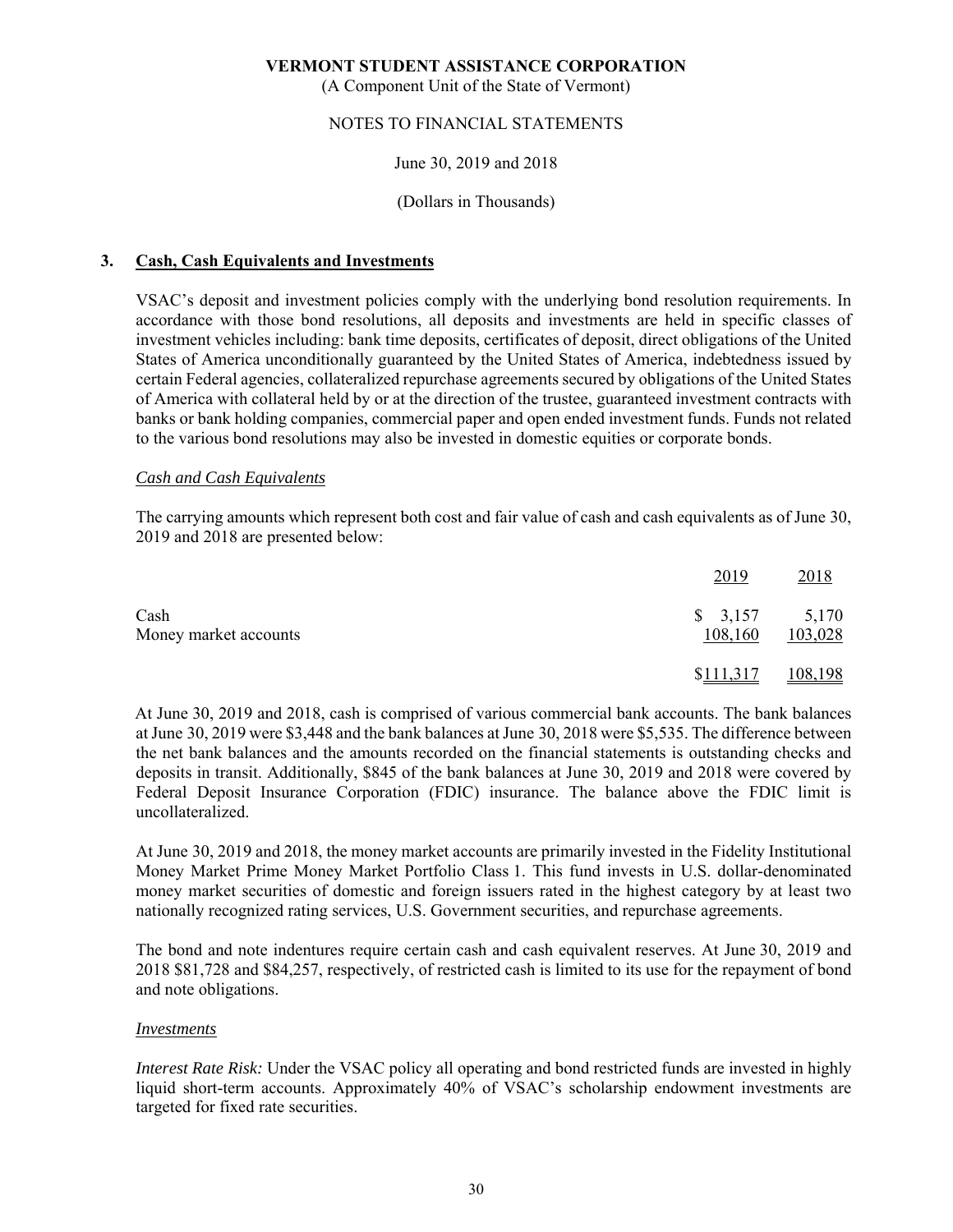(A Component Unit of the State of Vermont)

## NOTES TO FINANCIAL STATEMENTS

### June 30, 2019 and 2018

#### (Dollars in Thousands)

### **3. Cash, Cash Equivalents and Investments (Continued)**

*Credit Risk*: Under the Vermont Student Development Fund (the Scholarship Fund) policy, VSAC mitigates its credit risk by requiring marketable bonds, debentures, notes, or instruments to be rated BBB or better by Standard and Poor's and Baa or better by Moody's Investors Service. Operating and bondrestricted funds are invested in highly rated liquid investments with a primary objective of principal preservation.

*Concentration of Credit Risk*: While diversification is a strategic investment objective, VSAC places no defined limit on the amount of investments in any one issuer. Under VSAC policy, all non-scholarship funds are held in liquid investments whose primary objective is preservation of capital. Under the Scholarship Fund policy, approximately 60% of the total portfolio is targeted for investment in equity index funds, balanced 80/20 between domestic and international index funds.

For all periods presented the Scholarship Fund held all long-term investments in three index funds, one each for domestic and developed market international equities and intermediate-term U.S. Treasury fixed income securities. Since the equity funds are 'total market' equity index funds VSAC believes it is not exposed to credit concentration risk from this source as of June 30, 2019 and 2018. Investments in intermediate term U.S. Government bonds represent 40% and 41% of VSAC's scholarship investments at June 30, 2019 and 2018, respectively.

*Custodial Credit Risk:* All of the investments are held by VSAC's agent in VSAC's name.

#### *Fair Value Measurement*

GASB Statement No. 72, *Fair Value Measurement and Application,* establishes a fair value hierarchy for investments that prioritizes the inputs to valuation techniques used to measure fair value. The hierarchy gives the highest priority to unadjusted quoted prices in active markets for identical assets or liabilities (Level 1 measurements) and the lowest priority to measurements involving significant unobservable inputs (Level 3 measurements). The three levels of the fair value hierarchy are as follows:

- Level 1 Inputs are unadjusted, quoted prices in active markets for identical assets at the measurement date. The types of assets carried at Level 1 fair value generally are securities listed in active markets. VSAC has valued its investments, listed on national exchanges, at the last sales price as of the day of the valuation.
- Level  $2$  Inputs are based upon quoted prices for similar instruments in active markets, quoted prices for identical or similar instruments in markets which are not active, and model-based valuation techniques for which all significant assumptions are observable in the market or can be corroborated by observable market data for substantially the full term of the asset of liability.
- Level 3 Inputs are generally unobservable and typically reflect management's estimates of assumptions that market participants would use in pricing the asset or liability. The fair values are therefore determined using model-based techniques that include discounted cash flow models and similar techniques.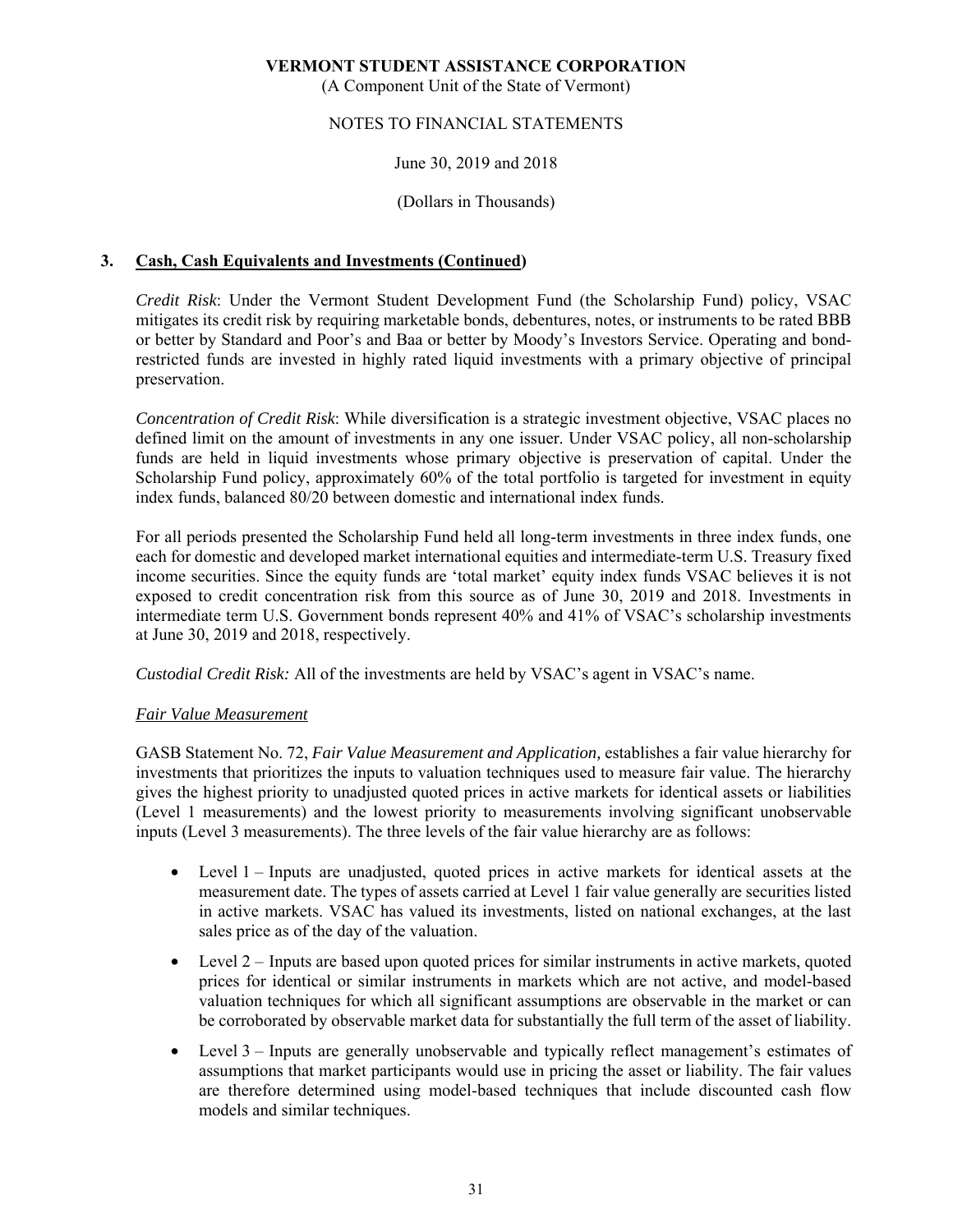(A Component Unit of the State of Vermont)

## NOTES TO FINANCIAL STATEMENTS

#### June 30, 2019 and 2018

#### (Dollars in Thousands)

#### **3. Cash, Cash Equivalents and Investments (Concluded)**

The inputs or methodology used for valuing investments are not necessarily an indication of the risk associated with those investments.

As referenced above, VSAC's permanent endowment investments are invested in index funds rather than in individual securities. Since these investments comprise the permanent endowment assets of the Vermont Student Development Fund it is not anticipated that these funds would be liquidated, although relative positions are rebalanced periodically in accordance with the endowment's investment policy. The amounts permitted to be spent each year are calculated and withdrawn for the coming academic year in accordance with the directives of the donors.

VSAC held the following investments at June 30, 2019 and 2018:

|                            |         | 2019            |            |         | 2018                  |            |
|----------------------------|---------|-----------------|------------|---------|-----------------------|------------|
|                            |         |                 | Fair Value |         |                       | Fair Value |
|                            |         | Cost Fair Value | Level      |         | Cost Fair Value Level |            |
| Domestic equities          | \$2,379 | \$3,118         |            | \$2,229 | \$2,781               |            |
| International equities     | 703     | 784             |            | 599     | 691                   |            |
| Government bonds and notes | 2,573   | 2,566           |            | 2,522   | 2,384                 |            |
|                            | \$5,655 | \$6,468         |            | \$5,350 | \$5,856               |            |

Fair value is best determined based upon quoted market prices. However, in some instances, there are no quoted market prices for the Company's various financial instruments. In cases where quoted market prices are not available, fair values are based on estimates using present value or other valuation techniques. Those techniques are significantly affected by the assumptions used, including the discount rate and estimates of future cash flows. Accordingly, the fair value estimates may not be realized in an immediate settlement of the instrument.

#### **4. Student Loans Receivable**

At June 30, 2019, VSAC held student loans with interest rates ranging from 2.875% to 9.97%, the majority insured by ED and the U.S. Department of Health and Human Services; at June 30, 2018, the interest rates ranged from 2.875% to 10%. At June 30, 2019 and 2018, approximately 41.1% and 36.7%, respectively, of these student loans were not guaranteed. Most of VSAC's borrowers are located in the New England states.

Student loans are classified as being in "interim" status during the period from the date the loan is made until a student is out of school for either six or nine months. Subsequent to this period, student loans are classified as being in "repayment" status. "Deferral" status is a period during the life of the loan when repayment is suspended for authorized purposes.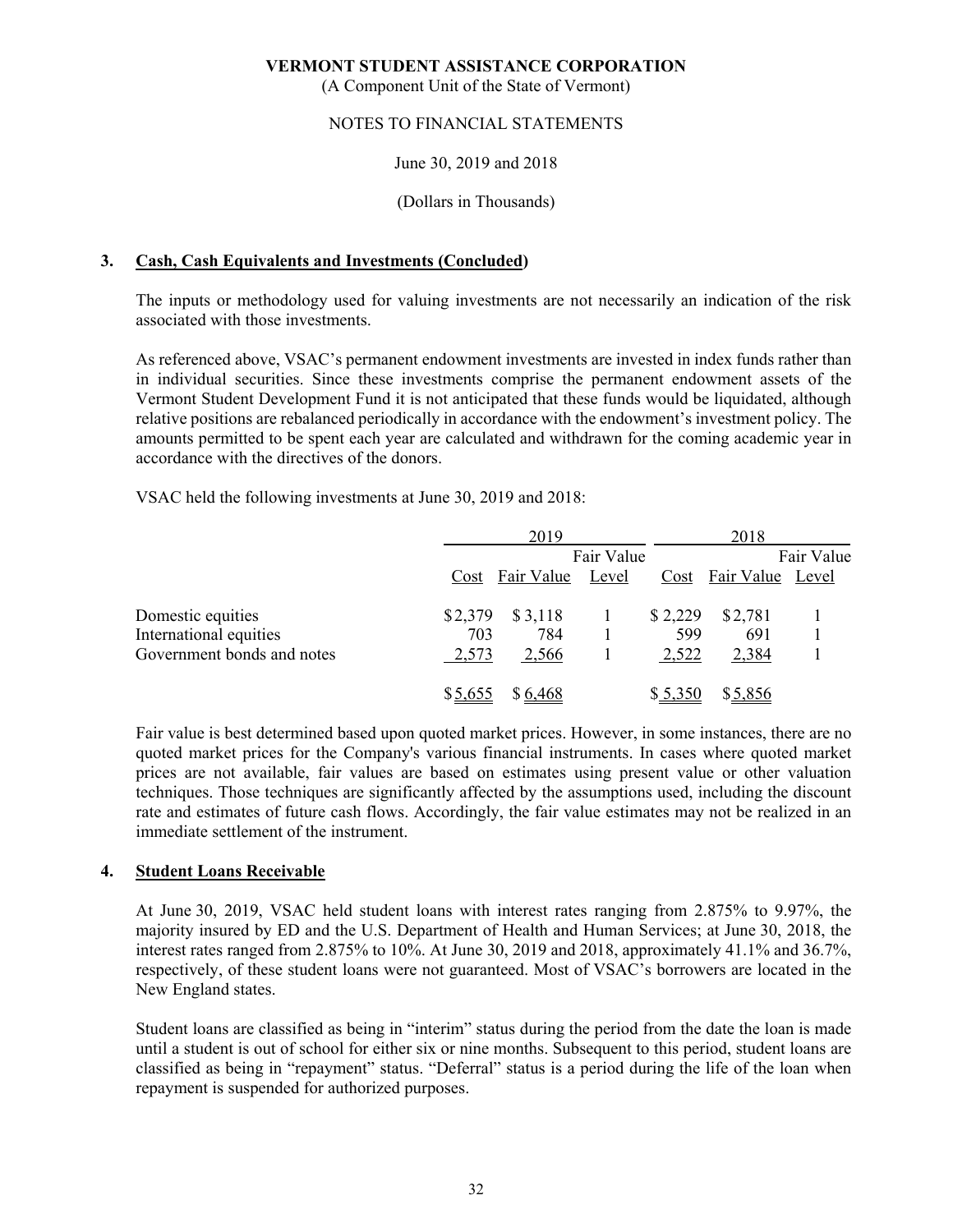(A Component Unit of the State of Vermont)

## NOTES TO FINANCIAL STATEMENTS

#### June 30, 2019 and 2018

#### (Dollars in Thousands)

#### **4. Student Loans Receivable (Continued)**

Student loans receivable as of June 30, 2019 and 2018 are summarized as follows:

|                        |                                              |              | 2019          | 2018      |
|------------------------|----------------------------------------------|--------------|---------------|-----------|
| Status:                |                                              |              |               |           |
|                        | Interim status                               | $\mathbb{S}$ | 31,056        | 31,196    |
|                        | Deferral status                              |              | 29,804        | 40,293    |
|                        | Repayment status                             |              | 665,838       | 726,544   |
| Less:                  | Allowance for loan losses                    |              | (24, 851)     | (26, 416) |
|                        | Total student loans receivable               |              | 701,847       | 771,617   |
| Less:                  | Noncurrent student loans receivable          |              | 604,202       | 664,530   |
|                        | Current student loans receivable             | \$           | <u>97,645</u> | 07,087    |
| <b>Guarantee type:</b> |                                              |              |               |           |
|                        | U.S. Department of Education                 | \$           | 422,282       | 496,410   |
|                        | U.S. Department of Health and Human Services |              | 340           | 677       |
|                        | Other – Guaranteed                           |              | 5,710         | 8,106     |
|                        | Nonguaranteed                                |              | 298,366       | 292,840   |
| Less:                  | Allowance for loan losses                    |              | (24, 851)     | (26, 416) |
|                        | Total student loans receivable               |              | 701,847       | 771,617   |
| Less:                  | Noncurrent student loans receivable          |              | 604,202       | 664,530   |
|                        | Current student loans receivable             | \$           | 97,645        | 107,087   |

As of June 30, 2019 and 2018, \$698,131 and \$764,002 of student loans were pledged to the repayment of bonds and notes, respectively.

Activity in the allowance for loan losses for the years ended June 30, 2019 and 2018 was as follows:

|                                                                                                  | 2019                     | 2018                       |
|--------------------------------------------------------------------------------------------------|--------------------------|----------------------------|
| Balance, July 1<br>Net loans charged off<br>Changes in the provision for losses on student loans | 26,416<br>(2,134)<br>569 | 28,103<br>(3,089)<br>1,402 |
| Balance, June 30                                                                                 | 24.851                   | 26,416                     |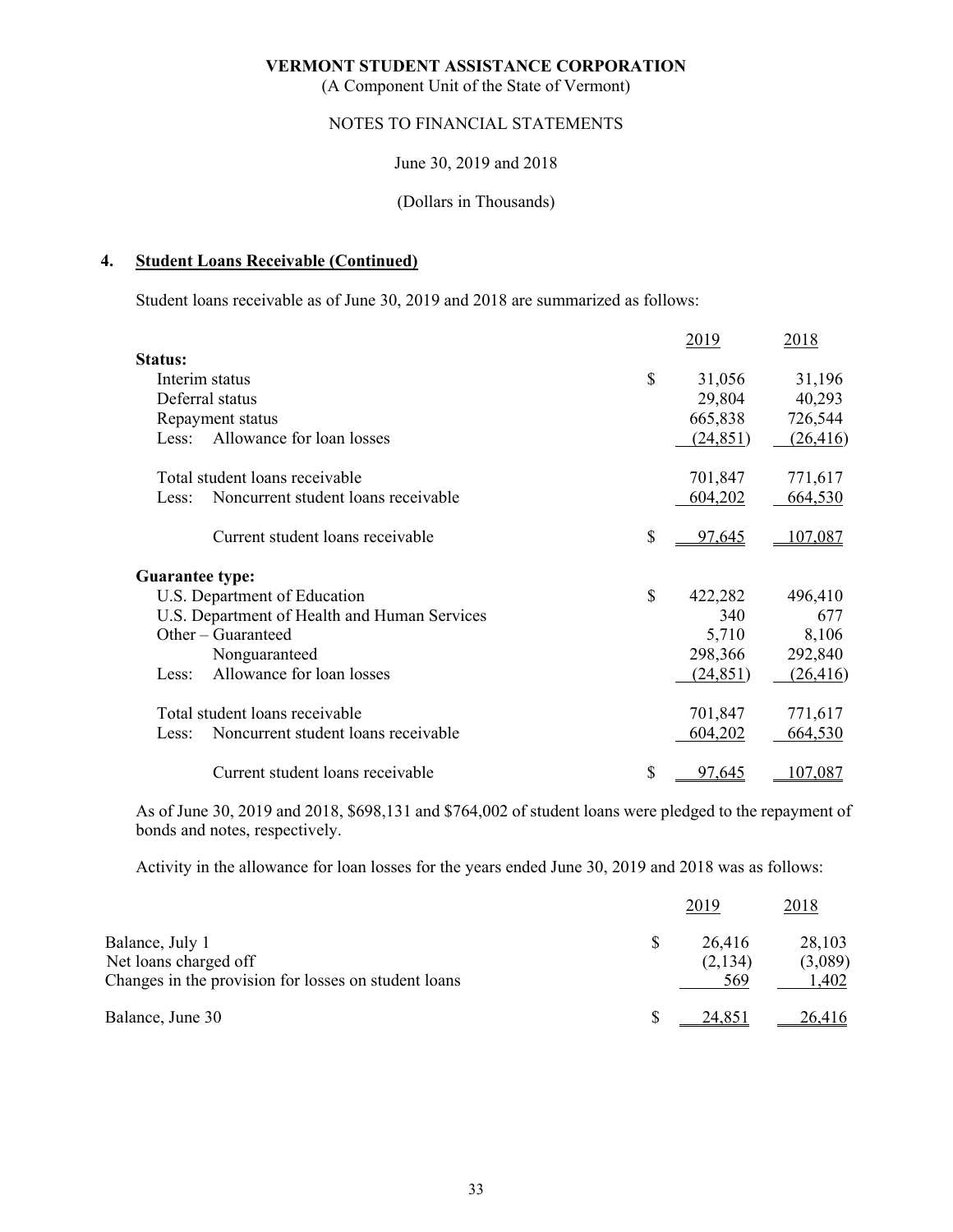(A Component Unit of the State of Vermont)

#### NOTES TO FINANCIAL STATEMENTS

#### June 30, 2019 and 2018

#### (Dollars in Thousands)

#### **4. Student Loans Receivable (Concluded)**

At June 30, 2019 and 2018, \$14,893 and \$20,088, respectively, of student loans receivable were over 90 days past due, of which all but \$3,660 and \$4,604, respectively, were guaranteed by one of the guarantee types shown above. The portion of the loss reserve at June 30, 2019 and 2018 which relates to non-guaranteed loans was \$24,178 and \$25,577, respectively.

#### **5. Net Assets Held for the U.S. Department of Education**

Under the *Higher Education Act Amendments of 1998*, all assets related to the FFEL Program guaranty functions were transferred to the Federal Loan Reserve Fund on October 1, 1998. The Federal Loan Reserve Fund is administered by VSAC on behalf of ED and is the property of the Federal government. VSAC also established the Guarantee Agency Operating Fund on October 1, 1998, in accordance with the *Higher Education Act Amendments of 1998*. The Guarantee Agency Operating Fund, which is included within the Statements of Net Position, is the property of VSAC and is used to account for the activities under the FFEL Program that fall outside of the Federal Loan Reserve Fund.

Changes in Federal Loan Reserve Funds held for ED for the years ended June 30, 2019 and 2018 were as follows:

|                                                       | 2019         | 2018   |
|-------------------------------------------------------|--------------|--------|
| Additions:                                            |              |        |
| Reimbursement from ED on default loan purchases       | \$<br>11,668 | 14,136 |
| Default loan collections                              | 1,970        | 2,462  |
| Investment income                                     | 46           | 27     |
| Default aversion fee received, net                    | 31           | 49     |
| Total additions                                       | 13,715       | 16,674 |
| Deductions:                                           |              |        |
| Purchases of defaulted loans from lenders             | 11,615       | 14,085 |
| Other, net                                            | 1,737        | 2,072  |
| Total deductions                                      | 13,352       | 16,157 |
| Net increase in federal loan reserve funds held       | 363          | 517    |
| Federal Loan Reserve Funds held, at beginning of year | 13,634       | 13,117 |
| Federal Loan Reserve Funds held, at end of year       | 13,997       | 13,634 |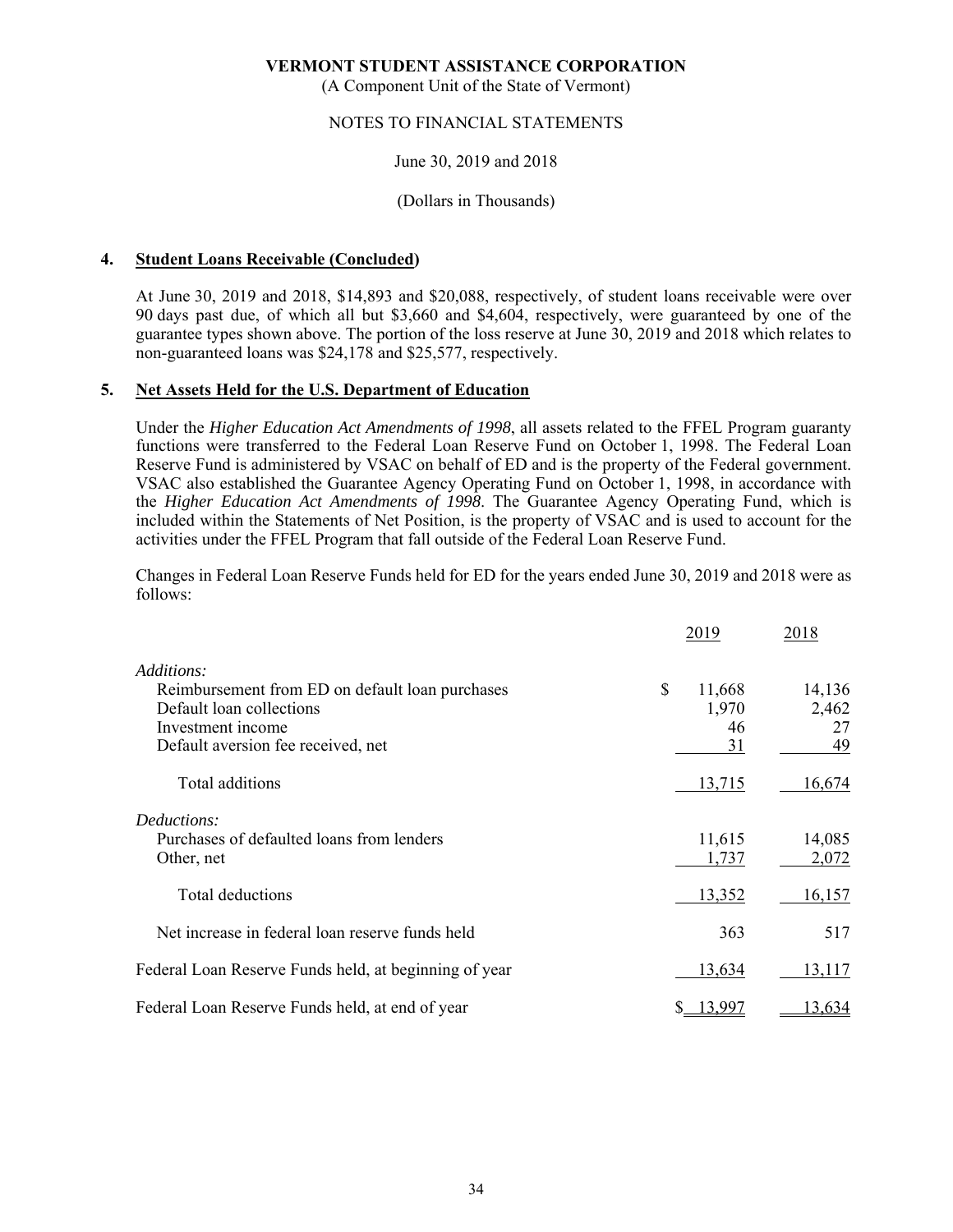(A Component Unit of the State of Vermont)

### NOTES TO FINANCIAL STATEMENTS

#### June 30, 2019 and 2018

#### (Dollars in Thousands)

#### **5. Net Assets Held for the U.S. Department of Education (Concluded)**

To provide security and liquidity against potential defaults, VSAC is required to maintain reserves as specified by Title 16, Vermont Statutes Annotated §2864, Section 422 of Act 20 United States Code 1072, and under various agreements with the bond liquidity and credit enhancement providers. The *Higher Education Act Amendments of 1998* require VSAC to maintain reserves equal to 0.25% of student loans guaranteed. During 2019 and 2018, VSAC maintained sufficient reserves to fully comply with these requirements.

Total outstanding loans issued under the FFEL Program were \$422,282 and \$496,410 at June 30, 2019 and 2018, respectively. Defaults on FFEL Program loan guarantees are paid by ED through the Federal Loan Reserve Fund.

#### **6. Net Assets Held for VHEIP**

VHEIP was established by the Vermont Legislature in April 1998. VHEIP encourages Vermont residents to save for college or other post-secondary education through a tax-favored qualified 529 savings plan. The program has been designed to comply with the requirements for treatment as a "Qualified Tuition Program" under Section 529 of the IRC. The plan manager of VHEIP is Intuition College Savings Solutions (Intuition), a Florida-based organization specializing in the administration and management of state-sponsored higher education savings plans.

Under the management of Intuition, there are six plans available which participants can select, based on their investment goals and risk tolerance. These include the Managed Allocation Option, the Diversified Equity Option, the Equity Index Option, the Balanced Option, the Fixed Income Option, and the Treasury Obligations/Principal Plus Interest Option. Aside from the Treasury Obligations/Principal Plus Interest Option which is guaranteed by the U.S government, investments in these investment options are not guaranteed.

The changes in assets held on behalf of investors for the years ended June 30, 2019 and 2018 were as follows:

|                                                              | 2019        | 2018    |
|--------------------------------------------------------------|-------------|---------|
| Additions:                                                   |             |         |
| Investment income                                            | \$<br>8,107 | 7,138   |
| Net realized and unrealized gains                            | 14,511      | 11,706  |
| Net participant subscriptions/redemptions                    | 18,634      | 19,850  |
|                                                              |             |         |
| Total additions                                              | 41,252      | 38,694  |
|                                                              |             |         |
| Net amount held on behalf of investors, at beginning of year | 373,161     | 334,467 |
|                                                              |             |         |
| Net amount held on behalf of investors, at end of year       | 414.413     | 373.161 |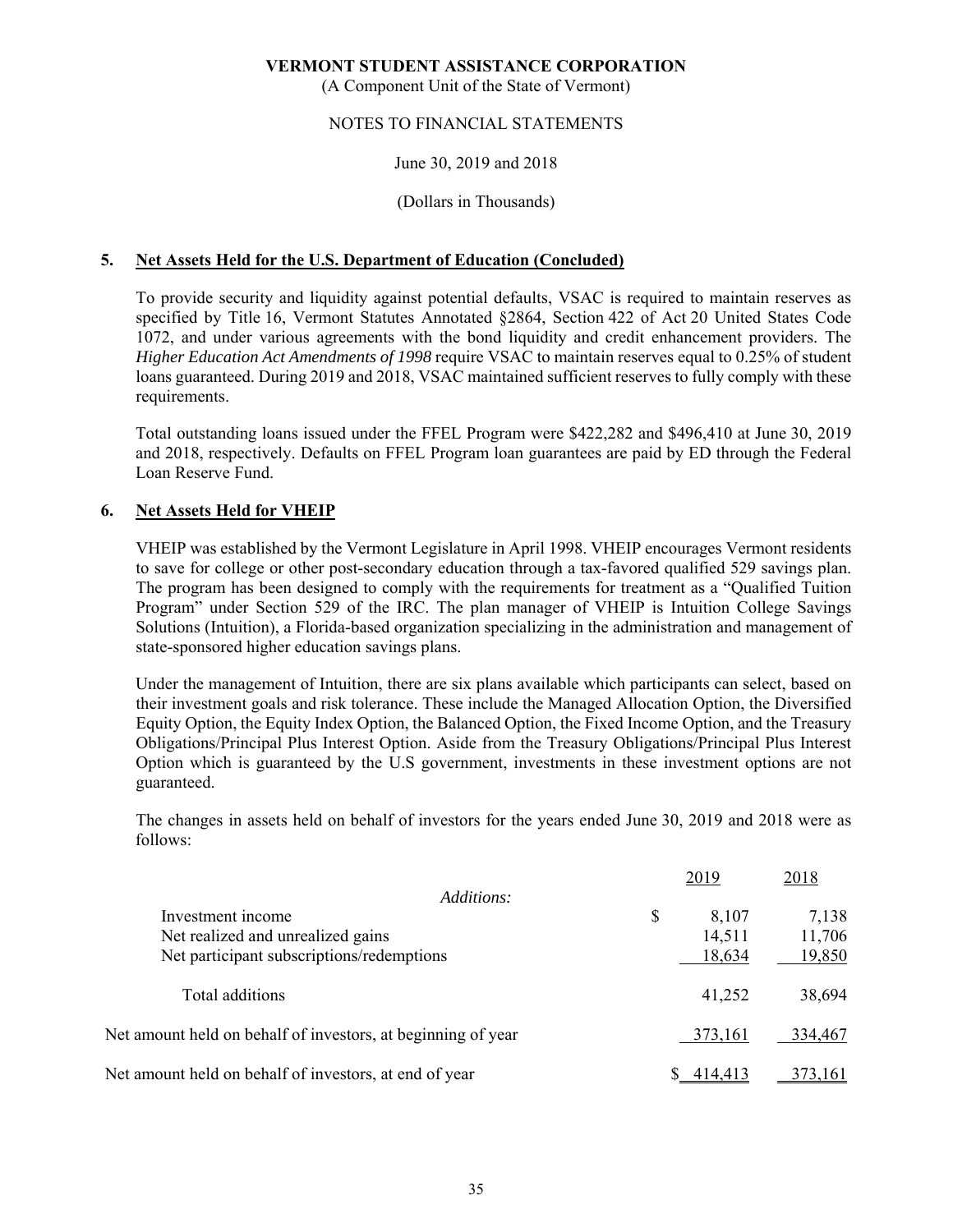(A Component Unit of the State of Vermont)

#### NOTES TO FINANCIAL STATEMENTS

#### June 30, 2019 and 2018

#### (Dollars in Thousands)

#### **7. Capital Assets**

A summary of capital assets activity for the years ended June 30, 2019 and 2018 was as follows:

|                               | Estimated<br>Lives | Balance<br>June 30,<br>2017 | Net<br>Disposals               | Balance<br>June 30,<br>2018 | <b>Net</b><br>Acqui-<br>sitions | Balance<br>June 30,<br>2019 |
|-------------------------------|--------------------|-----------------------------|--------------------------------|-----------------------------|---------------------------------|-----------------------------|
| Land                          |                    | \$<br>3,150                 | \$<br>$\overline{\phantom{a}}$ | S<br>3,150                  | \$<br>۰                         | S<br>3,150                  |
| Furniture and equipment       | $3 - 15$ Years     | 8,181                       | (5,027)                        | 3,154                       |                                 | 3,156                       |
| Software                      | $3 - 5$ Years      | 2,156                       | (602)                          | 1,554                       | 79                              | 1,633                       |
| <b>Building</b>               | $5 - 30$ Years     | 17,213                      | (16)                           | 17,197                      | 18                              | 17,215                      |
|                               |                    | 30,700                      | (5,645)                        | 25,055                      | 99                              | 25,154                      |
| Less accumulated depreciation |                    | 16,136                      | (4,988)                        | 11,148                      | 883                             | <u>12,031</u>               |
| Capital assets, net           |                    | 14.564                      | (657)                          | \$13,907                    | 784)                            | \$13,123                    |

Depreciation charged to operations for the years ended June 30, 2019 and 2018 was \$926 and \$931, respectively.

#### **8. Leases**

During the years ended June 30, 2019 and 2018, VSAC signed leases with three tenants who occupy portions of VSAC's building. During 2018 VSAC adopted GASB Statement No. 87, *Leases*. This statement requires the recording of a lease receivable asset and a deferred inflow of resources by lessors even in the case of a lease which does not transfer ownership of the leased asset.

A summary of facility lease receivable activity for the years ended June 30, 2019 and 2018 is as follows:

|                                                                                                                 | 2019                    | 2018                 |
|-----------------------------------------------------------------------------------------------------------------|-------------------------|----------------------|
| Balance, beginning of year<br>Addition to deferred inflow of resources<br>Resource inflows<br>Resource outflows | 2,670<br>1,375<br>(329) | 2,395<br>(52)<br>327 |
| Balance end of year<br>Less: non current portion                                                                | 3,716<br>(3,201)        | 2,670<br>(2,229)     |
| Current portion                                                                                                 |                         |                      |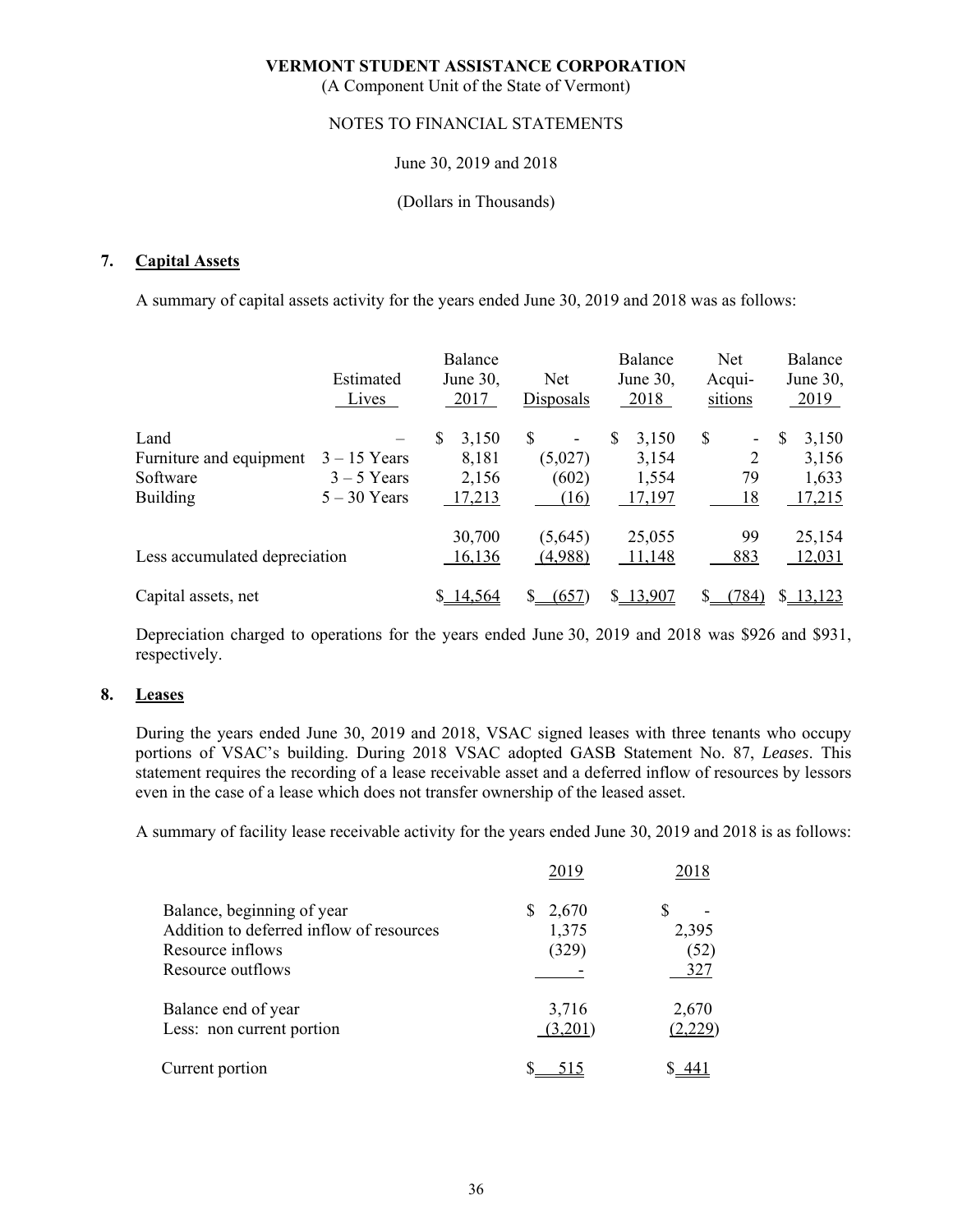(A Component Unit of the State of Vermont)

### NOTES TO FINANCIAL STATEMENTS

#### June 30, 2019 and 2018

#### (Dollars in Thousands)

#### **8. Leases (Concluded)**

During the years ended June 30, 2019 and 2018, VSAC recognized \$416 and \$48, respectively, in facility lease revenue amortized from the deferred inflow of resources. During these same periods VSAC realized \$133 and \$21 in revenues from interest associated with the leases.

VSAC presently has three tenant leases for space in its office building:

 On November 13, 2017, VSAC signed a lease with one tenant for a portion of its building. Following a fit-up period the tenant commenced occupation on March 1, 2018. The initial term ends on February 28, 2023 and may be extended at the tenant's option for up to two three-year periods. The initial lease terms are for a floorspace footprint that will be expanded over time; if the tenant elects to accelerate this expansion the lease receivable and deferred inflow of resources will need to be revalued in accordance with GASB Statement No. 87.

 On February 7, 2018, VSAC signed a lease with another tenant for a portion of its building. Following a fit-up period the tenant commenced occupation on July 1, 2018. The initial term ends on June 30, 2025 and may be extended at the tenant's option for one seven-year period.

 On February 15, 2019 VSAC signed a lease for a third tenant for a portion of its building. The tenant began their fit-up activity on June 1, 2019 on a portion of their space and have until August 1, 2020 to complete their move-in. The initial term ends on June 30, 2024 and may be extended at the tenant's option for up to two five-year periods.

 The leases were valued at the discounted value of future expected scheduled lease payments as of the date of move-in, net of lease incentives paid by VSAC to the tenants for fit-up. The expected future payments excluded the extension option periods as their exercise is uncertain.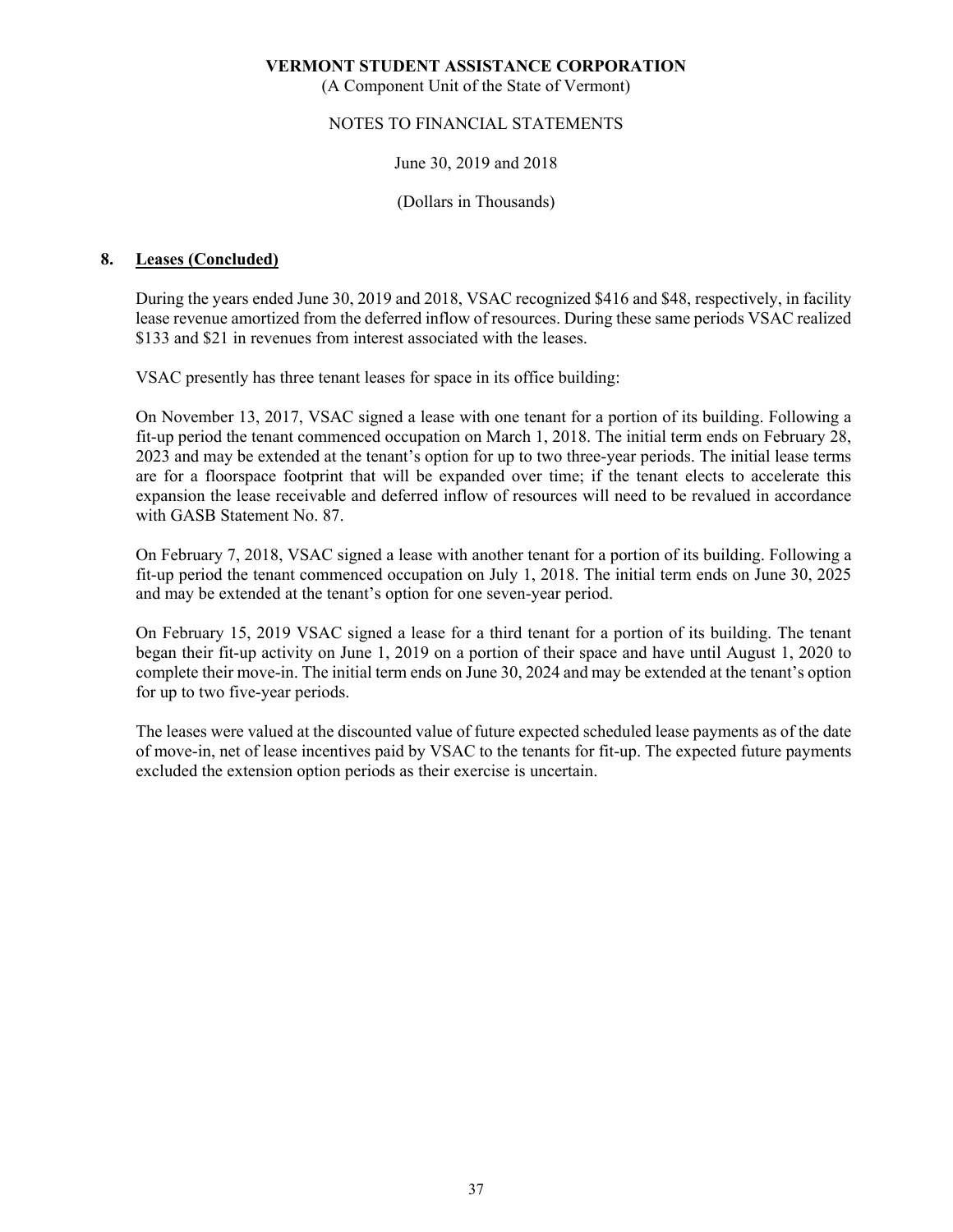(A Component Unit of the State of Vermont)

# NOTES TO FINANCIAL STATEMENTS

#### June 30, 2019 and 2018

# (Dollars in Thousands)

# **9. Bonds and Notes Payable**

VSAC has issued the following bonds and notes payable at June 30, 2019 and 2018:

|                                                                                        | 2019        | 2018        |
|----------------------------------------------------------------------------------------|-------------|-------------|
| Bonds and Notes Payable which were issued to finance the origination of student loans: |             |             |
| 2010 Series A-1 dated August 3, 2010; comprised of fixed-rate bonds                    |             |             |
| maturing between December 15, 2015 and 2030; interest is fixed and                     |             |             |
| payable semi-annually at rates ranging from 3% to 5%.                                  | \$<br>5,095 | \$<br>7,285 |
| 2011 Series A-1 dated July 26, 2011; comprised of fixed-rate bonds                     |             |             |
| maturing between December 15, 2013 and 2025; interest is fixed and                     |             |             |
| payable semi-annually at rates ranging from 3% to 5%.                                  | 5,100       | 6,600       |
| 2012 Series A-1 dated July 17, 2012; comprised of fixed-rate bonds                     |             |             |
| maturing between June 15, 2017 and 2031; interest is fixed and payable                 |             |             |
| semi-annually at rates ranging from 2.875% to 5.1%.                                    | 8,385       | 11,210      |
| 2012 Series 1 dated November 28, 2012; comprised of variable-rate notes                |             |             |
| maturing on July 28, 2034; interest is variable and payable monthly at                 |             |             |
| the one-month LIBOR plus 0.70% (3.10238% at June 30, 2019).                            | 243,112     | 288,553     |
| 2012 Series B dated November 28, 2012; comprised of variable-rate notes                |             |             |
| maturing between June 1, 2022 and December 3, 2035; interest is variable               |             |             |
| and payable semi-annually at the 3-month LIBOR plus 1.50% for Class A                  |             |             |
| notes, and 3.00% for Class B notes (3.9785% and 5.4785% at                             |             |             |
| June 30, 2019).                                                                        | 26,228      | 42,966      |
| 2013 Series 1 dated June 25, 2013; comprised of variable-rate notes                    |             |             |
| maturing on April 30, 2035; interest is variable and payable monthly at                |             |             |
| the one-month LIBOR plus 0.75% (3.15238% at June 30, 2019).                            | 111,395     | 136,555     |
| 2013 Series A-1 dated July 2, 2013; comprised of fixed-rate bonds                      |             |             |
| maturing between June 15, 2017 and 2030; interest is fixed and payable                 |             |             |
| semi-annually at rates ranging from 2.1% to 4.65%.                                     | 5,305       | 7,240       |
| 2014 Series A-1 dated July 9, 2014; comprised of fixed-rate bonds                      |             |             |
| maturing between June 15, 2019 and 2033; interest is fixed and payable                 |             |             |
| semi-annually at rates ranging from 3.625% to 5%.                                      | 19,810      | 23,270      |
| 2014 Series B dated November 21, 2014; comprised of variable-rate notes                |             |             |
| maturing on June 2, 2042; interest is variable and payable semi-annually               |             |             |
| at the one-month LIBOR plus 1.0% (3.44% at June 30, 2019).                             | 25,868      | 30,640      |
| 2015 Series A-1 dated July 16, 2015; comprised of fixed-rate bonds                     |             |             |
| maturing between June 15, 2018 and 2034; interest is fixed and payable                 |             |             |
| semi-annually at rates ranging from 4% to 5%.                                          | 16,555      | 18,675      |
| 2016 Series A-1 dated June 9, 2016; comprised of fixed-rate bonds                      |             |             |
| maturing between June 15, 2021 and 2034; interest is fixed and payable                 |             |             |
| semi-annually at rates ranging from 3.25% to 5%.                                       | 22,555      | 25,620      |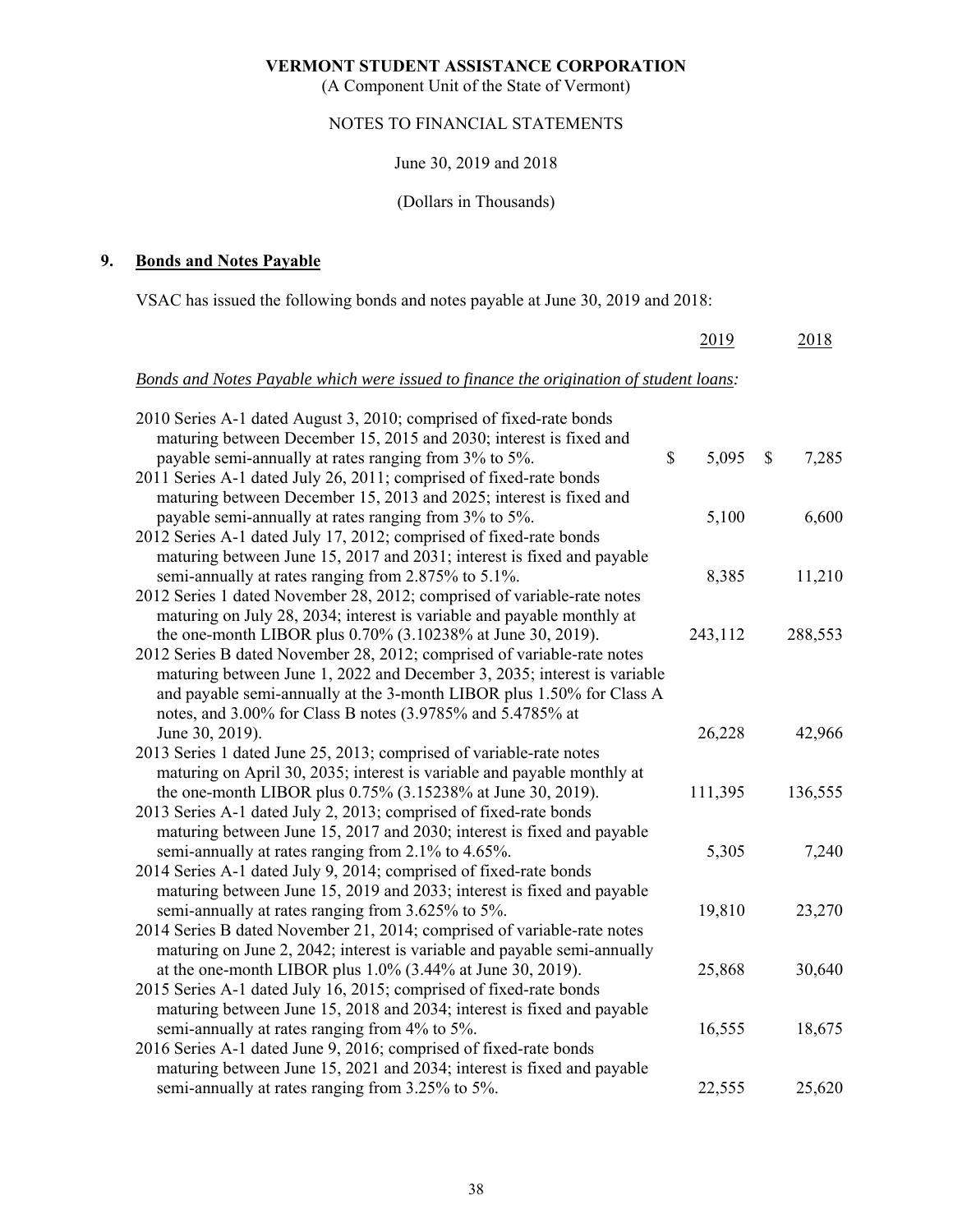(A Component Unit of the State of Vermont)

### NOTES TO FINANCIAL STATEMENTS

#### June 30, 2019 and 2018

#### (Dollars in Thousands)

### **9. Bonds and Notes Payable (Continued)**

| 2017 Series A-1 dated June 15, 2017; comprised of fixed-rate bonds                                                                 |           |           |
|------------------------------------------------------------------------------------------------------------------------------------|-----------|-----------|
| maturing between June 15, 2022 and 2033; interest is fixed and payable                                                             |           |           |
| semi-annually at rates ranging from 3.75% to 5%.<br>2017 Series B-1 dated June 15, 2017; comprised of fixed-rate subordinate bonds | 39,695    | 42,305    |
| maturing on June 15, 2045; interest is fixed and payable                                                                           |           |           |
| semi-annually at a rate of 4.5%.                                                                                                   | 8,100     | 8,100     |
| 2018 Series A-1 dated June 6, 2018; comprised of fixed-rate bonds                                                                  |           |           |
| maturing between June 15, 2023 and 2034; interest is fixed and payable                                                             |           |           |
| semi-annually at rates ranging from 3.625% to 5%.                                                                                  | 32,555    | 32,555    |
| 2018 Series B-1 dated June 6, 2018; comprised of fixed-rate subordinate bonds                                                      |           |           |
| maturing on June 15, 2046; interest is fixed and payable                                                                           |           |           |
| semi-annually at a rate of 4.375%.                                                                                                 | 4,500     | 4,500     |
| 2019 Series A-1 dated June 13, 2019; comprised of fixed-rate bonds                                                                 |           |           |
| maturing between June 15, 2024 and 2035; interest is fixed and payable                                                             |           |           |
| semi-annually at rates ranging from 3% to 5%.                                                                                      | 37,250    |           |
| 2019 Series B-1 dated June 13, 2019; comprised of fixed-rate subordinate bonds                                                     |           |           |
| maturing on June 15, 2047; interest is fixed and payable                                                                           |           |           |
| semi-annually at a rate of 4%.                                                                                                     | 5,150     |           |
| <b>Other Note Payable</b>                                                                                                          |           |           |
| 2016 General Obligation note with the State of Vermont dated June 8, 2016                                                          |           |           |
| with a final maturity date of June 15, 2021; interest rate is fixed at 2%.                                                         | 1,600     | 2,400     |
|                                                                                                                                    |           |           |
| Total bonds and notes payable                                                                                                      | 618,258   | 688,474   |
|                                                                                                                                    |           |           |
| Bond premium/discount, net                                                                                                         | 6,593     | 4,909     |
|                                                                                                                                    |           |           |
| Total bonds and notes payable                                                                                                      | 624,851   | 693,383   |
| Less: current portion of bonds and notes payable                                                                                   | 10,220    | 7,720     |
| Noncurrent portion of bonds and notes payable                                                                                      | \$614,631 | \$685,663 |
|                                                                                                                                    |           |           |

VSAC has no open lines of credit or debts resulting from direct placements.

Except for the 2016 General Obligation note, all notes and bonds payable are limited obligations of VSAC and are secured, as provided in the underlying bond resolutions, by an assignment and pledge to the Trustee of all VSAC's rights, title and interest in student loans, and revenues derived thereon and the guarantee thereof, including the insurance of certain student loans by ED. In addition, a significant portion of cash and cash equivalents (including debt service reserve accounts which may be used to replenish any deficiency in funds required to pay principal and interest due on the bonds) are held in trust to secure the bonds. The 2016 General Obligation note is unsecured, and principal and interest thereon is payable from VSAC operational sources.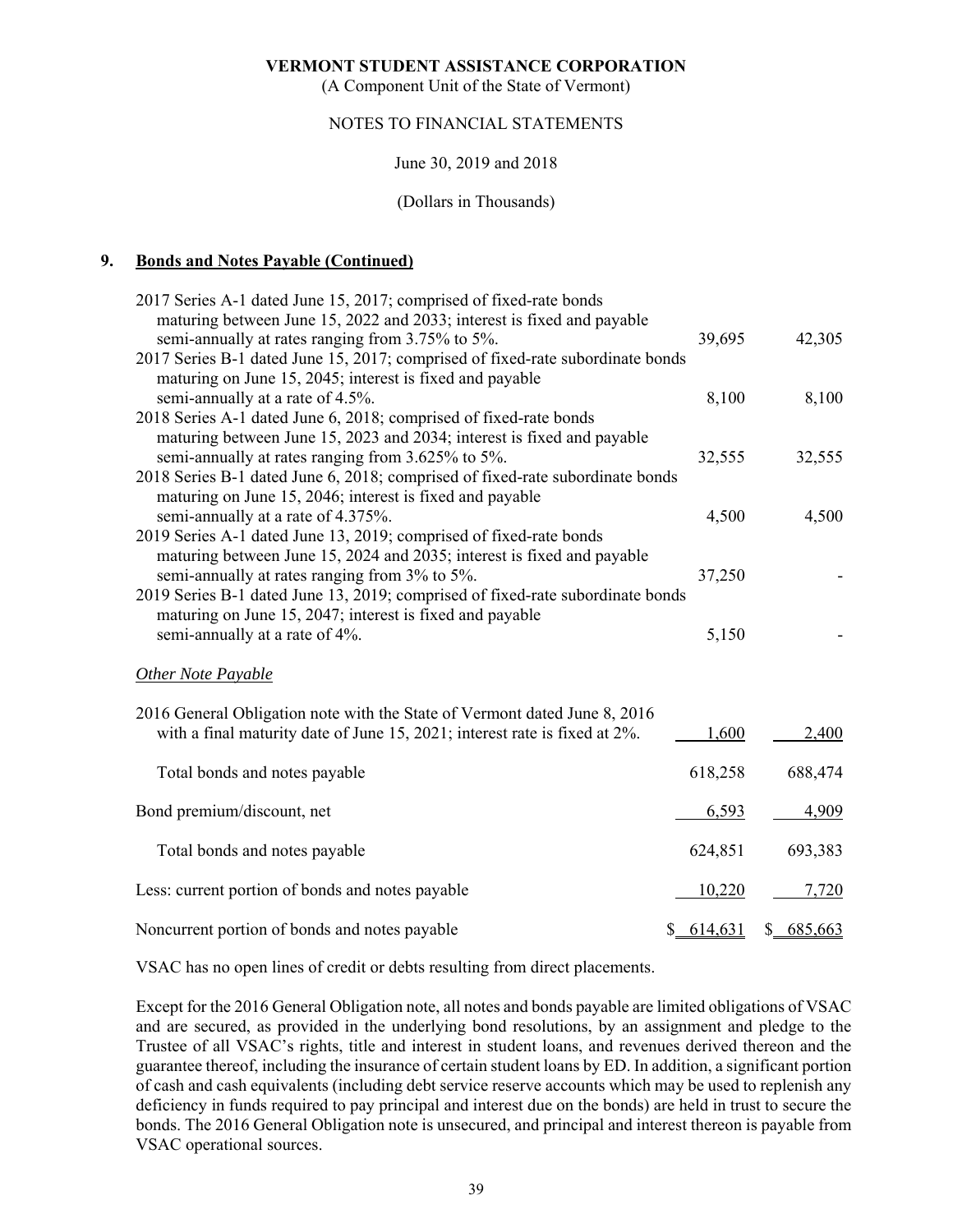(A Component Unit of the State of Vermont)

### NOTES TO FINANCIAL STATEMENTS

#### June 30, 2019 and 2018

#### (Dollars in Thousands)

#### **9. Bonds and Notes Payable (Continued)**

The 2011 series A-1 trust includes the Moral Obligation of the State of Vermont providing for the restoration by the State of certain required cash reserve balances of the 2011 Trust in the event they were to be utilized by the trust to maintain liquidity. Any draw of the Moral Obligation by the 2011 Trust would be subject to repayment from the assets of the 2011 Trust. To date, the 2011 Trust has not requested or received any State funding under this provision. The remaining bonds and notes have no additional credit or liquidity support.

The 2012-1, 2012-B, 2013-1 and 2014-B notes (the variable rate notes) are subject to redemption prior to maturity at the principal amounts outstanding plus accrued interest at date of redemption. Certain series of VSAC's other bonds (the fixed rate bonds) are subject to redemption from excess revenues prior to maturity at the principal amounts outstanding plus unamortized premium and accrued interest at date of redemption. At June 30, 2019, all bonds authorized under the underlying bond resolutions have been issued.

VSAC's bond documents define Event of Default as a failure to make scheduled principal and interest payments when due, a VSAC Event of Bankruptcy, or a failure to perform the various other duties and covenants of the indenture, or to correct such failure within 90 days if it is correctable. In the event of an Event of Default the trustee has the authority to claim the pledged assets of the trust, to liquidate said pledged assets, and to accelerate payment of remaining debts of the trust estate.

Proceeds from issuance of the bonds payable and all revenues thereon are held in trust and are restricted as follows: to repurchase bonds; finance student loans; pay interest on the bonds; maintain required reserves; and pay reasonable and necessary program expenses. At June 30, 2019 and 2018, respectively, \$81,850 and \$84,369 in cash and investment interest receivable were pledged as security on the notes and bonds payable. At June 30, 2019 and 2018, respectively, \$688,848 and \$751,031 in student loan principal and interest were pledged as security on the notes and bonds payable.

During the years ended June 30, 2019 and 2018, amortized deferred gains from prior year financed bond refundings of \$4,395 and \$5,170, respectively, are included as a reduction to interest expense.

The following summarizes the debt activity for VSAC for the years ended June 30, 2019, and 2018:

|                                            | 2019    | 2018                   |       |
|--------------------------------------------|---------|------------------------|-------|
| Balance, beginning of year                 |         | 693,383<br>782,152     |       |
| Issuance                                   |         | 37,055<br>42,400       |       |
| Premium on issuance                        |         | 2,678<br>1,119         |       |
| Redemptions, extinguishments and refunding |         | (126,061)<br>(112,616) |       |
| Accretion/amortization of discount/premium |         | (994)                  | (882) |
| Balance, end of year                       | 624,851 | 693,383                |       |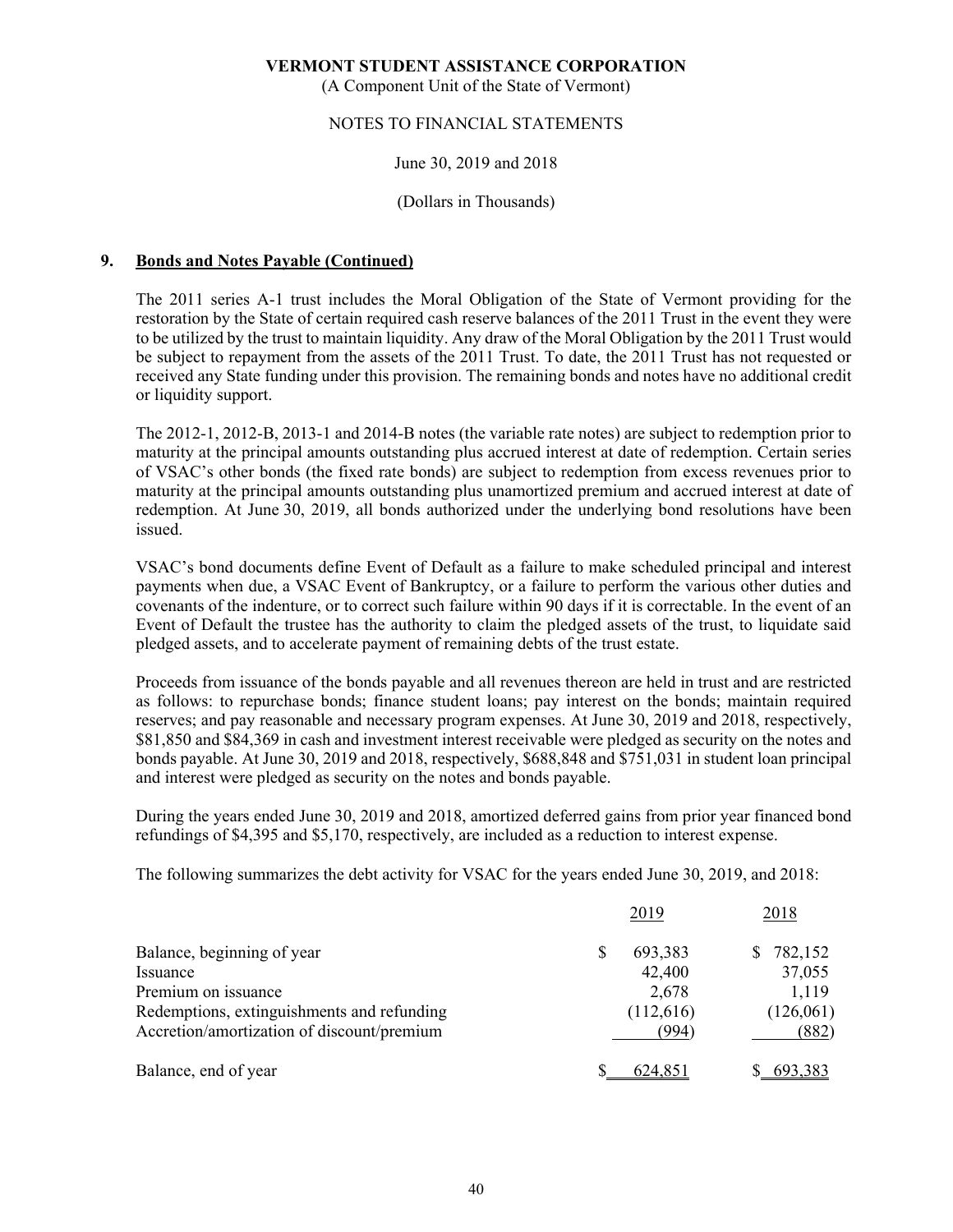(A Component Unit of the State of Vermont)

#### NOTES TO FINANCIAL STATEMENTS

#### June 30, 2019 and 2018

#### (Dollars in Thousands)

#### **9. Bonds and Notes Payable (Concluded)**

The debt service requirements, which are based on the interest rates at June 30, 2019, through the fiscal year ending (FY) 2024 and in five-year increments thereafter to maturity for VSAC are as follows:

| Year ending June 30, | Principal    | Interest  |               | Total   |
|----------------------|--------------|-----------|---------------|---------|
| <b>FY20</b>          | \$<br>10,220 | \$21,905  | S             | 32,125  |
| FY21                 | 12,145       | 21,486    |               | 33,631  |
| FY22                 | 13,125       | 20,953    |               | 34,078  |
| FY23                 | 12,745       | 20,368    |               | 33,113  |
| FY24                 | 14,055       | 19,765    |               | 33,820  |
| FY25 – 29            | 72,470       | 88,420    |               | 160,890 |
| FY30 – 34            | 37,870       | 75,712    |               | 113,582 |
| $FY35 - 39$          | 402,011      | 14,024    |               | 416,035 |
| FY40 – 44            | 25,867       | 6,352     |               | 32,219  |
| FY45 – 49            | 17,750       | 1,539     |               | 19,289  |
| Total                | 618,258      | \$290,524 | $\mathcal{S}$ | 908,782 |

The actual maturities and interest may differ due to changes in interest rates or other factors. Payment maturity dates of bonds payable principal coincide with required interest payable schedules.

#### **10. U.S. Treasury Rebates Payable**

The tax-exempt bonds issued by VSAC are subject to IRS regulations which limit the amount of income which may be earned on certain cash equivalents, investments and student loans acquired with tax-exempt bond proceeds. Any excess earnings are to be refunded to the U.S. Treasury. VSAC has calculated that there are U.S. Treasury rebates payable at June 30, 2019 and 2018 of \$3,626 and \$3,093, respectively. VSAC has calculated that there is no estimated current portion at June 30, 2019 or June 30, 2018. VSAC did not refund any excess earnings to the U.S. Treasury in 2019 and 2018.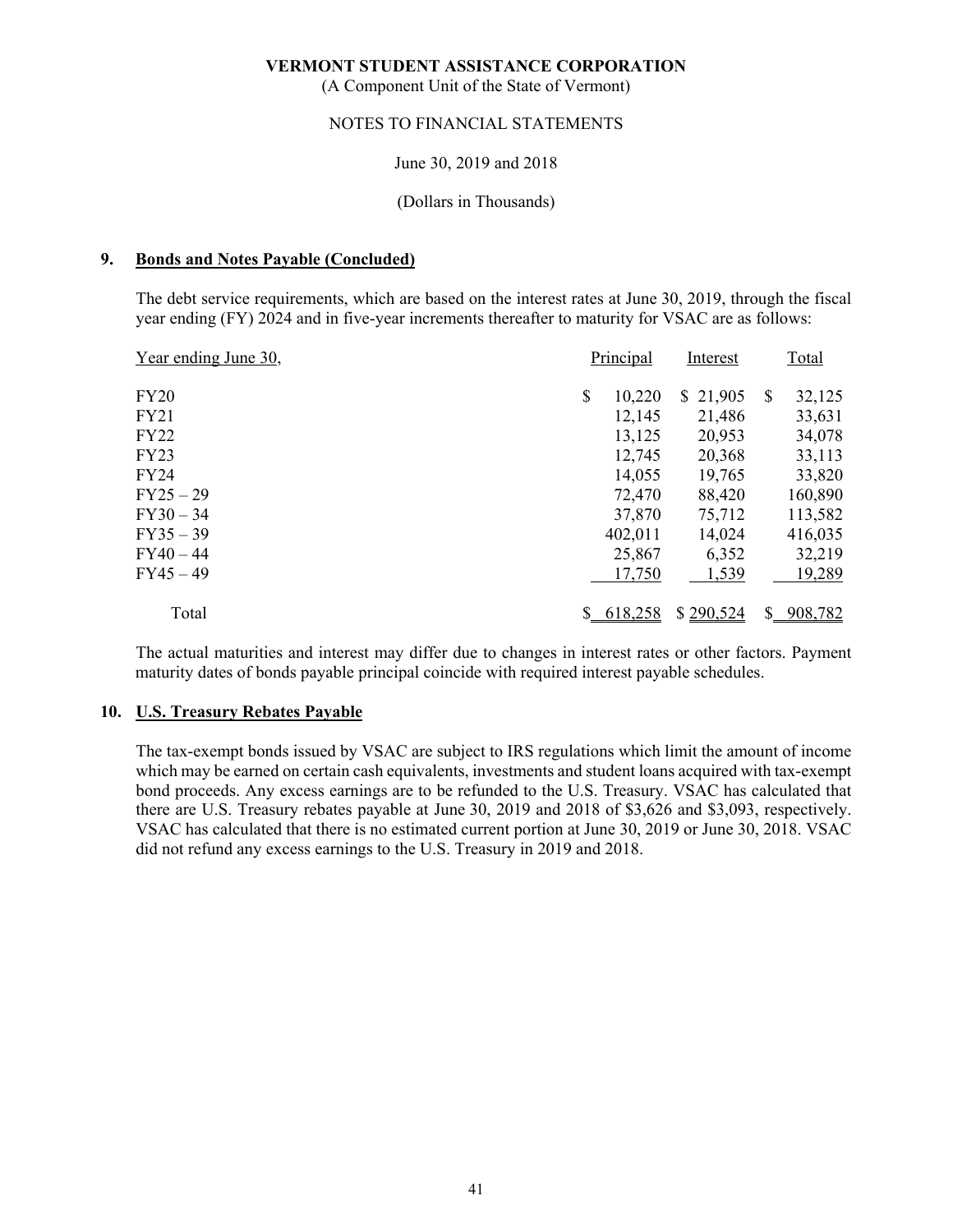(A Component Unit of the State of Vermont)

### NOTES TO FINANCIAL STATEMENTS

#### June 30, 2019 and 2018

(Dollars in Thousands)

#### **11. Student Loan Interest and Special Allowance Revenues**

The Department of Education (ED) makes quarterly interest subsidy payments on behalf of certain qualified students until the student is required under the provisions of the Act to begin repayment. Repayment on FFEL Program Stafford student loans normally begins within six months after students complete their course of study, leave school or cease to carry at least one-half the normal full-time academic load as determined by the educational institution. Repayment of FFEL Program Parent Loans for Undergraduate Students (PLUS), Supplemental Loans for Students (SLS) and Consolidation loans normally begins within 60 days from the date of loan disbursement unless a deferment of payments has been granted. In these cases, full repayment of principal and interest would resume at the expiration of the deferment. Interest accrues during this deferment period. Health Education Assistance Loans enter repayment status nine months after the expiration date of an interim period.

ED provides a special allowance to lenders participating in the FFEL Program Stafford, PLUS, SLS, and Consolidation student loan programs. Special allowance is paid based on a rate that is established quarterly. This rate is based on averages calculated from the rates of certain U.S. Treasury Bills, Financial Commercial Paper or one-month LIBOR depending on the disbursement date of the loans and the issuance date of the financing obligations. All FFEL loans held by VSAC receive special allowance based on onemonth LIBOR.

ED restricts student loan interest revenue for loans first disbursed after April 1, 2006. VSAC is required to return borrower loan interest in excess of the special allowance formulae rates for certain FFEL Program Stafford, PLUS, and Consolidation loans. The return of interest totaled \$3,934 and \$6,948 in 2019 and 2018, respectively, and is reflected as a reduction of interest and fees on student loans in the Statements of Revenues, Expenses and Changes in Net Position.

As indicated above and in Note 9, VSAC holds student loans and variable rate notes payable whose interest (or overall return including special allowance) is linked to the London Inter Bank Offered Rate ('LIBOR'). The Financial Conduct Authority of the United Kingdom plans to phase out the calculation and publication of LIBOR by the end of 2021. VSAC at June 30, 2019 held \$410,644 in FFEL Program student loans and \$95,217 in private loans with a rate or total return based on LIBOR. As of that same date the balance of VSAC notes payable held by third parties with a variable rate based on LIBOR was \$406,603. VSAC is in consultation with bond counsel and reviewing its loan documentation in order to determine what provisions exist for substituting alternative rate indices for LIBOR.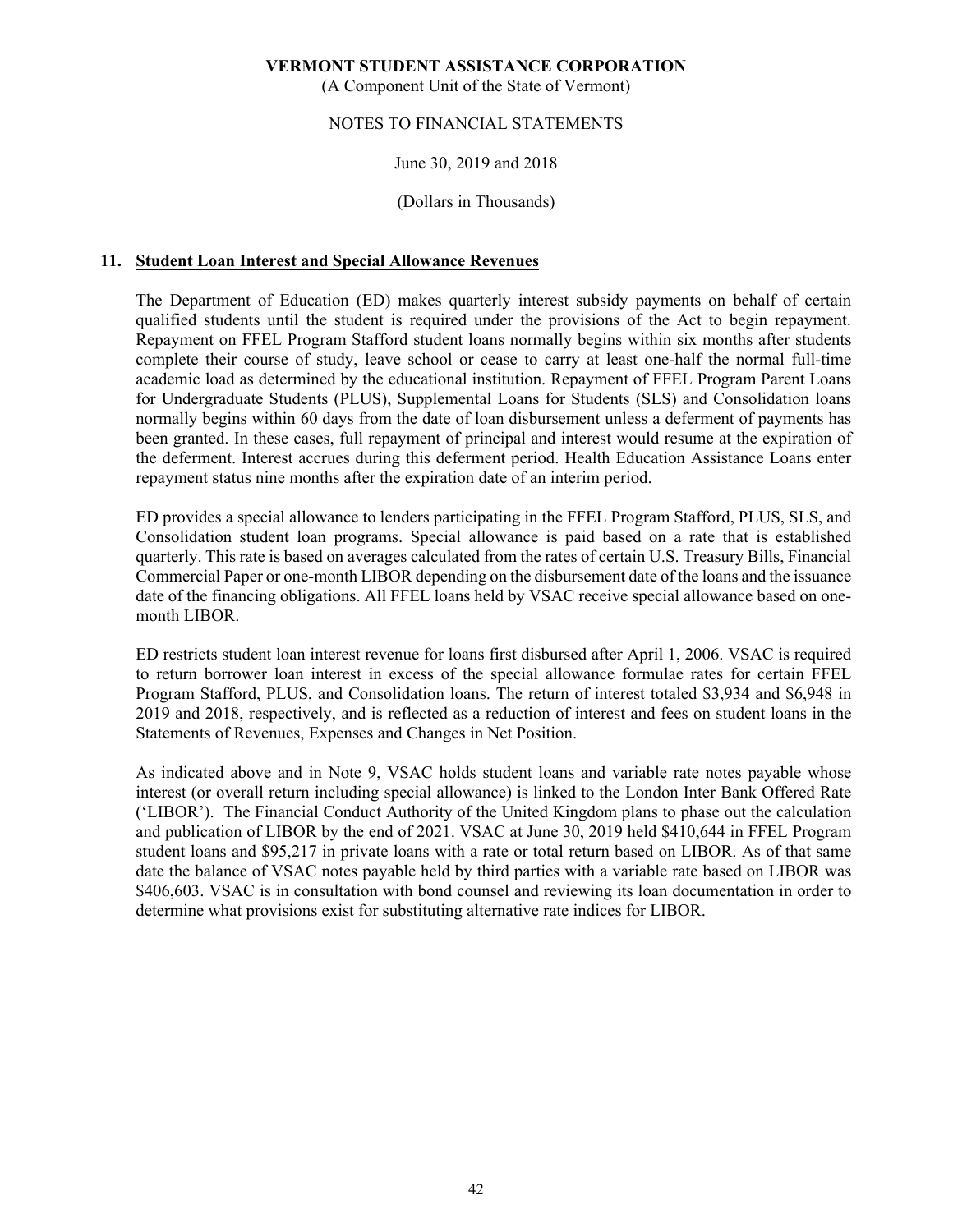(A Component Unit of the State of Vermont)

#### NOTES TO FINANCIAL STATEMENTS

#### June 30, 2019 and 2018

(Dollars in Thousands)

#### **12. Endowment Funds**

Donors have established a number of endowment funds through the Vermont Student Development Fund, Inc. All endowment funds are donor-restricted to provide scholarship funds to Vermont students. All endowment funds are guided by specific agreements and instructions from donors regarding the uses of earnings and appreciation on invested funds.

In 2009, the Vermont General Assembly enacted the *Uniform Prudent Management of Institutional Funds Act* (UPMIFA). In contrast to prior law, UPMIFA addresses in a more explicit and clear manner a fiduciary's ability to spend net appreciation of donor-restricted endowments.

UPMIFA permits a fiduciary to use a more flexible spending standard than under prior law. As with prior law, the intentions of the donor as specifically expressed in a gift instrument will always govern the spending from an endowment fund. UPMIFA also continues to provide, however, that the mere use of the terms "income" or "principal" will not be interpreted to mean that the donor intended to limit the spending from the fund in any particular manner. Unless specifically directed to the contrary, under UPMIFA a fiduciary may expend so much of an endowment fund as an ordinarily prudent person in a like position would spend for the uses, benefits, purposes, and duration for which the endowment fund was established. Under this rule of prudence, a distinction no longer exists between income and principal, nor is there a need to track historic dollar value. This allows an institution to spend any amount from an endowment fund (whether it was historically categorized as income or principal or whether the fund is above historic dollar value), provided that the spending decision is prudent under the circumstances.

The VSAC Board of Directors has established a total-return spending rate policy, and almost all of the endowment agreements specify this approach. In this approach, the amount of funds that may be expended from an endowment is based on a percentage of the fund's average historical total value (using the prior 12 calendar quarters), and may come from the total return on the fund, including interest and dividend earnings, and appreciation over historical gift value. Total investment return in excess of the established spending rate is included in nonexpendable net position. It will be expendable when it is appropriated in future periods. The spending rate may be adjusted by the Board of Directors at their discretion. In FY 2012, certain endowment agreements were amended to permit spending of "principal" (i.e., spending that would take a fund below its historic contributed value) with the consent of the original donors of those funds.

At June 30, 2019 and 2018, the total net position related to endowment funds was \$6,532 and \$6,052, respectively. Expendable restricted net position totaled \$663 and \$594, respectively. The remaining \$5,869 and \$5,458, respectively, of net position related to endowment funds were nonexpendable.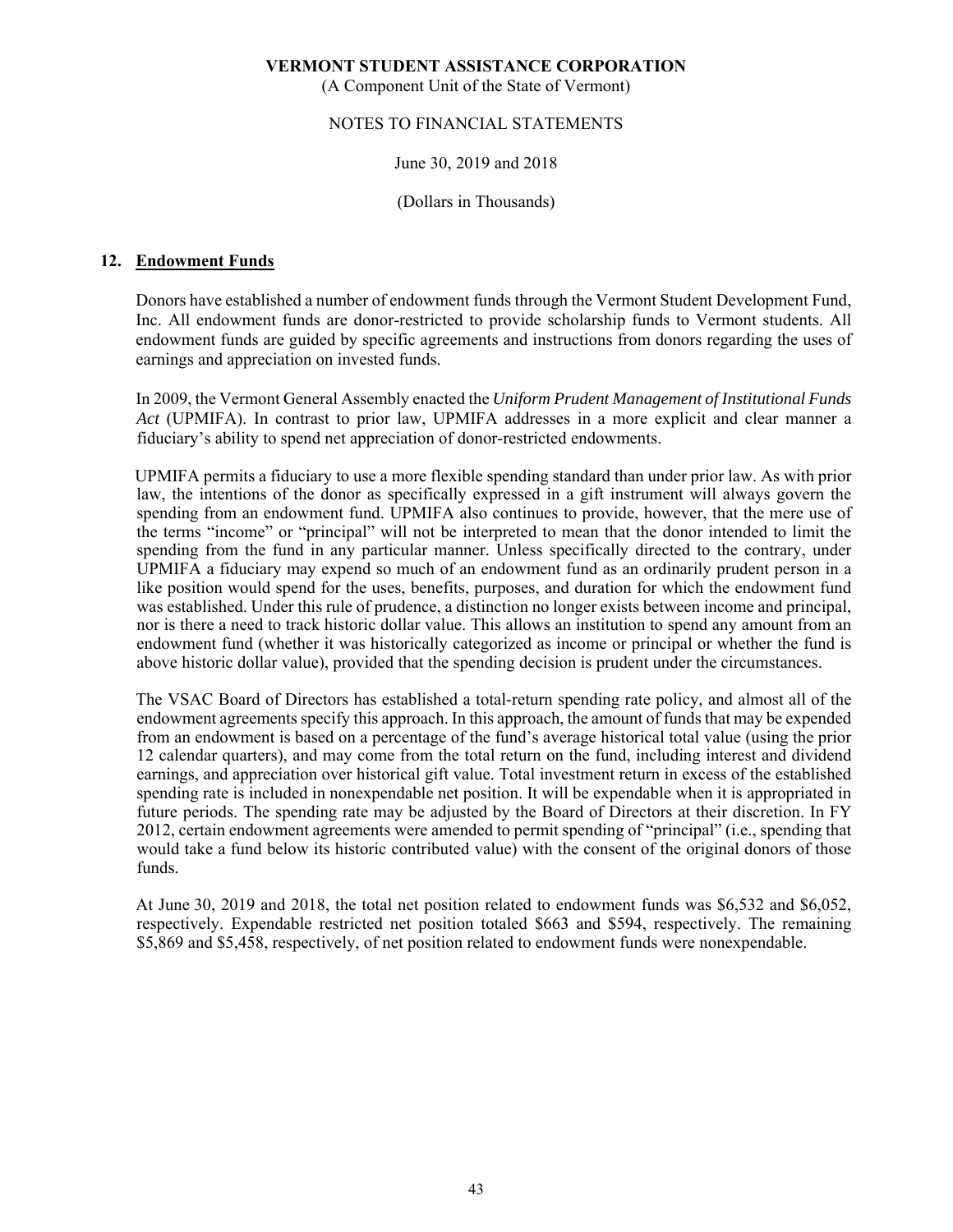(A Component Unit of the State of Vermont)

#### NOTES TO FINANCIAL STATEMENTS

#### June 30, 2019 and 2018

#### (Dollars in Thousands)

#### **13. Restricted Net Position**

Restrictions on net position are the result of bond resolutions, state statutes, various federal regulations and program agreements, and donor restrictions. Bond resolutions restrict net position to the origination of student loans and payment of debt service on bonds and notes payable. State statutes and federal regulations and program agreements restrict various net position to use for specific grant, scholarship and educational activities. Donors have restricted a number of endowment funds for scholarship awards. Restricted net position as of June 30, 2019 and 2018 is as follows:

|                                                               | 2019          | 2018   |
|---------------------------------------------------------------|---------------|--------|
| Expendable - restricted by bond resolutions                   |               | 92,577 |
| Expendable - restricted by federal or state statute or donors | 145           | 699    |
| Expendable – income is donor restricted for scholarships      | 663           | 594    |
| Nonexpendable – income is donor restricted for scholarships   | 5.869         | 5,458  |
| Total restricted net position                                 | $$106,960$ \$ | 99,328 |

The portion of net position which is restricted by bond resolutions includes the effect of deferring the recognition of gain on the early retirement of bonds. These bonds were retired in financed transactions during the year ended June 30, 2013 and the gain was deferred and is recognized as an offset to financing costs as the financing bonds are repaid. The remaining balances of the deferred inflow of resources of \$19,105 and \$23,500 at June 30, 2019 and 2018, respectively, will be recognized as a reduction of financing costs and increase of restricted net position over the remaining period the financing bonds are estimated to be outstanding. This estimated period was 15 years and 16 years as of June 30, 2019 and 2018, respectively.

#### **14. Retirement Benefits**

Full-time employees of VSAC that meet specific eligibility requirements are participants in a retirement annuity plan. This plan is a multi-employer defined contribution plan sponsored by the Teachers Insurance and Annuity Association of America-College retirement Equities Fund. All employees are fully vested for VSAC plan contributions. The payroll for employees covered under the plan for the fiscal years ended June 30, 2019 and 2018 amounted to \$10,587 and \$10,518, respectively; VSAC's total payroll was \$10,855 and \$10,621, respectively. Total contributions by VSAC amounted to \$1,080 and \$1,072 in 2019 and 2018, respectively, which represented an average of 10.2% of the covered payroll in those years.

VSAC employees who complete 15 years of continuing service and who are not otherwise eligible for Medicare coverage may elect to continue to buy VSAC's health care coverage at Consolidated Omnibus Budget Reconciliation Act (COBRA) rates. U.S. Generally Accepted Accounting Principles require recognition of current period costs related to expected future expenditures for Other Post-Employment Benefits. Since historical participation in this benefit has been very low and because participants are required to purchase coverage at a COBRA rate which recovers VSAC's average estimated per person cost, VSAC believes that this obligation is not material and has not recorded a liability for this postemployment benefit at June 30, 2019 and 2018.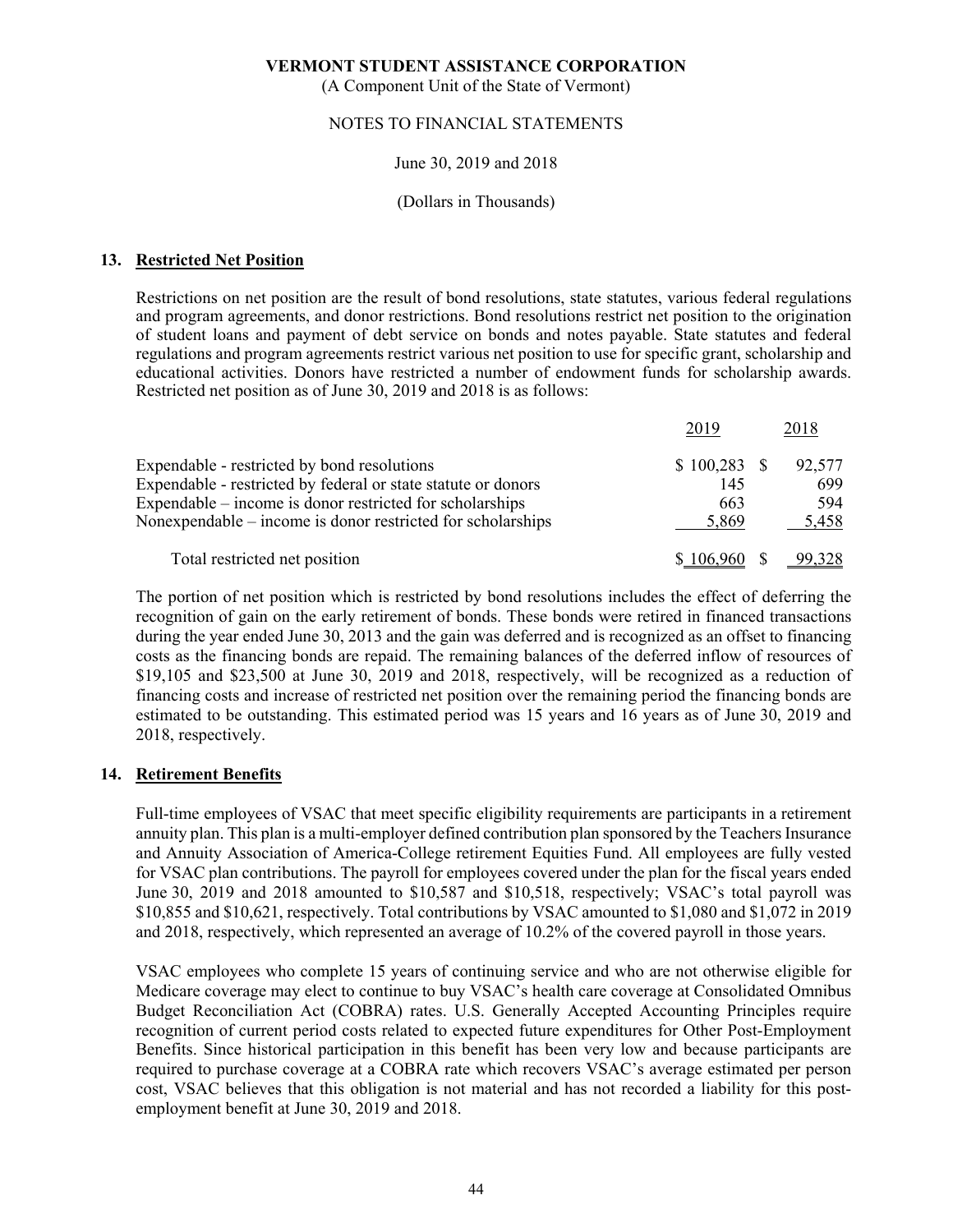(A Component Unit of the State of Vermont)

## NOTES TO FINANCIAL STATEMENTS

#### June 30, 2019 and 2018

#### (Dollars in Thousands)

#### **15. Contingencies**

VSAC participates in various federally funded programs. These programs are subject to financial and compliance audits and resolution of identified questioned costs. The amount, if any, of expenditures which may be disallowed by the granting agency cannot be determined at this time.

VSAC is exposed to various risks of loss related to torts; theft of, damage to and destruction of assets; errors and omissions; injuries to employees; and natural disasters. VSAC manages these risks through a combination of commercial insurance packages purchased in the name of VSAC, and through selfinsurance programs for medical and dental claims. With respect to its commercial insurance packages, VSAC has not experienced or settled claims resulting from these risks which have exceeded its commercial insurance coverage. In addition, VSAC has purchased stop-loss insurance for its selfinsurance programs and has transferred the risk of loss to the commercial insurance carrier.

A summary of the reserve for self-insured medical and dental liabilities included in accounts payable and other liabilities on the statements of net position as of June 30, 2019 and 2018 is as follows:

|                                           | 2019           | 2018           |
|-------------------------------------------|----------------|----------------|
| Balance, beginning of year<br>Claims paid | 267<br>(2,715) | 220<br>(2,970) |
| Accrual for estimated claims              | 2,770          | 3,017          |
| Balance, end of year                      | 322            | <u>267</u>     |

As of June 30, 2019 and 2018, management believes VSAC has no pending legal actions an unfavorable outcome of which would have a material effect.

#### **16. Loan Commitments**

At June 30, 2019 and 2018, VSAC had commitments to extend credit for non-guaranteed student loans of approximately \$4,067 and \$2,519, respectively. Commitments to extend credit are agreements to lend to a borrower as long as there is no violation of any condition established in the commitment agreement. Commitments generally have fixed expiration dates or other termination clauses. VSAC uses the same credit policies in making commitments as it does for student loans receivable.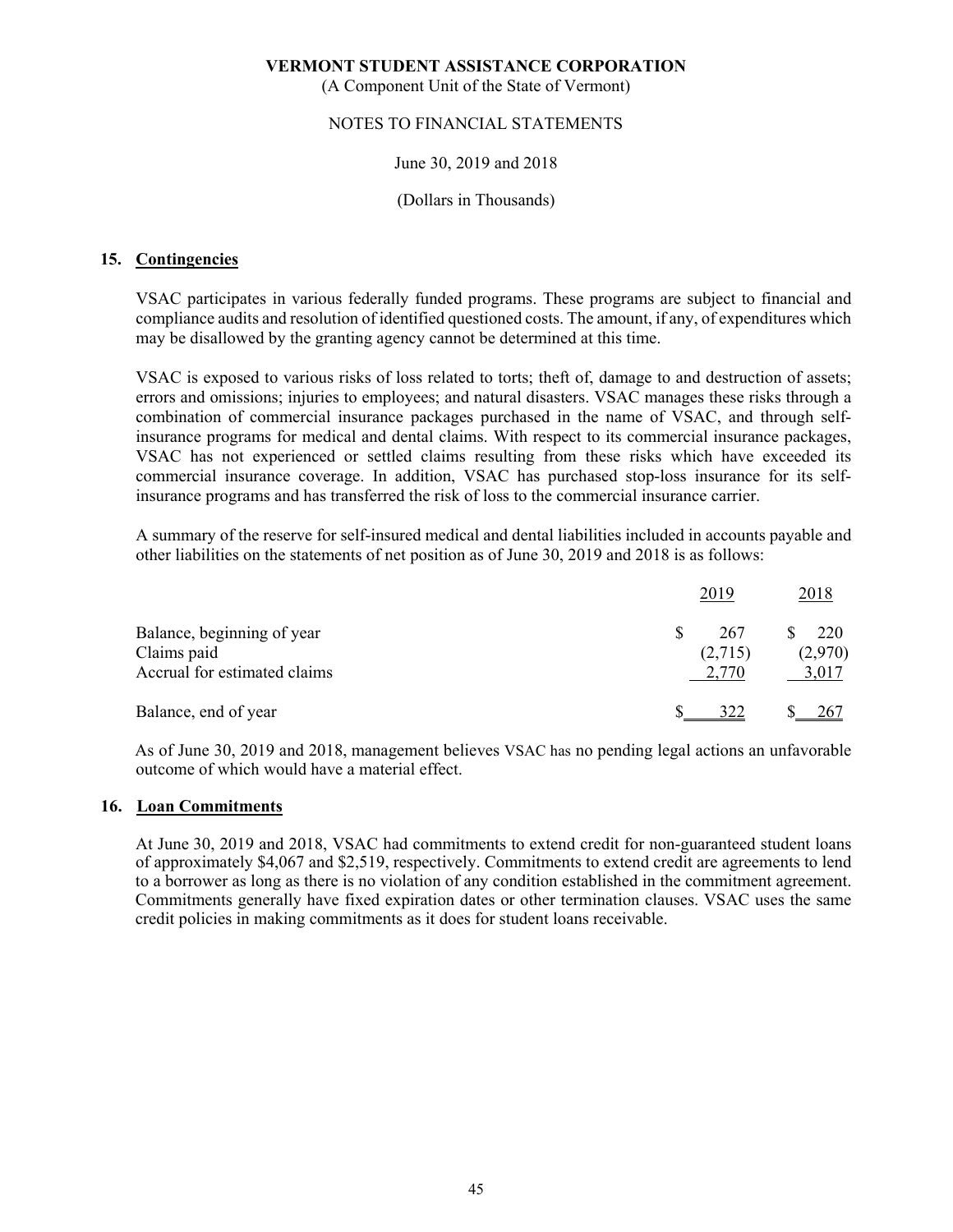(A Component Unit of the State of Vermont)

### NOTES TO FINANCIAL STATEMENTS

#### June 30, 2019 and 2018

(Dollars in Thousands)

#### **17. Segment Reporting**

VSAC has elected to disclose the activities of VSAC's segments. The segments presented include:

Operations – This segment includes administration, FFEL Program guarantor functions, privately-held student loans and student outreach activities (partially funded by Federal and State grants). VSAC's net investment in capital assets is reflected in this segment. The fund balance in this segment is considered unrestricted and available for any corporate purpose.

Bond Funds – This segment includes the activities of all VSAC education loan financing instruments and the related secured assets. Accumulated balances in this fund are restricted by financing agreements.

Scholarships – This segment includes all funds designated as scholarships and the related donations, earnings, and disbursements for the various scholarship programs administered by VSAC, including endowments. The balance of this segment primarily represents unspent invested amounts in the Vermont Student Development Fund, Inc. (d/b/a the Vermont Scholarship Fund), which is a permanent endowment.

Grants – This segment reflects the activities of all funds received that are part of certain annual State of Vermont appropriations. These include the incentive grants and Next Generation non-degree grants. Any carryover balance in this segment is the result of 'attrition' which is created by eligible students who are unable to utilize their award. These funds remain in the segment and are awarded in the following fiscal year.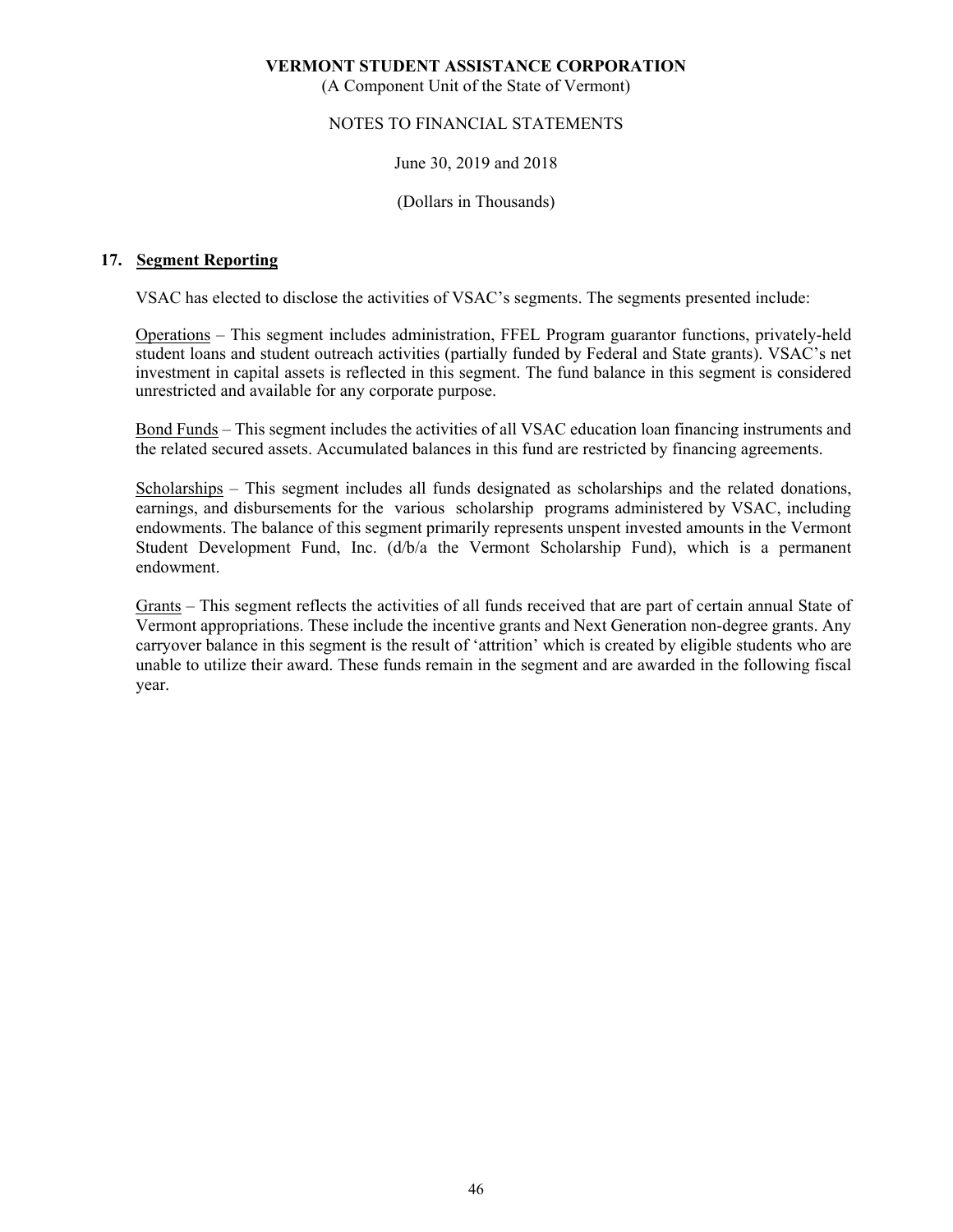(A Component Unit of the State of Vermont)

# NOTES TO FINANCIAL STATEMENTS

June 30, 2019 and 2018

(Dollars in Thousands)

# **17. Segment Reporting (Continued)**

VSAC's segment financial reporting at June 30, 2019 and for the year then ended is as follows:

|--|

|                                                      | Operations |                          | <b>Bond Funds</b> |                | Scholarships |                          | Grants        |                          | Elimination |                          | Consolidated |         |
|------------------------------------------------------|------------|--------------------------|-------------------|----------------|--------------|--------------------------|---------------|--------------------------|-------------|--------------------------|--------------|---------|
| Assets                                               |            |                          |                   |                |              |                          |               |                          |             |                          |              |         |
| Current assets                                       | \$         | 28,671                   | \$                | 108,976        | \$           | 7,832                    | <sup>\$</sup> | 174                      | \$          | (10)                     | \$           | 145,643 |
| Capital assets                                       |            | 13,123                   |                   | $\overline{a}$ |              |                          |               | $\overline{\phantom{a}}$ |             |                          |              | 13,123  |
| Other assets                                         |            | 49,909                   |                   | 661,722        |              | 6,468                    |               |                          |             | (22,500)                 |              | 695,599 |
| Interfund receivable                                 |            | 1,365                    |                   |                |              |                          |               | ٠                        |             | (1, 365)                 |              | $\sim$  |
| Total assets                                         | S          | 93,068                   | \$                | 770,698        | S            | 14,300                   | \$            | 174                      |             | \$(23,875)               | \$           | 854,365 |
| Liabilities                                          |            |                          |                   |                |              |                          |               |                          |             |                          |              |         |
| <b>Current</b> liabilities                           | \$         | 3,484                    | \$                | 9,988          | \$           | 7,767                    | \$            | 29                       | \$          | (10)                     | \$           | 21,258  |
| Non-current liabilities                              |            | 799                      |                   | 639,958        |              |                          |               | ÷                        |             | (22,500)                 |              | 618,257 |
| Interfund payable                                    |            | $\overline{a}$           |                   | 1,364          |              |                          |               | $\overline{\phantom{a}}$ |             | (1, 365)                 |              | $\sim$  |
| <b>Total liabilities</b>                             |            | 4,283                    |                   | 651,310        |              | 7,768                    |               | 29                       |             | (23, 875)                |              | 639,515 |
| Deferred inflows of resources                        |            | 3,307                    |                   | 19,105         |              |                          |               |                          |             |                          |              | 22,412  |
| Net position                                         |            |                          |                   |                |              |                          |               |                          |             |                          |              |         |
| Net investment in property and equipment             |            | 13,123                   |                   |                |              |                          |               |                          |             |                          |              | 13,123  |
| Restricted                                           |            | $\overline{\phantom{a}}$ |                   | 100,283        |              | 6,532                    |               | 145                      |             | $\overline{a}$           |              | 106,960 |
| Unassigned                                           |            | 72,355                   |                   |                |              | $\overline{\phantom{a}}$ |               | $\overline{\phantom{a}}$ |             | $\overline{\phantom{a}}$ |              | 72,355  |
| Total net position                                   |            | 85,478                   |                   | 100,283        |              | 6,532                    |               | 145                      |             | $\overline{\phantom{a}}$ |              | 192,438 |
| Total liabilities, deferred inflows and net position | \$         | 93,068                   | \$                | 770,698        | \$           | 14,300                   | \$            | 174                      | \$          | (23, 875)                | \$           | 854,365 |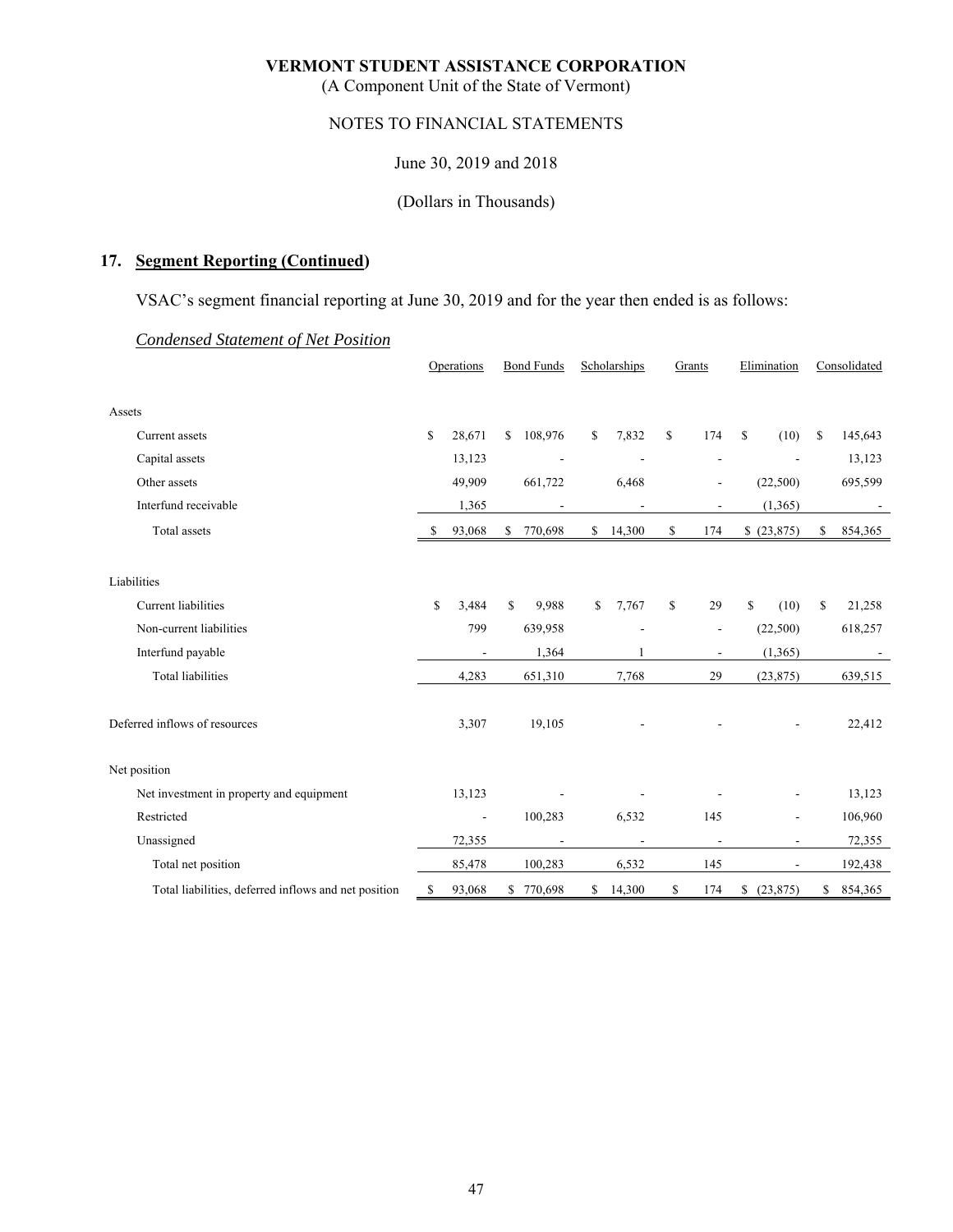(A Component Unit of the State of Vermont)

# NOTES TO FINANCIAL STATEMENTS

#### June 30, 2019 and 2018

#### (Dollars in Thousands)

# **17. Segment Reporting (Continued)**

# *Condensed Statement of Revenues, Expenses and Changes in Net Position*

|                                                      | Operations               | <b>Bond Funds</b>        | Scholarships             | Grants                   | Elimination              | Consolidated          |  |
|------------------------------------------------------|--------------------------|--------------------------|--------------------------|--------------------------|--------------------------|-----------------------|--|
| Revenues                                             |                          |                          |                          |                          |                          |                       |  |
| Revenue from education loan financing                | \$<br>1,668              | $\mathbb{S}$<br>42,655   | \$                       | \$                       | $\mathbf S$              | $\mathbf S$<br>44,323 |  |
| Guarantee program revenues                           | 3,371                    | ÷                        |                          |                          | $\overline{\phantom{a}}$ | 3,371                 |  |
| Vermont State appropriations                         | 182                      | ÷                        | 302                      | 19,609                   |                          | 20,093                |  |
| Federal grants                                       | 4,517                    |                          | 779                      |                          |                          | 5,296                 |  |
| Scholarship and gift revenue                         | $\overline{\phantom{a}}$ | ÷                        | 4,386                    |                          |                          | 4,386                 |  |
| Facility lease revenue                               | 416                      | ٠                        | $\overline{\phantom{a}}$ | $\overline{\phantom{a}}$ | ÷                        | 416                   |  |
| Investment interest and other revenue                | 2,515                    | 1,491                    | 456                      |                          | (1, 182)                 | 3,280                 |  |
| Total operating revenues                             | 12,669                   | 44,146                   | 5,923                    | 19,609                   | (1,182)                  | 81,165                |  |
| Expenses                                             |                          |                          |                          |                          |                          |                       |  |
| Operating and program expenses                       | 18,451                   | 30,149                   | 5,663                    | 20,663                   | (1,182)                  | 73,744                |  |
| Depreciation                                         | 926                      | $\overline{\phantom{a}}$ | $\overline{\phantom{a}}$ | $\overline{\phantom{a}}$ |                          | 926                   |  |
| Total operating expenses                             | 19,377                   | 30,149                   | 5,663                    | 20,663                   | (1,182)                  | 74,670                |  |
| (Deficit) excess of operating revenues over expenses | (6,708)                  | 13,997                   | 260                      | (1,054)                  |                          | 6,495                 |  |
| Non-operating revenues and expenses                  |                          |                          |                          |                          |                          |                       |  |
| Interfund transfers                                  | 5,571                    | (6,291)                  | 220                      | 500                      |                          |                       |  |
| Total net position at the beginning of the year      | 86,615                   | 92,577                   | 6,052                    | 699                      | $\overline{\phantom{a}}$ | 185,943               |  |
| Total net position at the end of the year            | \$<br>85,478             | \$100,283                | \$6,532                  | \$<br>145                | \$                       | \$192,438             |  |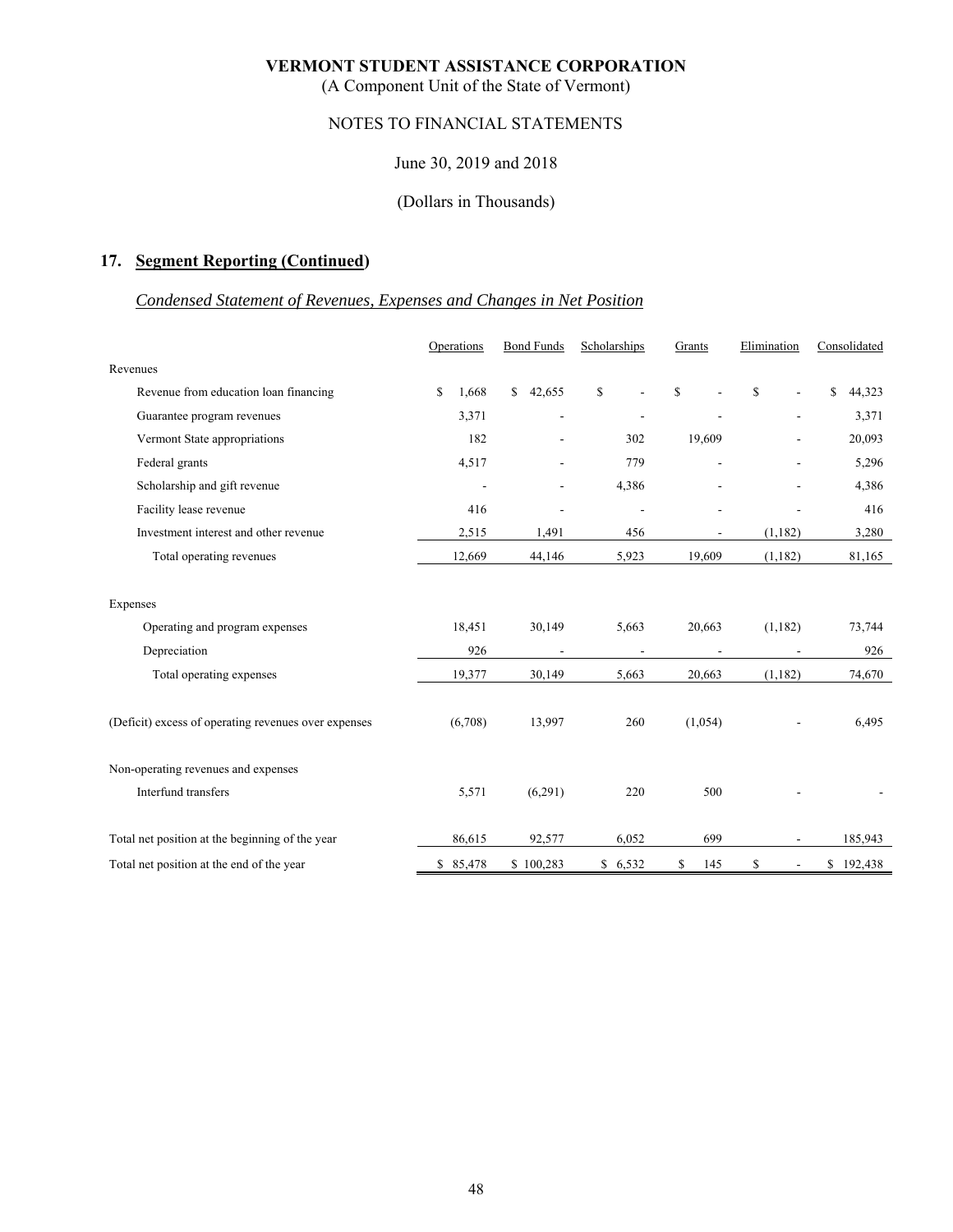(A Component Unit of the State of Vermont)

# NOTES TO FINANCIAL STATEMENTS

#### June 30, 2019 and 2018

# (Dollars in Thousands)

# **17. Segment Reporting (Continued)**

#### *Condensed Statement of Cash Flows*

|                                                      | Operations | <b>Bond Funds</b> | Scholarships | Grants      | Elimination | Consolidated |
|------------------------------------------------------|------------|-------------------|--------------|-------------|-------------|--------------|
| Cash provided by (used by) operations                | \$4,126    | \$86,066          | 1,612<br>S.  | (681)<br>\$ | \$<br>1,189 | 92,312<br>\$ |
| Cash used by noncapital financing                    | (842)      | (87, 547)         |              |             | ٠           | (88,389)     |
| Cash used by capital and related financing           | (141)      | ۰                 | ۰            |             | ۰           | (141)        |
| Cash provided by (used by) investing                 | 1,730      | 1,481             | (156)        | ۰.          | (1, 189)    | 1,866        |
| Net increase (decrease) in cash and cash equivalents | 4,873      | ۰.                | 1,456        | (681)       |             | 5,648        |
| Cash and cash equivalents, beginning of year         | 16,732     |                   | 6,376        | 833         | ۰           | 23,941       |
| Cash and cash equivalents, end of year               | \$21,605   | \$                | \$7,832      | 152         |             | 29,589<br>S  |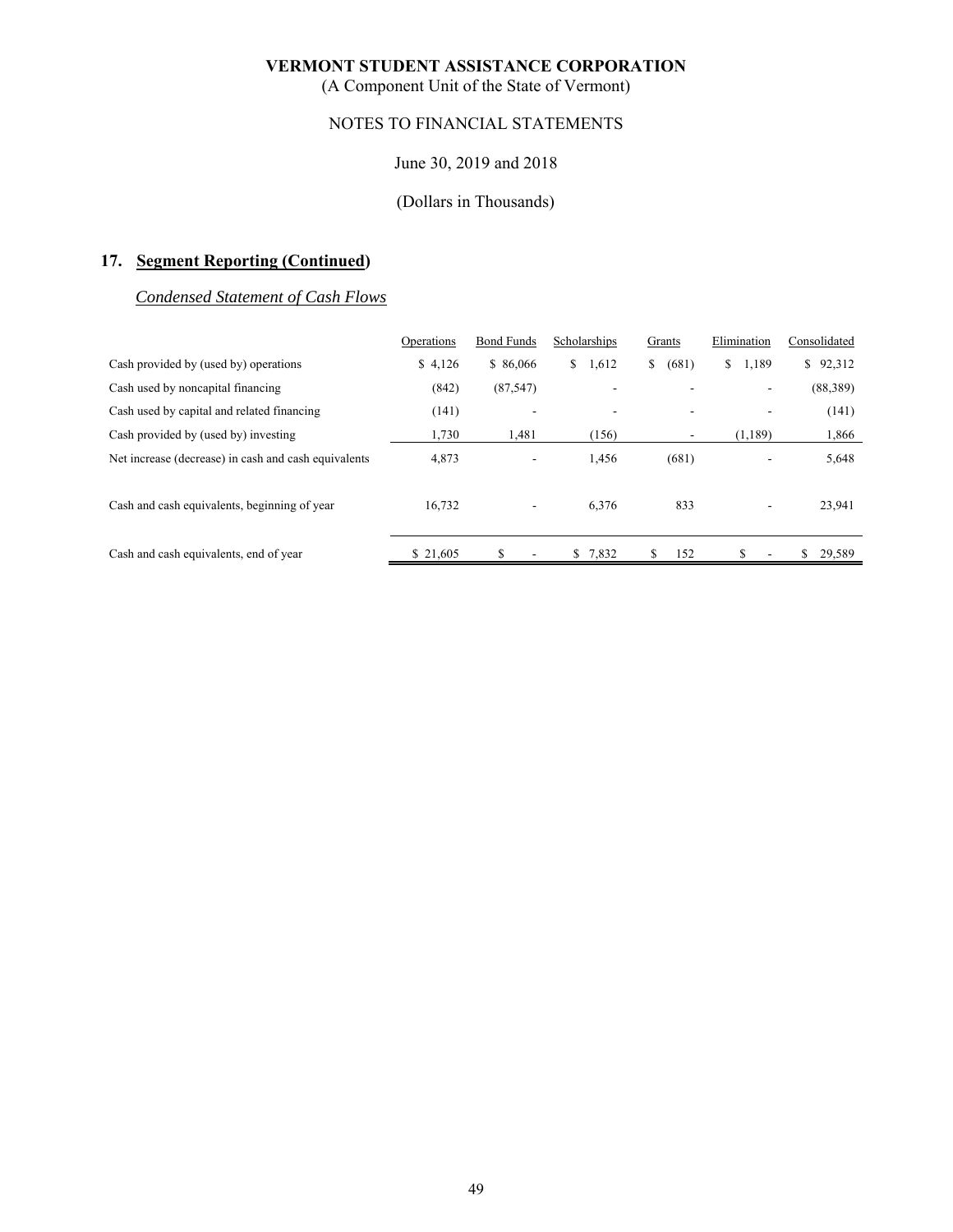(A Component Unit of the State of Vermont)

# NOTES TO FINANCIAL STATEMENTS

June 30, 2019 and 2018

(Dollars in Thousands)

# **17. Segment Reporting (Continued)**

VSAC's segment financial reporting at June 30, 2018 and for the year then ended is as follows:

# *Condensed Statement of Net Position*

|                                                      | Operations |                | <b>Bond Funds</b> |                          | Scholarships |                              | Grants |                          | Elimination |                          | Consolidated |                          |
|------------------------------------------------------|------------|----------------|-------------------|--------------------------|--------------|------------------------------|--------|--------------------------|-------------|--------------------------|--------------|--------------------------|
| Assets                                               |            |                |                   |                          |              |                              |        |                          |             |                          |              |                          |
| Current assets                                       | \$         | 24,507         | \$                | 115,412                  | \$           | 6,376                        | \$     | 841                      | \$          | (17)                     | S            | 147,119                  |
| Capital assets                                       |            | 13,907         |                   | L,                       |              |                              |        | $\overline{\phantom{a}}$ |             |                          |              | 13,907                   |
| Other assets                                         |            | 53,528         |                   | 719,988                  |              | 5,856                        |        | $\overline{\phantom{a}}$ |             | (22,500)                 |              | 756,872                  |
| Interfund receivable                                 |            | 2,060          |                   | $\overline{\phantom{a}}$ |              | $\overline{\phantom{a}}$     |        | $\overline{\phantom{a}}$ |             | (2,060)                  |              | $\overline{\phantom{a}}$ |
| Total assets                                         | -S         | 94,002         | \$                | 835,400                  | \$           | 12,232                       | \$     | 841                      | \$          | (24, 577)                | \$           | 917,898                  |
|                                                      |            |                |                   |                          |              |                              |        |                          |             |                          |              |                          |
| Liabilities                                          |            |                |                   |                          |              |                              |        |                          |             |                          |              |                          |
| Current liabilities                                  | \$         | 3,440          | \$                | 7,691                    | \$           | 6,179                        | \$     | 59                       | \$          | (17)                     | \$           | 17,352                   |
| Non-current liabilities                              |            | 1,600          |                   | 709,656                  |              |                              |        | $\overline{a}$           |             | (22,500)                 |              | 688,756                  |
| Interfund payable                                    |            | $\overline{a}$ |                   | 1,976                    |              | 1                            |        | 83                       |             | (2,060)                  |              |                          |
| <b>Total liabilities</b>                             |            | 5,040          |                   | 719,323                  |              | 6,180                        |        | 142                      |             | (24, 577)                |              | 706,108                  |
| Deferred inflows of resources                        |            | 2,347          |                   | 23,500                   |              |                              |        |                          |             |                          |              | 25,847                   |
| Net position                                         |            |                |                   |                          |              |                              |        |                          |             |                          |              |                          |
| Net investment in property and equipment             |            | 13,907         |                   |                          |              |                              |        |                          |             |                          |              | 13,907                   |
| Restricted                                           |            | $\overline{a}$ |                   | 92,577                   |              | 6,052                        |        | 699                      |             |                          |              | 99,328                   |
| Unassigned                                           |            | 72,708         |                   | ÷,                       |              | $\qquad \qquad \blacksquare$ |        |                          |             |                          |              | 72,708                   |
| Total net position                                   |            | 86,615         |                   | 92,577                   |              | 6,052                        |        | 699                      |             | $\overline{\phantom{a}}$ |              | 185,943                  |
| Total liabilities, deferred inflows and net position | \$         | 94,002         | \$                | 835,400                  | \$           | 12,232                       | \$     | 841                      | \$          | (24, 577)                | \$           | 917,898                  |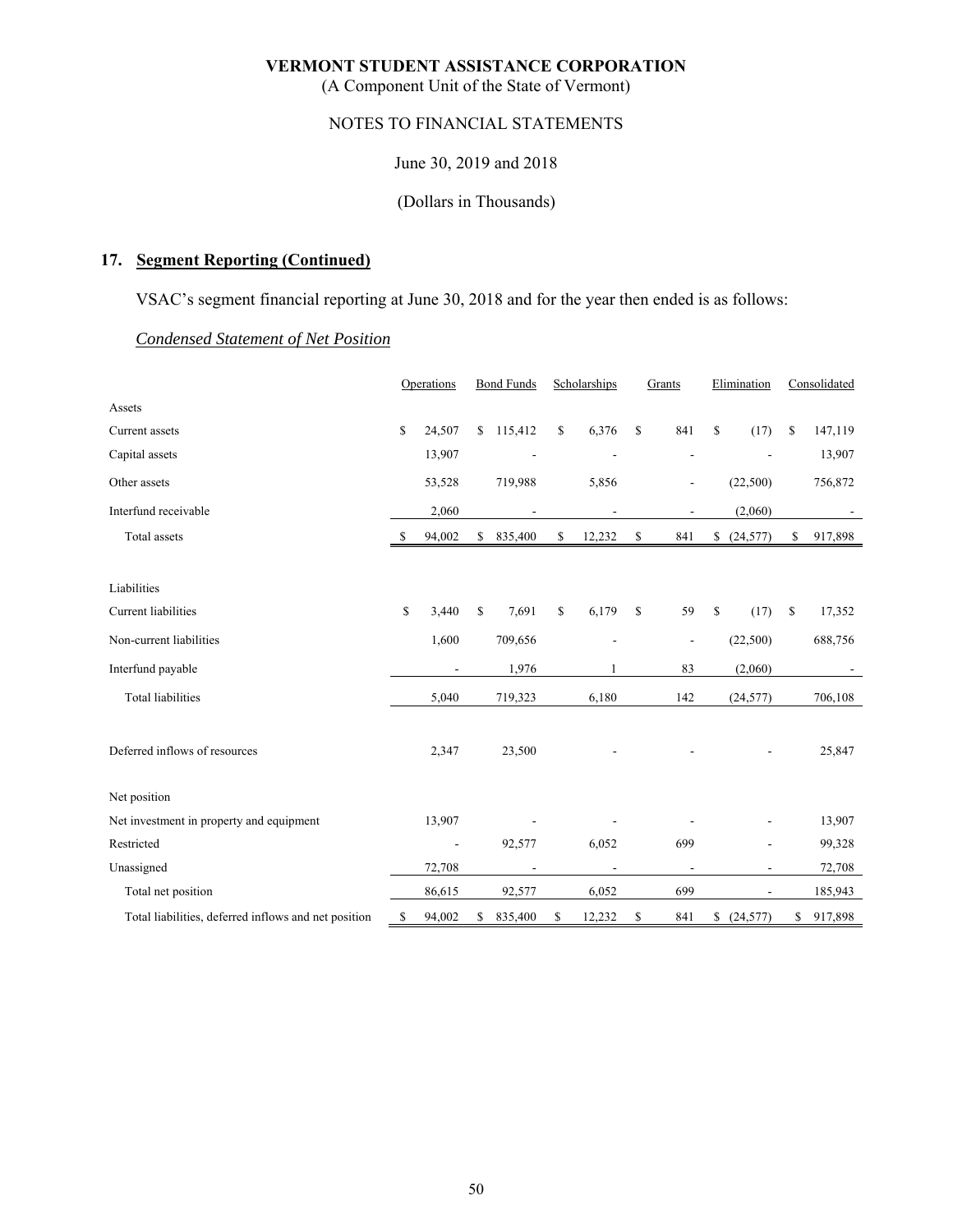(A Component Unit of the State of Vermont)

# NOTES TO FINANCIAL STATEMENTS

### June 30, 2019 and 2018

#### (Dollars in Thousands)

# **17. Segment Reporting (Continued)**

# *Condensed Statement of Revenues, Expenses and Changes in Net Position*

|                                                      | Operations |                          | <b>Bond Funds</b> |                          |               | Scholarships             |    | Grants                   |    | Elimination                  |    | Consolidated |  |
|------------------------------------------------------|------------|--------------------------|-------------------|--------------------------|---------------|--------------------------|----|--------------------------|----|------------------------------|----|--------------|--|
| Revenues                                             |            |                          |                   |                          |               |                          |    |                          |    |                              |    |              |  |
| Revenue from education loan financing                | \$         | 1,298                    | S                 | 41,268                   | <sup>\$</sup> |                          | S  |                          | \$ | ٠                            | \$ | 42,566       |  |
| Guarantee program revenues                           |            | 4,830                    |                   |                          |               |                          |    |                          |    | $\qquad \qquad \blacksquare$ |    | 4,830        |  |
| Vermont State appropriations                         |            | 170                      |                   |                          |               | 557                      |    | 19,599                   |    |                              |    | 20,326       |  |
| Federal grants                                       |            | 4,194                    |                   |                          |               | 702                      |    |                          |    |                              |    | 4,896        |  |
| Scholarship and gift revenue                         |            | $\overline{\phantom{a}}$ |                   |                          |               | 3,968                    |    |                          |    |                              |    | 3,968        |  |
| Facility lease revenue                               |            | 48                       |                   |                          |               |                          |    |                          |    |                              |    | 48           |  |
| Investment Interest and Other revenue                |            | 1,978                    |                   | 902                      |               | 401                      |    |                          |    | (993)                        |    | 2,288        |  |
| Total operating revenues                             |            | 12,518                   |                   | 42,170                   |               | 5,628                    |    | 19,599                   |    | (993)                        |    | 78,922       |  |
| Expenses                                             |            |                          |                   |                          |               |                          |    |                          |    |                              |    |              |  |
| Operating and program expenses                       |            | 18,127                   |                   | 28,603                   |               | 5,138                    |    | 20,267                   |    | (993)                        |    | 71,142       |  |
| Depreciation                                         |            | 931                      |                   | $\overline{\phantom{a}}$ |               | $\overline{\phantom{a}}$ |    | $\overline{\phantom{a}}$ |    | $\overline{\phantom{a}}$     |    | 931          |  |
| Total operating expenses                             |            | 19,058                   |                   | 28,603                   |               | 5,138                    |    | 20,267                   |    | (993)                        |    | 72,073       |  |
| (Deficit) excess of operating revenues over expenses |            | (6, 540)                 |                   | 13,567                   |               | 490                      |    | (668)                    |    |                              |    | 6,849        |  |
| Non-operating revenues and expenses                  |            |                          |                   |                          |               |                          |    |                          |    |                              |    |              |  |
| Interfund transfers                                  |            | 4,224                    |                   | (4,983)                  |               | 170                      |    | 589                      |    |                              |    |              |  |
| Total net position at the beginning of the year      |            | 88,931                   |                   | 83,993                   |               | 5,392                    |    | 778                      |    |                              |    | 179,094      |  |
| Total net position at the end of the year            | \$         | 86,615                   | \$                | 92,577                   | \$            | 6,052                    | \$ | 699                      | \$ | $\overline{\phantom{a}}$     | \$ | 185,943      |  |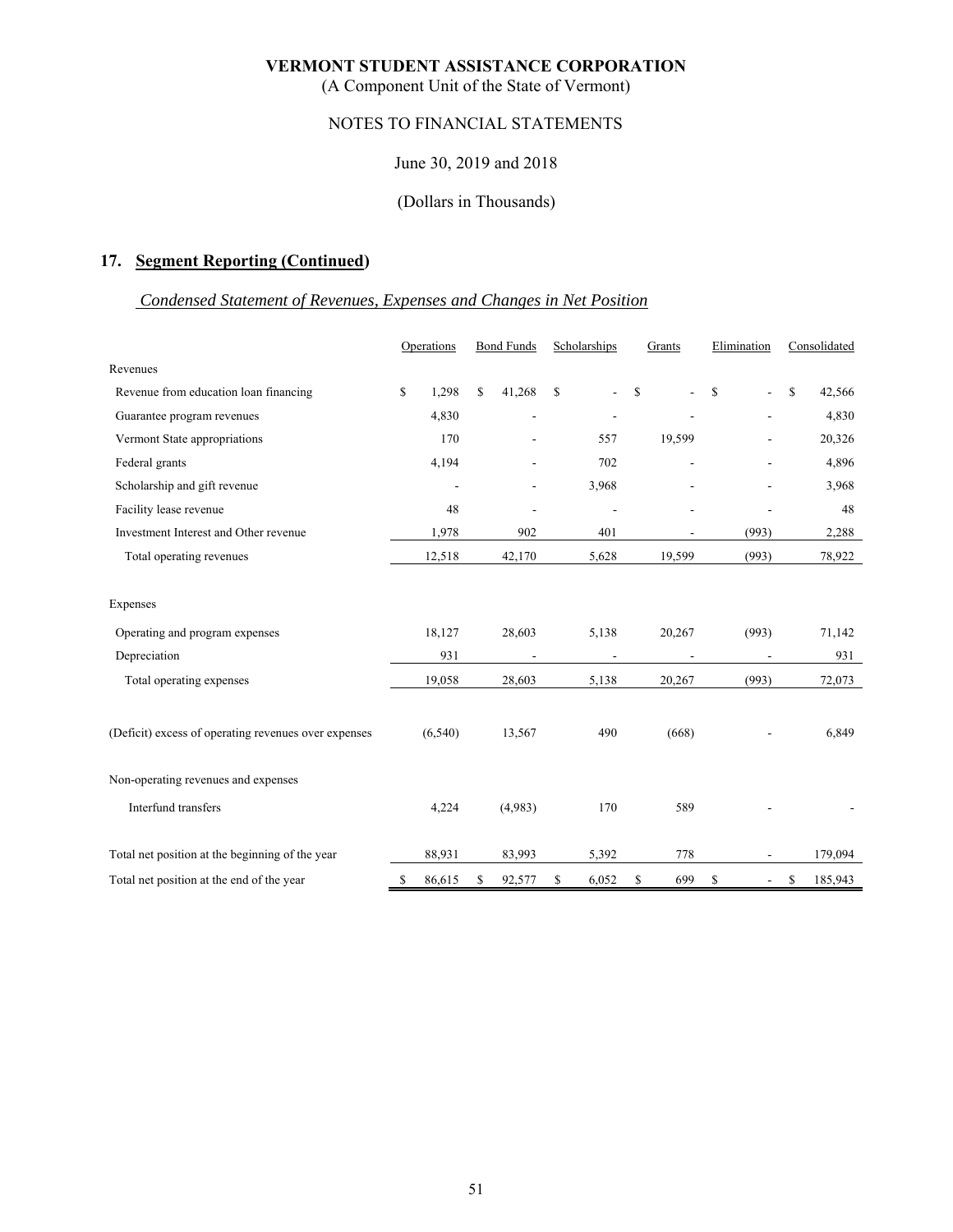(A Component Unit of the State of Vermont)

# NOTES TO FINANCIAL STATEMENTS

#### June 30, 2019 and 2018

# (Dollars in Thousands)

# **17. Segment Reporting (Concluded)**

# *Condensed Statement of Cash Flows*

|                                                      | Operations |        | <b>Bond Funds</b> |           | Scholarships |       | Grants |     | Elimination |       | Consolidated |            |
|------------------------------------------------------|------------|--------|-------------------|-----------|--------------|-------|--------|-----|-------------|-------|--------------|------------|
| Cash provided by (used by) operations                | \$         | 488    | \$                | 99,013    | \$           | (39)  | \$     | 539 | S           | 991   | \$           | 100 992    |
| Cash used by noncapital financing                    |            | (858)  |                   | (99, 845) |              |       |        | ۰   |             | ۰.    |              | (100, 703) |
| Cash used by capital and related financing           |            | (274)  |                   |           |              | ۰     |        | ۰   |             |       |              | (274)      |
| Cash provided by (used by) investing                 |            | 1,184  |                   | 832       |              | (241) |        | ۰.  |             | (991) |              | 784        |
| Net increase (decrease) in cash and cash equivalents |            | 540    |                   |           |              | (280) |        | 539 |             |       |              | 799        |
| Cash and cash equivalents, beginning of year         |            | 16,192 |                   |           |              | 6,656 |        | 294 |             | ٠     |              | 23,142     |
| Cash and cash equivalents, end of year               |            | 16,732 | \$.               |           |              | 6,376 |        | 833 |             |       |              | 23,941     |